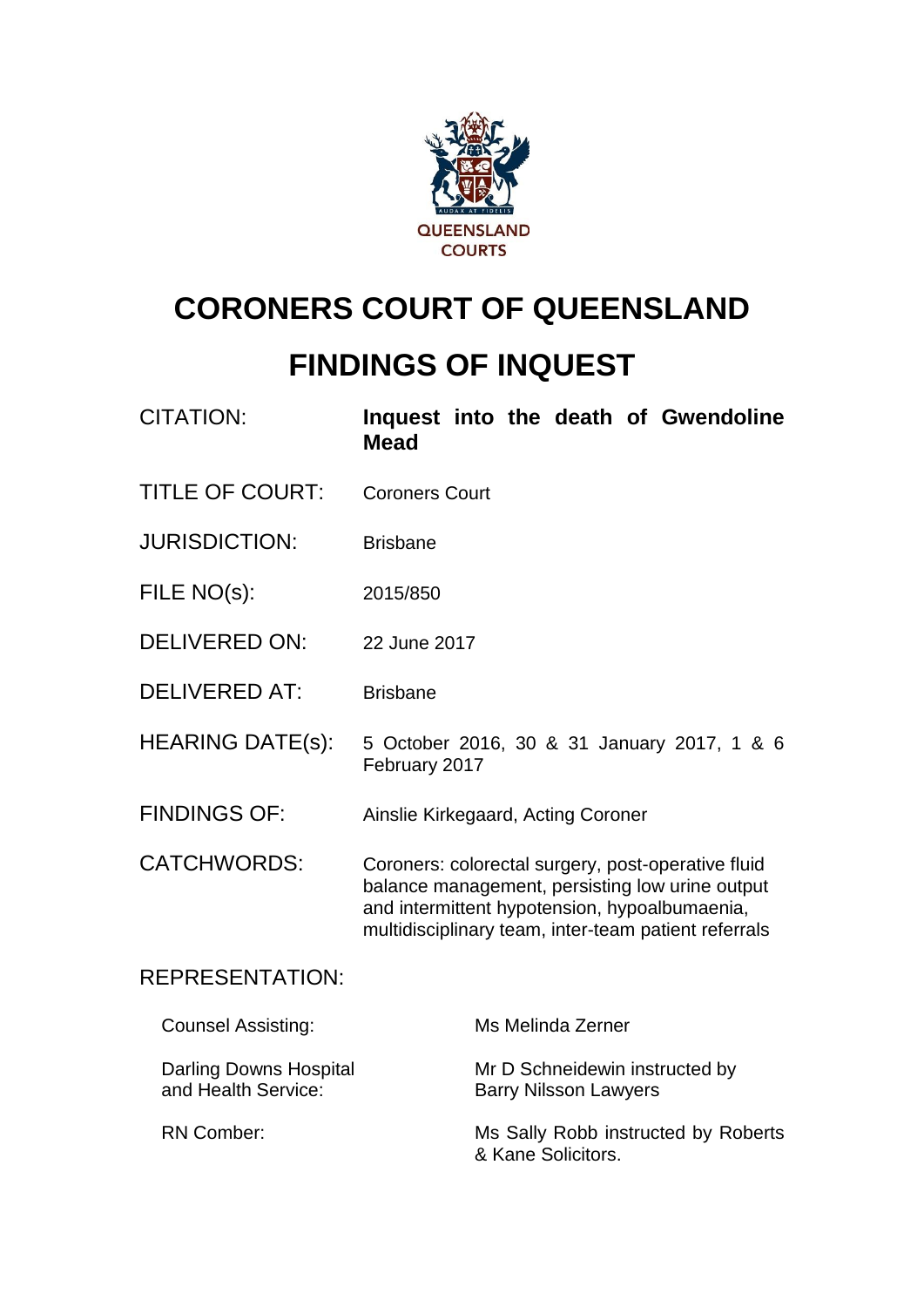| Diagnosis and pre-operative management: September - December 20145             |  |
|--------------------------------------------------------------------------------|--|
|                                                                                |  |
|                                                                                |  |
|                                                                                |  |
| Appropriateness of Dr Benny's surgical decision making9                        |  |
| Adequacy of the multidisciplinary team approach to Mrs Mead's pre-             |  |
|                                                                                |  |
| Pre-operative management: January - February 2015 12                           |  |
| Pre-operative anaesthetic assessment - 10 February 201512                      |  |
| Management of Mrs Mead's pre-operative malnutrition and                        |  |
|                                                                                |  |
| Admission to Toowoomba Base Hospital for surgery - 17 February 2015.14         |  |
|                                                                                |  |
| The significance of post-operative urine output, fluid shift and fluid balance |  |
|                                                                                |  |
| Mrs Mead's low post-operative urine output overnight on 17-18 February. 18     |  |
|                                                                                |  |
| Was there a delay in diagnosing Mrs Mead's urosepsis?38                        |  |
| Should Mrs Mead have been discharged from ICU on 25 February 2015? 41          |  |
| Should Mrs Mead's bleeding have been managed more aggressively? 44             |  |
| Was there a connection between the persisting low urine output and Mrs         |  |
|                                                                                |  |
|                                                                                |  |
|                                                                                |  |
| Improved pre-operative communication within the SOMDT environment52            |  |
| Improved response to multiple MET calls or escalation for recurring            |  |
|                                                                                |  |
| Improving the management of inter-team requests for patient review54           |  |
|                                                                                |  |
|                                                                                |  |

## **Contents**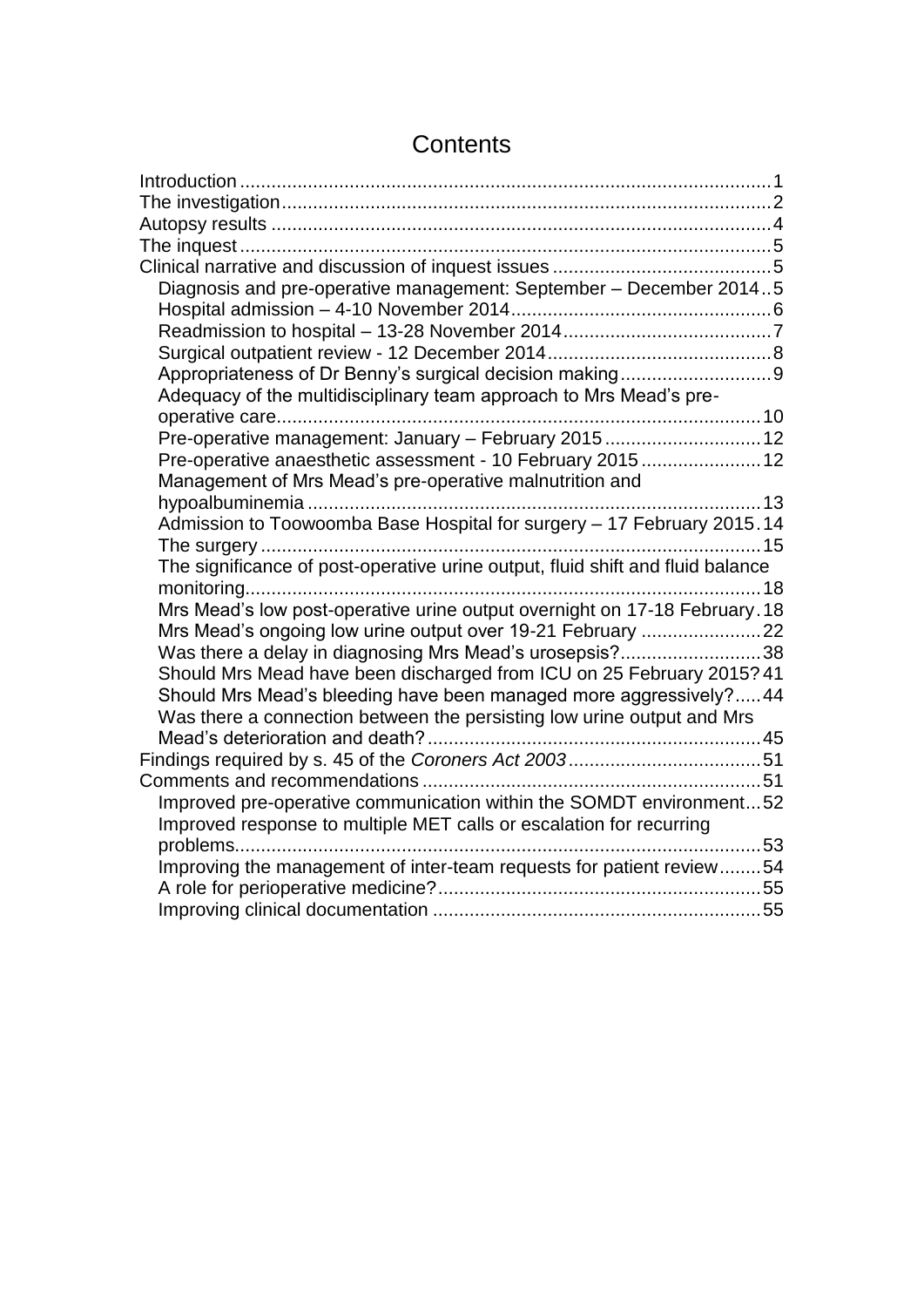## <span id="page-2-0"></span>**Introduction**

Gwendoline Mead was a 73 year old woman who died at the Toowoomba Base Hospital on 1 March 2015 from complications of elective surgery to treat recently diagnosed high grade synchronous caecal and rectal tumours.

Mrs Mead lived with her husband in Oakey. The couple's two adult children lived locally and were very supportive of them in their retirement.

Mrs Mead had been diagnosed with high grade rectal cancer in September 2014 and underwent neoadjuvant chemoradiotherapy in preparation for surgical resection of synchronous tumours. Her treatment plan was developed by the hospital's Surgical Oncology Multidisciplinary Team. She was admitted to the Toowoomba Base Hospital on 17 February 2015 for an elective right hemicolectomy and low anterior resection +/- defunctioning ileostomy performed by consultant surgeon, Dr Richard Benny.

The surgery was more complicated than anticipated due to the extent of the rectal tumour. Despite this, Mrs Mead tolerated the surgery quite well and was admitted to the surgical ward that evening. Over the following six days she experienced episodes of hypotension and persistent low urine output, at times triggering reactive Ward Call and Medical Team review. The surgical team attributed her low urine output to intravascular depletion which they managed with repeated fluid challenges, hourly urine measures and low doses of intravenous Frusemide. Over time, Mrs Mead became more and more oedematous with serous fluid leaking from her arms and into the surgical drain.

On the morning of 23 February, day 6 post-operatively, the surgical team removed the indwelling catheter despite earlier Medical Registrar recommendation for strict fluid balance monitoring and continued hourly urine measures. Mrs Mead became unwell that day prompting the Surgical Intern to seek assistance from another Medical Registrar who identified Mrs Mead as needing Medical Consultant review. When seen by the Medical Consultant soon afterwards, Mrs Mead was identified as critically unwell and swiftly transferred to the intensive care unit (ICU) where she was diagnosed and treated for urosepsis and acute kidney injury, and commenced on intravenous antibiotics and continuous haemodialysis.

Mrs Mead's condition improved over the following 24 hours such that she was considered well enough to receive intermittent haemodialysis under the renal team. She was discharged back to the surgical ward on the afternoon of 25 February. However, her condition deteriorated again and following intensive care and renal review the next morning, 26 February, she was readmitted to ICU.

Once back in ICU, efforts to insert a femoral arterial line were unsuccessful. Overnight, Mrs Mead's haemoglobin level dropped significantly and she developed a tender tense left upper thigh/groin haematoma. With surgical team input, this was initially managed conservatively with transfusion and fluids to try to correct the coagulopathy.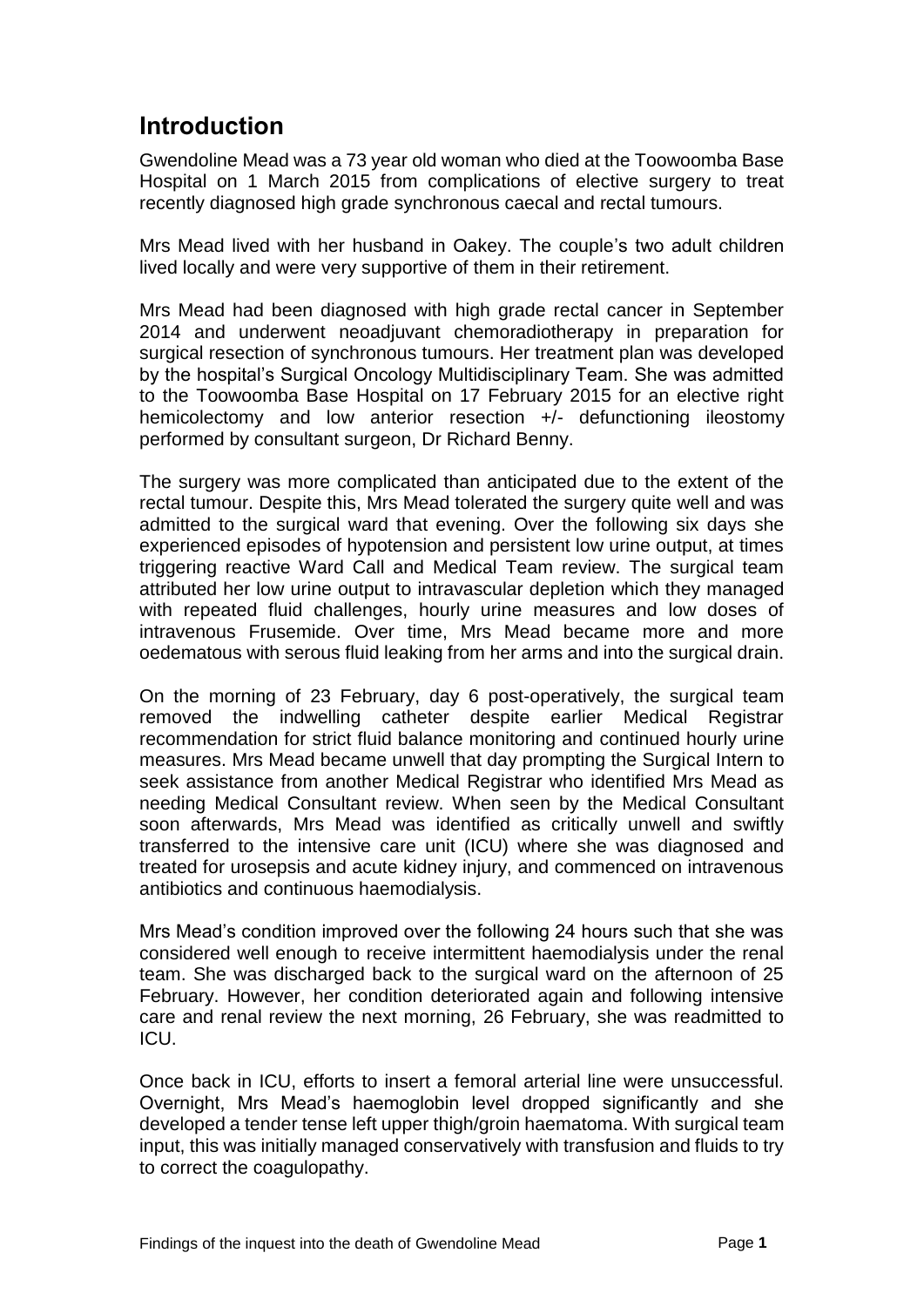By the next morning, 28 February, the haematoma had increased in volume and her haemoglobin remained low. Following discussion with Dr Benny, Mrs Mead was taken for a CT angiogram to investigate the cause of the bleeding. The CT angiogram showed extensive haematoma and active bleeding. Mrs Mead arrested while in radiology. She was resuscitated, intubated and ventilated, and taken to theatre for emergency surgery which managed to bring the bleeding under control.

However Mrs Mead remained coagulopathic with a very poor prognosis. Following discussion with her family, it was decided that if she did not respond to massive blood transfusion protocol she would be transitioned to comfort cares. She continued to deteriorate overnight. She was commenced on comfort cares early the next morning and died peacefully at 6:00am on 1 March 2015.

## <span id="page-3-0"></span>**The investigation**

Mrs Mead's death was appropriately reported as a health care related death under the *Coroners Act 2003* due to the treating team's opinion that she died from haemorrhagic shock arising from femoral artery damage sustained during attempts to insert a femoral artery line.

Preliminary clinical review of the hospital record undertaken by an independent doctor from the Department of Health Clinical Forensic Medicine Unit (Dr Gary Hall) identified a range of concerns about Mrs Mead's pre-operative and postoperative management, namely:

- 1. the appropriateness of the surgical decision making
- 2. whether her pre-operative malnutrition and low albumin (hypoalbuminemia) could have been better optimised prior to surgery
- 3. the adequacy of the surgical team's post-operative management of her episodic hypotension and persistent low urine output and whether the urosepsis could have been diagnosed sooner
- 4. whether earlier formal medical review may have changed the outcome for Mrs Mead.

Having regard to this preliminary advice, I determined the death required further coronial investigation, including autopsy.

The Darling Downs Hospital & Health Service (DDHHS) was given an opportunity to consider and respond to the clinical management issues raised by Dr Hall. The DDHHS considered these issues via a comprehensive SAC 1 Clinical Review process. In essence, while acknowledging there was a delay in seeking medical review, the clinical review team did not believe it would have changed the course of events. The clinical review team was satisfied Mrs Mead was managed by a multidisciplinary team and believed the decisions made were reasonable. It recommended review of the capacity of the hospital's patient flow management system to better record and action inter-team referrals.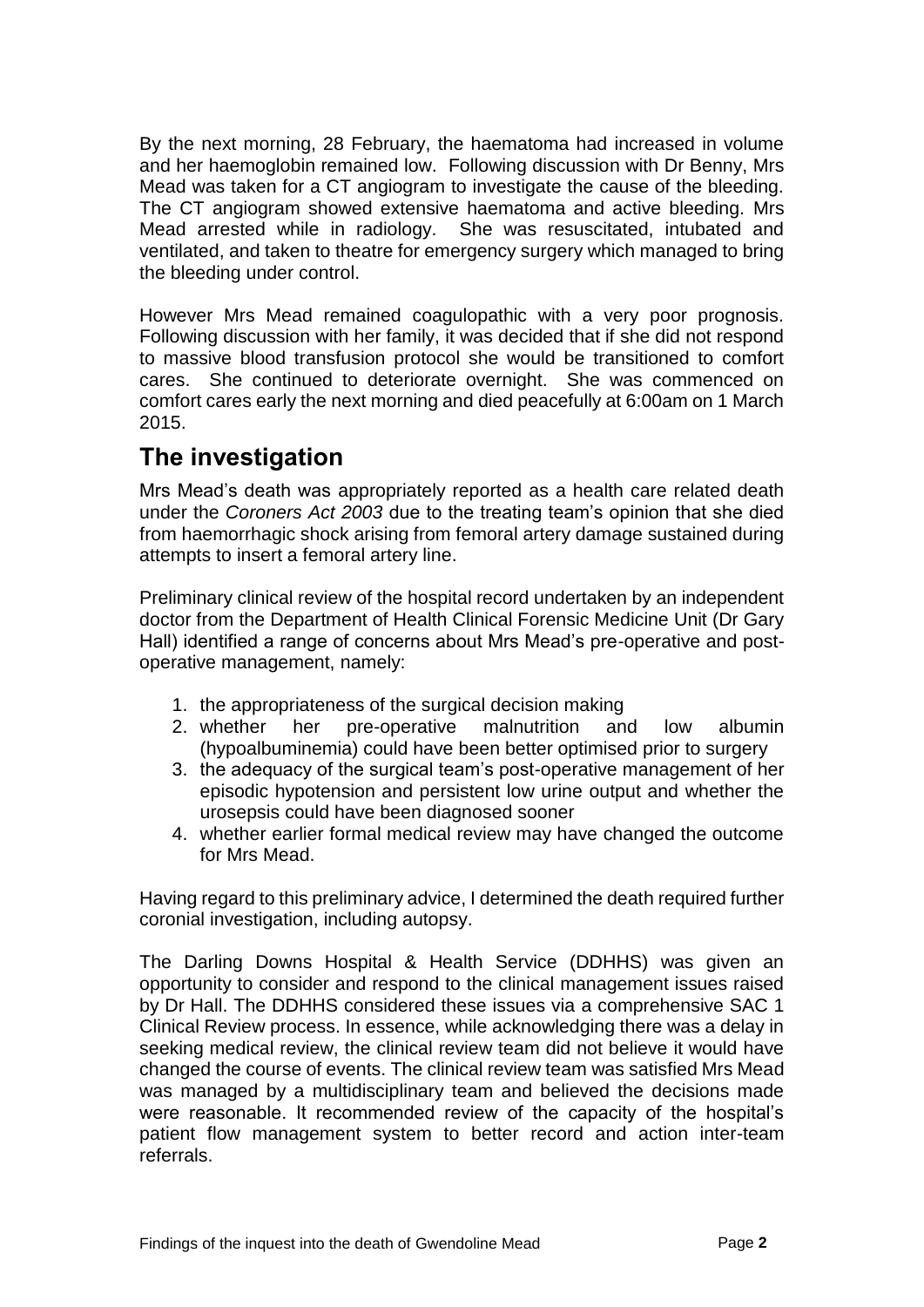The investigation was further informed by independent surgical review and opinion provided by Associate Professor Daryl Wall, Director of Trauma Services at the Royal Brisbane and Women's Hospital. Dr Wall has experience in colorectal surgery. In summary, Dr Wall:

- also expressed concerns about the management of Mrs Mead's preoperative risk factors, the surgical decision making and the surgical team's management of her post-operative hypotension and low urine output.
- considered a lack of initiative in the early stages of Mrs Mead's deterioration was substantially causative of her death.
- was highly critical of communication within the surgical team and with other treating teams describing it as 'dangerously limited'.
- was highly critical of the lack of consultant documentation.
- stated, perhaps somewhat controversially, *Modern specialist surgeons are increasingly ill-equipped to contribute to the care of the dangerously ill. This is a system error which demands that the consultant frequently seeks advice from other consultants.*
- was critical of both the medical and intensive care team response to Mrs Mead's gross metabolic derangement, delay in diagnosing urosepsis and inappropriate discharge from ICU, coining the phrase 'Failure to Rescue' in describing this case.
- considered the damaged femoral artery and subsequent interventions made a minor contribution to Mrs Mead's death given her prognosis was extremely poor by that stage.

The DDHHS was given an opportunity to consider and respond to Dr Wall's report. Dr Martin Byrne, Director of Clinical Governance, communicated a firm rejection of Dr Wall's views, reiterating the DDHHS opinion that while Mrs Mead had many complications leading to her death, her care was appropriate in that facility. Dr Byrne repeated the DDHHS' acknowledgement that there were some opportunities for improvement and more timely review, but noted Mrs Mead was very unwell and had many comorbidities.

Dr Wall acknowledged the efforts of DDHHS to evaluate most of the issues of concern openly and fairly. However, he remained concerned that its response did not identify Failure to Rescue which he considered to be hard evidence of system failure at Toowoomba Base Hospital, and consequently no plan had been developed to overcome Failure to Rescue.

Doctors involved in Mrs Mead's pre-operative and post-operative care were asked to provide formal statements responding to the issues identified by preliminary and independent expert review. Of particular interest to me in these responses were Medical Consultant observations about the potential benefit of earlier dedicated perioperative medical input as a means of having given Mrs Mead the best chance of a changed outcome, together with thoughts about how this might be better achieved at Toowoomba Base Hospital.

The investigation was further informed by expert review and opinion of Dr Steven O'Donoghue, consultant intensivist and anaesthetist at the Royal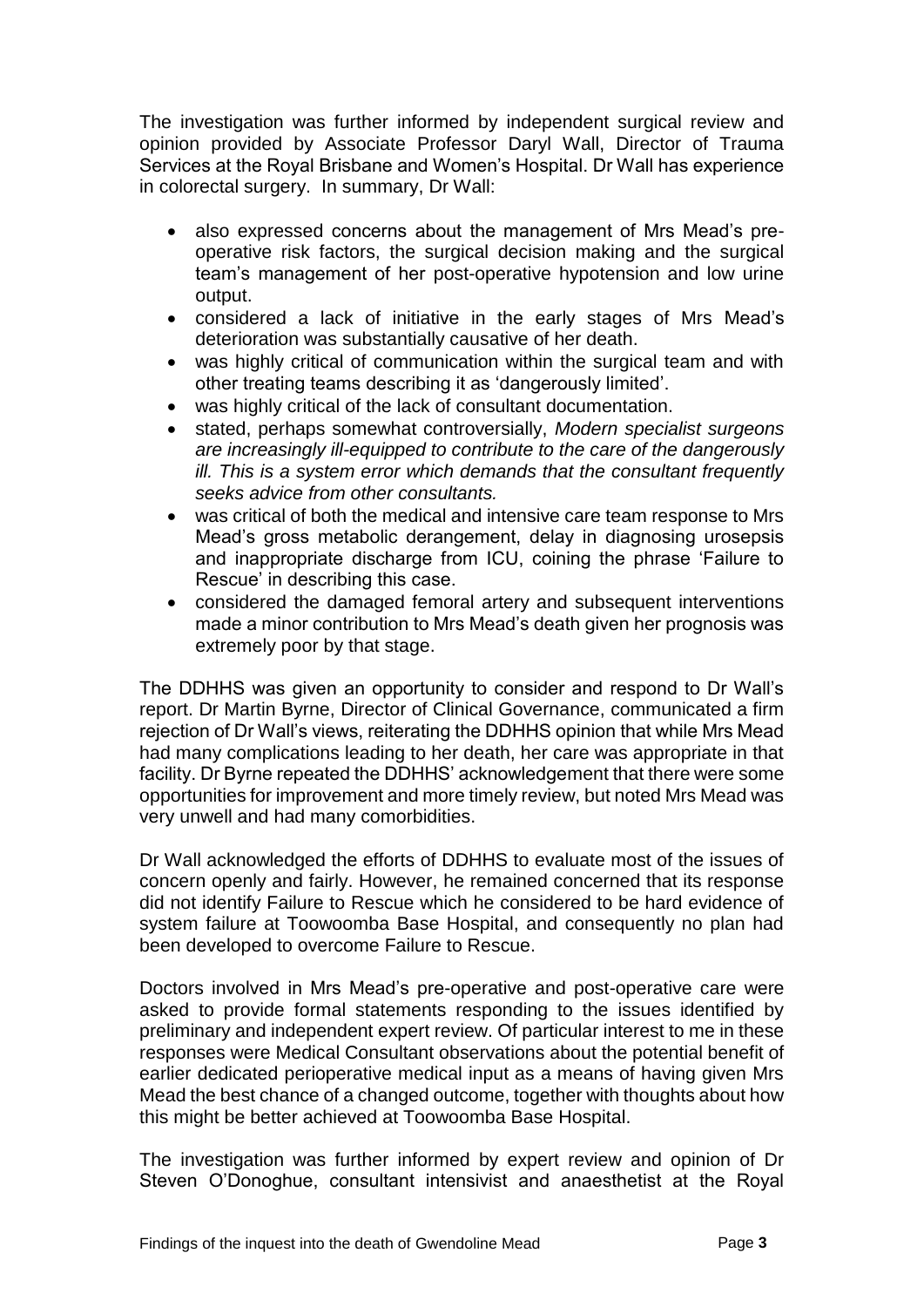Brisbane & Women's Hospital. While Dr O'Donoghue did not share many of Dr Wall's concerns about Mrs Mead's pre-operative and post-operative management, he provided a carefully considered opinion about what may have been causing Mrs Mead's hypotension and persistent low urine output, including but not limited to evolving kidney injury. His major concern was the apparent failure to manage these ongoing issues after the same treatment was repeated on a number of occasions with the same transient response, with increasing oedema and body weight.

Dr O'Donoghue considered Mrs Mead's care might have been improved if a senior physician was involved after a pattern of multiple MET calls for her recurring problems. He suggested this approach could have resulted in a clearer plan for her management and transfer to a High Dependency Unit environment for closer haemodynamic monitoring and more aggressive interventions to manage her hypotension and low urine output. In turn this may have resulted in earlier investigation of why she was not sustaining a response to fluid therapy. However, his report stopped short of expressing an opinion as to whether this approach would have changed the outcome for Mrs Mead.

Dr O'Donoghue also questioned, with the benefit of hindsight, whether a more aggressive transfusion approach and earlier decision to undertake a CT angiogram and surgical repair might have been more successful in achieving earlier control of the bleeding in Mrs Mead's thigh during her readmission to ICU.

### <span id="page-5-0"></span>**Autopsy results**

An external examination and full internal autopsy was performed at the John Tonge Centre on 11 March 2015. Autopsy scheduling was complicated by the hospital's inadvertent release of Mrs Mead's body to the family's funeral director without coronial authorisation. The body was subsequently embalmed in preparation for a funeral service. Most regrettably, this sequence of events caused great distress to Mrs Mead's family.

Notwithstanding extensive artefact due to removal of the surgical drains and the embalming process, the autopsy revealed multiple intimal tears in the left common femoral artery (sutured), superficial femoral artery and deep femoral artery and extensive haemorrhage into the left anterior thigh. The bowel anastomosis was intact with no evidence of infection, inflammation or leakage. There was no evidence of infection or inflammation at the stoma site. There was no evidence of mucosal lesions, inflammation or necrosis in the small and large bowel. The rectum was absent. Microscopic examination showed extensive inflammatory changes in the rectal stump with associated tissue necrosis. There was microscopic evidence of hypertensive changes in the kidneys. There was no evidence (macroscopically or microscopically) of mass lesion or cancer. There was moderate coronary atherosclerosis and microscopic evidence of patchy bronchopneumonia and emphysematous changes in the lungs.

Having regard to the autopsy findings and the clinical history, the pathologist determined the cause of death to be multiple organ failure due to, or as a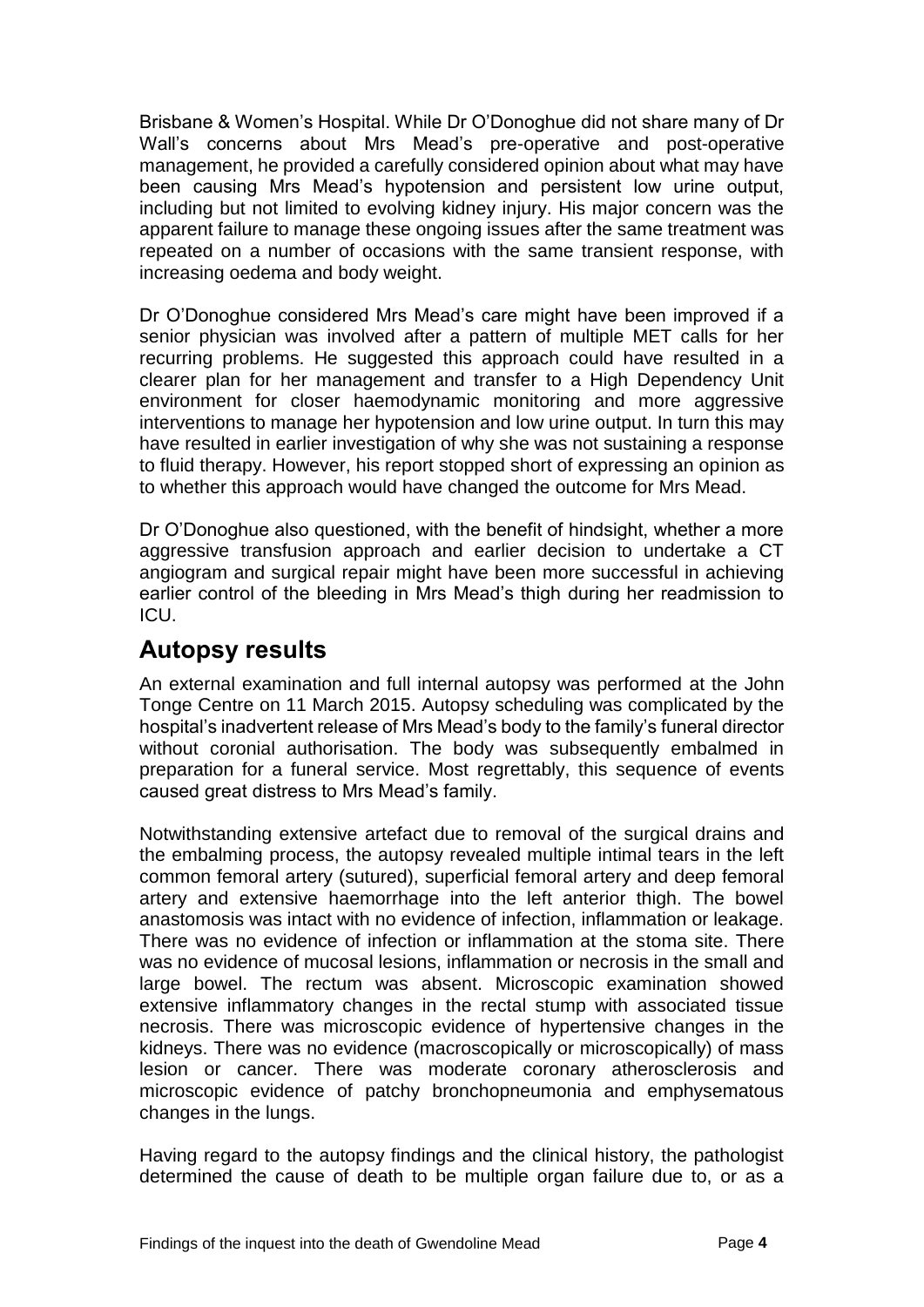consequence of sepsis due to, or as a consequence of rectal and caecal adenocarcinoma (surgically treated).

## <span id="page-6-0"></span>**The inquest**

The inquest was held over four days, 30 and 31 January and 1 and 6 February 2017. Members of the medical oncology, surgical, anaesthetic, medical and nursing teams involved in Mrs Mead's care gave evidence, as did both experts, Professor Wall and Dr O'Donoghue.

In addition to the findings required by the *Coroners Act 2003*, s. 45(2), the inquest examined issues arising from Mrs Mead's clinical management at the Toowoomba Base Hospital including:

- a) the adequacy of the multidisciplinary team approach to her care
- b) the appropriateness of the surgical decision making
- c) the adequacy of communication between multiple treating teams about her post-operative condition and its management
- d) the adequacy of the pre-operative assessment and planning of her care
- e) the appropriateness of her discharge from the ICU on 25 February 2015
- f) whether aspects of Mrs Mead's clinical management reflect broader system failures and if so, what system changes could be made to minimise the risk of adverse health outcomes in the future.

In doing so the inquest traversed quite complex evidence regarding postoperative fluid management, the clinical significance of hypoalbuminemia and the use of Albumin in fluid resuscitation, an issue which highlighted to me a somewhat curious divide between the surgical and non-surgical approach to this aspect of Mrs Mead's post-operative management.

I have been greatly assisted by Counsel Assisting's comprehensive submissions and those provided by Counsel representing DDHHS and RN Comber. A few weeks after the close of submissions, Dr Sharma provided a personal submission addressing aspects of those made by Counsel Assisting. This was circulated to Counsel Assisting and the interested parties, none of whom wished to provide further submissions.

## <span id="page-6-1"></span>**Clinical narrative and discussion of inquest issues**

#### <span id="page-6-2"></span>*Diagnosis and pre-operative management: September – December 2014*

Mrs Mead was formally diagnosed with high grade rectal cancer in September 2014.

She had been referred to the Toowoomba Hospital by her general practitioner on 21 August 2014 for further investigation of a caecal mass identified on CT scan of her abdomen and pelvis. She had been experiencing intermittent abdominal symptoms since January 2014 with lower abdominal pain, vomiting, constipation and weight loss of more than 10kg over the course of the year.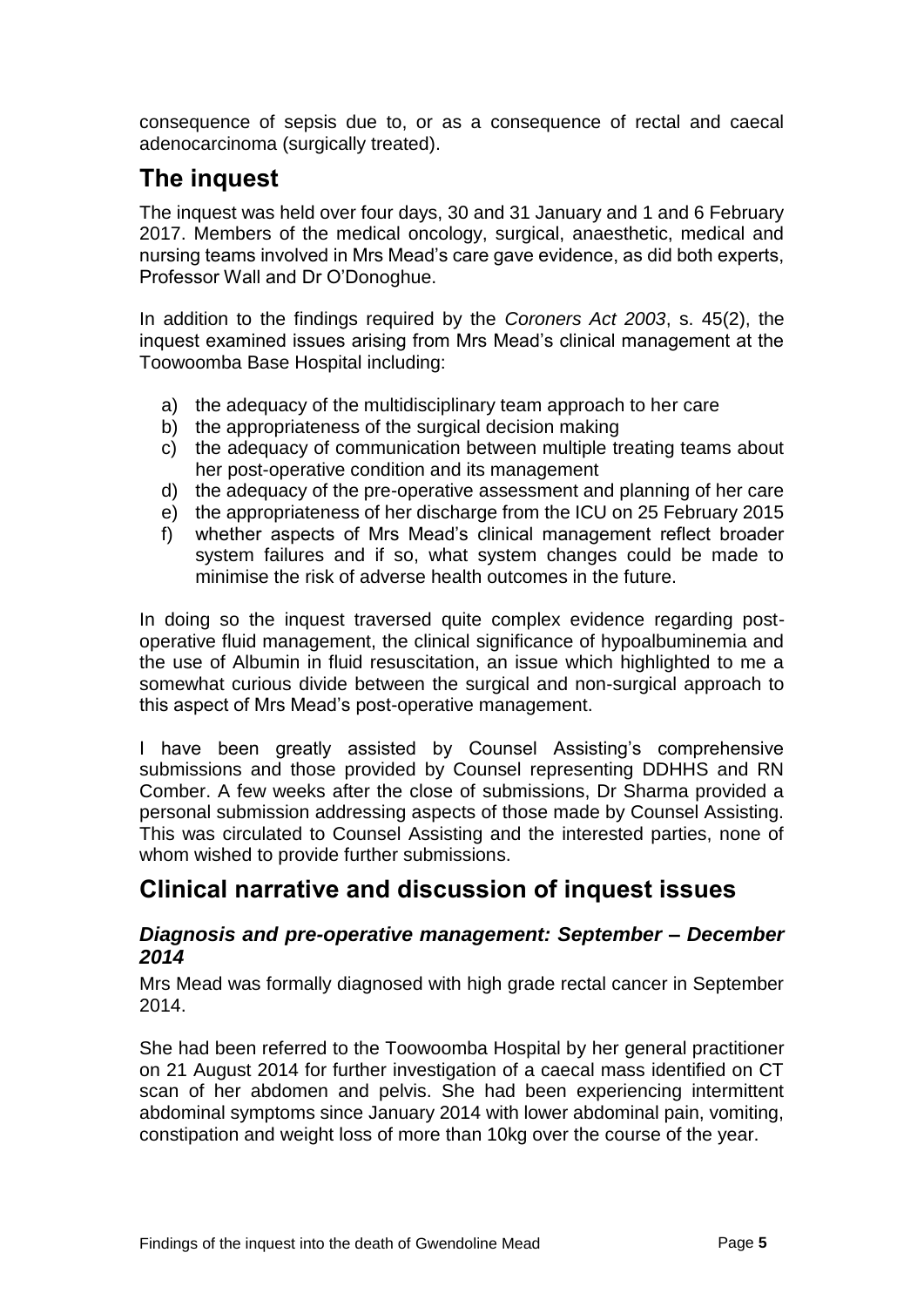She was reviewed by the general surgical team under consultant surgeon, Dr Richard Benny, on 29 August 2014 and underwent a colonoscopy on 3 September which revealed multiple masses in the caecum, colon and rectum. A MRI performed on 5 September revealed a primary rectal adenocarcinoma staged T4N1 with metastases in lymph nodes and possibly the liver.

Dr Benny's team presented her case to the Surgical Oncology Multidisciplinary Team (SOMDT) on 9 September 2014. The SOMDT involves participation by the medical oncology, radiation oncology, surgery and pathology teams. This process does not involve general medical teams.

The SOMDT recommended referral for neoadjuvant chemoradiation therapy with the aim of shrinking the tumour prior to surgical intervention with right hemicolectomy and anterior resection. The intent of Mrs Mead's treatment was curative.

Mrs Mead was reviewed by the radiation oncology team based at St. Andrew's Private Hospital Toowoomba in late September 2014 who recommended a course of radiotherapy over five weeks in combination with chemotherapy at the Toowoomba Base Hospital.

She was then reviewed by the medical oncology team under Dr Amit Sharma, consultant medical oncologist at the Toowoomba Base Hospital on 7 October and commenced chemoradiation on 14 October 2014 (infusional 5-Fluorouracil chemotherapy with radiation). She was expected to complete the neoadjuvant therapy by 21 November 2014.

I accept the clinical consensus that the only way to achieve a curative outcome for Mrs Mead was surgery, optimised by neoadjuvant therapy.

Mrs Mead had already experienced weight loss prior to her formal diagnosis. The side effects of her neoadjuvant therapy were known to include bowel and bladder irritation, anorexia, nausea and vomiting, fatigue and skin irritation. Consequently she was referred for dietician review as part of her pre-operative management.

She was reviewed by a dietician in the oncology outpatients department on 14 and 28 October 2014. When seen on 28 October, Mrs Mead was noted to be malnourished with a 4.5% weight loss since commencing treatment. She was described as having moderate malnutrition secondary to her reduced oral intake and increasing requirements associated with her malignancy and chemoradiation therapy. She was advised to have oral intake two-hourly. She was noted as not wanting to try Sustagen yet. She was for further dietician review at her next outpatient appointment.

#### <span id="page-7-0"></span>*Hospital admission – 4-10 November 2014*

On 4 November 2014, Mrs Mead was admitted to the Toowoomba Base Hospital from the oncology outpatient clinic with non-neutropenic fever and a one week history of crampy abdominal pain, occasional nausea and vomiting and loss of appetite. She was admitted under Dr Sharma. She was treated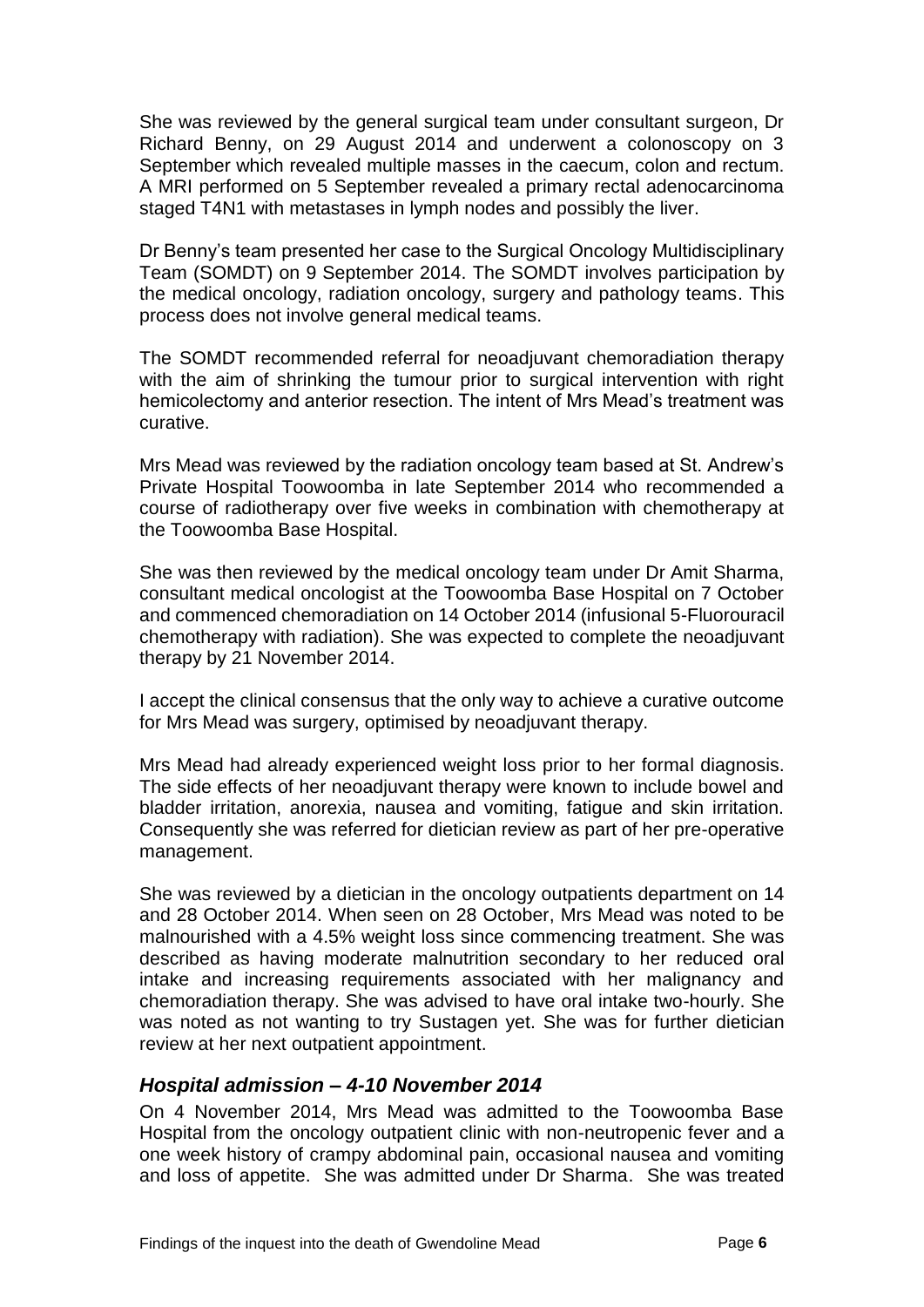with intravenous antibiotics and managed for nausea, vomiting and renal impairment thought possibly due to gastroenteritis. She was noted to have been hypotensive on occasion during this admission but was asymptomatic. Her renal impairment improved with intravenous fluids.

When reviewed by a dietician on 5 November, Mrs Mead was noted to weigh 51.7kg, up from 49.9kg when weighed on 28 October. She was considered to be moderately malnourished as a result of poor appetite and increased requirements arising from her cancer. She was to be changed from full diet to a high protein-high energy diet, given Fortsip oral supplement and for review in a week's time.

She was discharged home on 10 November and seen in the oncology outpatients department the next day. Her renal function was still not back to baseline. Her liver function tests were deranged, so she was referred for an ultrasound of the liver, kidneys, ureter and bladder and repeat blood tests for further review in the outpatient clinic on 13 November 2014. Her chemotherapy was withheld at this time.

#### <span id="page-8-0"></span>*Readmission to hospital – 13-28 November 2014*

When seen in the outpatient clinic on Thursday 13 November, Mrs Mead was noted to have signs of fluid overload (small amounts of ascites, bilateral pleural effusion and bilateral pedal oedema). Her liver function tests were returning to normal but she had asymptomatic low potassium (hypokalaemia). She was readmitted to hospital under Dr Sharma. Her chemotherapy was withheld pending stabilisation of her fluid status and electrolytes.

Mrs Mead was reviewed by a surgical team (not Dr Benny's surgical team) after developing nausea and vomiting, diarrhoea and abdominal distension over the weekend. Abdominal x-ray performed on Sunday 16 November showed features consistent with a bowel obstruction possibly related to the hepatic flexure. A CT scan of the abdomen and pelvis performed on Monday 17 November showed significant ascites around the liver and spleen with thickening of the wall of the gallbladder, no faecal loading, a pelvic mass thought most likely to be a fibroid or (query) ovarian mass and thickening of small bowel loops thought possibly consistent with post chemotherapy changes involving the bowel. The reporting radiologist noted the possibility of obstruction less likely. The surgical team considered there was no evidence of bowel obstruction or cholecystitis and that Mrs Mead had a likely pseudoobstruction secondary to her neoadjuvant therapy. She was made nil by mouth and managed with intravenous fluids and replacement electrolytes. Her chemotherapy was withheld but she continued with the radiation therapy. The surgical team remained involved in her care until 21 November after which she continued to be managed by Dr Sharma's medical oncology team.

Mrs Mead continued to experience episodes of vomiting and diarrhoea, and ongoing electrolyte abnormalities. Her ascites were investigated with an ultrasound guided ascitic tap. She was also booked for an outpatient gastroscopy.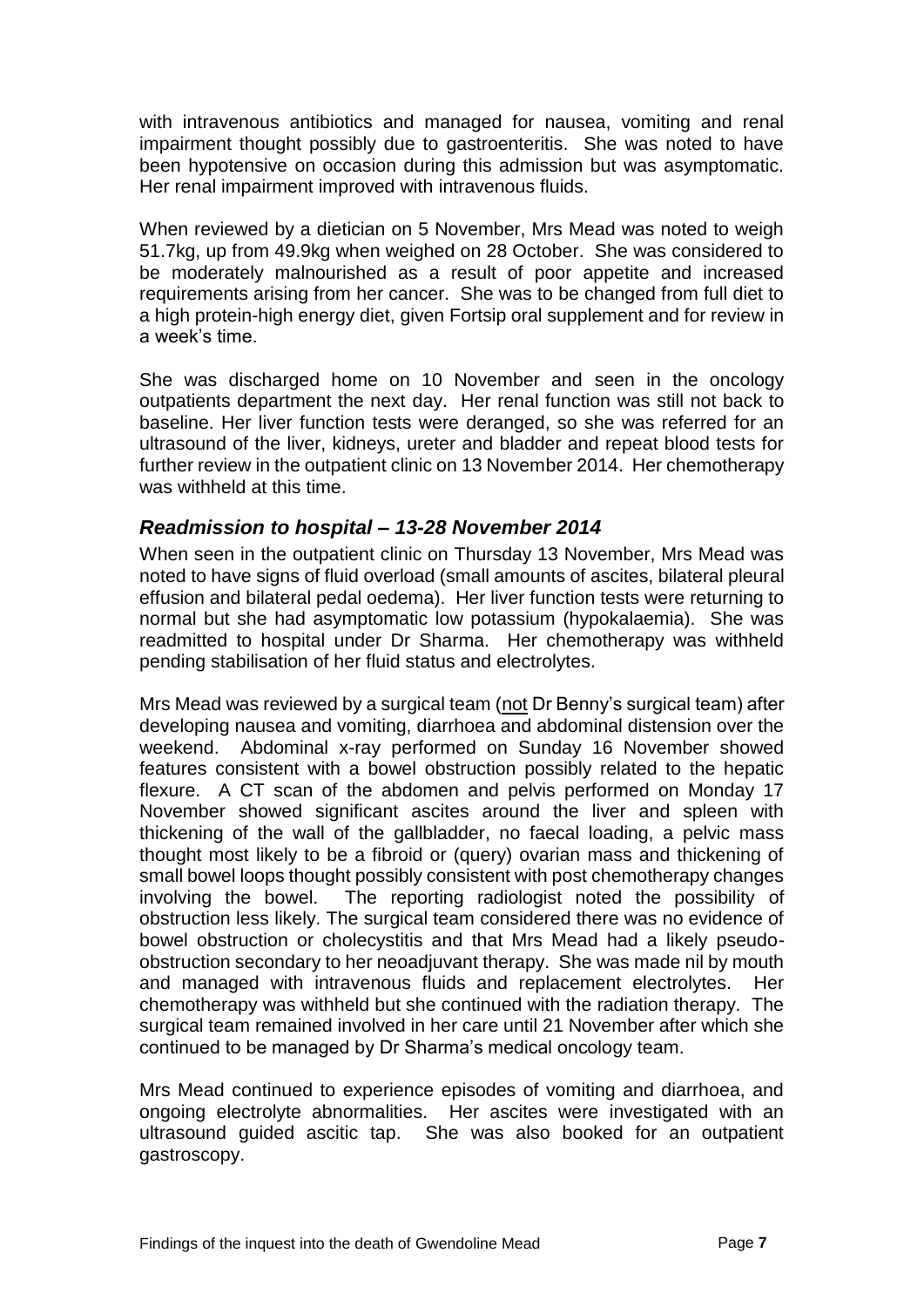Mrs Mead was reviewed by the dietician on 17, 19, 20, 21, 24 and 27 November. She was initially nil by mouth until 19 November after which time the surgical team ordered that she be placed on a soft high protein diet.

Following review by Dr Sharma and his team on 26 November, the management plan included dietician review of possible supplements given Mrs Mead's hypoalbuminemia (low albumin). Dr Sharma thought her low albumin was most likely due to chemotherapy toxicity which was causing her diarrhoea, nausea, vomiting and poor oral intake. He considered she needed some time to recover from the chemotherapy toxicity and in that time she might start eating better with the likelihood her albumin level would improve.

When last seen by the dietician on 27 November, prior to discharge home, she was noted to have declined nutritional support products such as Sustagen as she disliked them but was having one protein enriched drink per day. She was tolerating oral intake and advised of the importance of increasing her protein intake. She was given advice about how to achieve this by small frequent meals and snacks including milky drinks and adding milk powder. Her progress was to be reviewed when she next attended the outpatient clinic.

Mrs Mead did not resume chemotherapy as she was unable to tolerate it. She completed her radiation therapy on 26 November and was discharged home on 28 November. A discharge summary for this admission was prepared by a member of Dr Sharma's medical oncology team. She was not seen again by the medical oncology team or by the dieticians after this admission.

The radiation oncologist wrote to Dr Benny on 26 November advising him Mrs Mead had completed her course of radiotherapy. This letter referred to her having had a 'rocky course' with admission to hospital for a small bowel ileus and hypokalaemia and requiring a three day break between 17-19 November for bowel rest. She had successfully upgraded to a soft diet which she was tolerating well. She was scheduled for post-treatment review by the radiation oncology team in four weeks' time.

#### <span id="page-9-0"></span>*Surgical outpatient review - 12 December 2014*

Mrs Mead was reviewed by Dr Benny in the surgical outpatients clinic on 12 December 2014.

Dr Benny explained they usually have 30 to 40 patients in the surgical outpatients clinic and he relies on his Registrar (at that time) to review the patient's medical record and advise him of any concerns before he consults the patient.

Dr Benny's Registrar noted it had been eight weeks since Mrs Mead's last surgical review and she had completed chemotherapy early, and her radiation therapy two weeks earlier.

The Registrar consented Mrs Mead for an open right hemicolectomy and low anterior resection +/- defunctioning ileostomy. This involved surgery to both ends of the large intestine and rectum at the same time. She was to be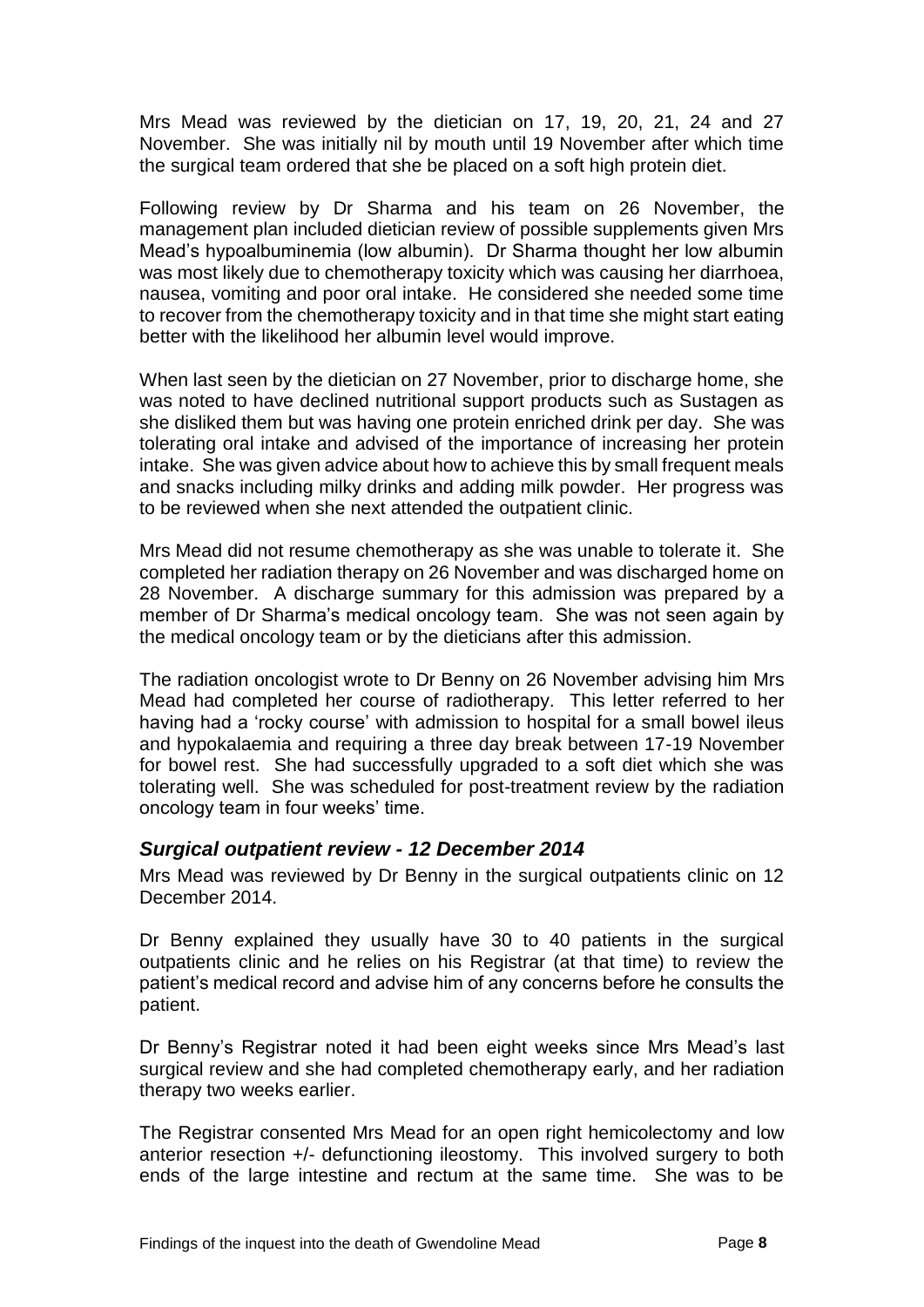scheduled as a priority category 2 patient. Mrs Mead signed a generic adult consent form which did not cite mortality risk rates for this particular procedure and there is no documentation in the chart of any specific discussion with her by Dr Benny or his Registrar about the rationale for this surgical approach and its specific risks. The elective admission booking form emailed on that day contains a notation that Mrs Mead's surgery was to be done in mid to late February 2015.

Dr Benny says he discussed the surgery with Mrs Mead that day, advising he routinely quotes a perioperative mortality of greater than 7% for any patient in Mrs Mead's age group at her disease stage.

He acknowledges she had multiple risk factors which increased her risk of perioperative morbidity and mortality including her age, synchronous obstructing caecal cancer and perforated rectal cancer and malnutrition. His statement refers to clinical studies which have shown that patients with colorectal malignancy with features of bowel obstruction, perforation, hypoalbumaenia and ascites carry a high perioperative mortality, citing mortality rates of 30-40% for perforated colorectal cancer and 30-40% for malignant bowel obstruction.

Dr Benny maintains that Mrs Mead fully understood the risks and chose to proceed.

#### <span id="page-10-0"></span>*Appropriateness of Dr Benny's surgical decision making*

The inquest examined what information was available to Dr Benny at the preoperative surgical consult and what informed his surgical decision making.

I accept that surgery was the only definitive treatment for Mrs Mead's malignancy.

Dr Benny says his decision to proceed with the planned surgery was based on his clinical review of Mrs Mead and her pathology results, as she presented to him on 12 December 2014. However, Dr Benny did not recall having the November 2014 discharge summaries brought to his attention at the time of that consultation, and says he was not made aware of the fact or findings of the abdominal CT scan performed on 17 November 2014.

Dr Benny says the CT report suggested she was already showing features of malignant bowel obstruction so this information would have been very helpful to him and had it been brought to his attention, …*I would have, probably, addressed the two tumours differently. If the patient already had a right-sided bowel cancer causing obstruction, given the clinical picture she had, I may have operated earlier to relieve the right-sided bowel obstruction and that could have arrested some of the metabolic derangement that had happened or followed that. That – they way I would have taken it. That's the way I would have done it. I just would have done it differently*. 1

 $1$  T<sub>3</sub>-55, 15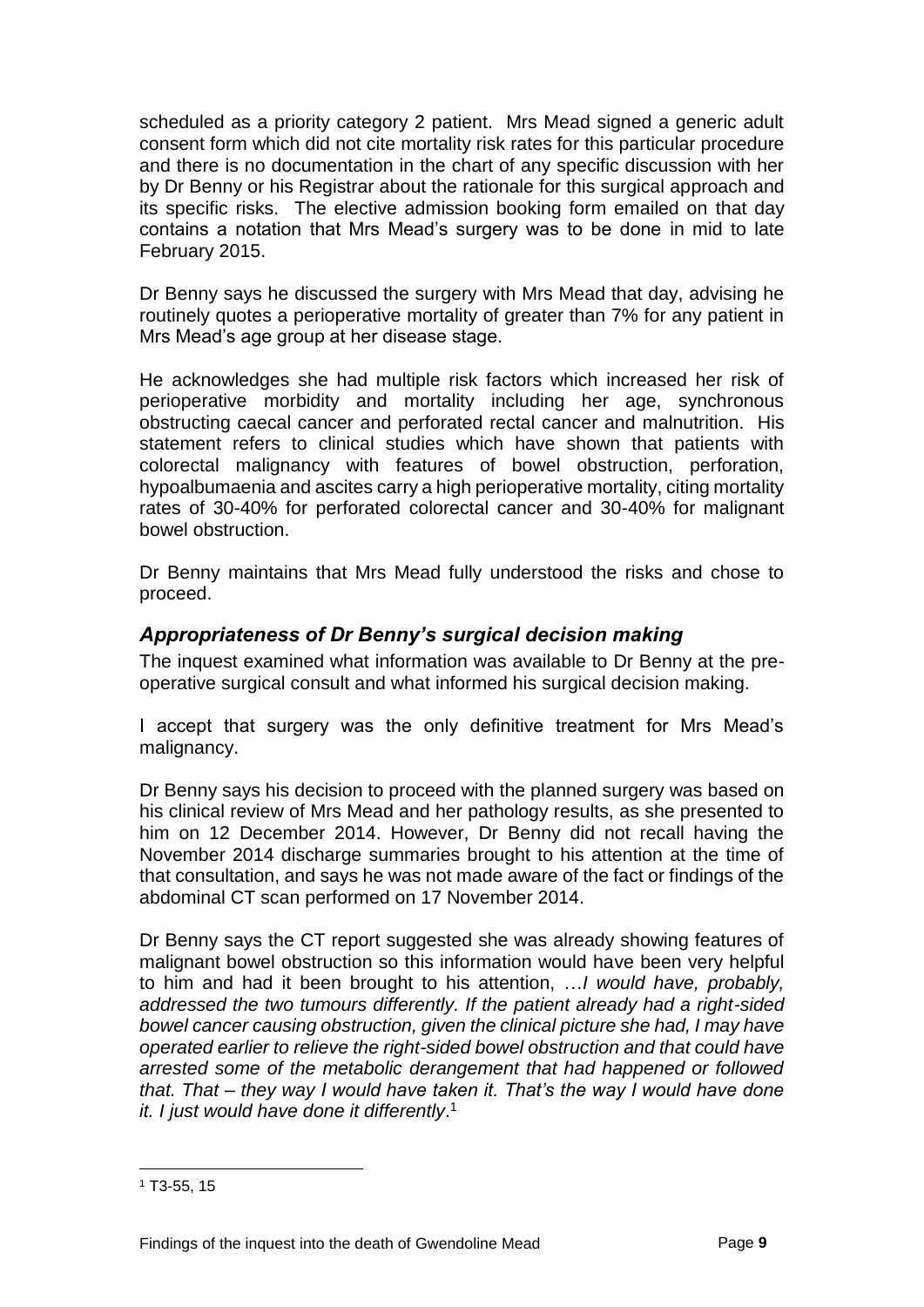Dr Benny's evidence on this point is consistent with the expert opinion of Professor Wall who favoured a two-stage surgical approach. He was concerned the bowel disturbance she experienced during the second November 2014 admission, while described as an ileus, was more likely to have been a very low grade bowel obstruction. To him the small bowel thickening demonstrated on the CT scan suggested an inflammatory process which he would have addressed with an ileostomy in the first instance. However, in expressing this opinion, Professor Wall acknowledged this was ultimately a clinical decision for the individual surgeon.

It is difficult to understand why Dr Benny and his team were not notified of, let alone involved in, Mrs Mead's admission over 13-28 November 2014, at that time. Dr Benny says he would have been happy to see Mrs Mead on the ward had he been asked to. It would certainly have made far greater sense for the surgical team already involved in Mrs Mead's care to have been allocated to her during this admission. On Dr Benny's evidence, it would have better positioned him earlier to consider his surgical approach.

This is a significant missed opportunity to have optimised Mrs Mead's care by reassessing the planned surgical approach. That said, whether earlier and staged surgical intervention would have changed the outcome for her can only be speculated upon.

#### <span id="page-11-0"></span>*Adequacy of the multidisciplinary team approach to Mrs Mead's preoperative care*

So how did this occur for a patient being managed under the auspices of a formal multidisciplinary team?

Mrs Mead's treatment plan was determined at the initial SOMDT meeting on 9 September 2014. As Counsel Assisting rightly points out, Mrs Mead's neoadjuvant therapy did not go as planned with her requiring two hospital admissions during November 2014 culminating in her being unable to finish the chemotherapy component. The second November 2014 admission involved a referral for surgical review of a possible small bowel obstruction.

According to Dr Benny, once a patient is under the care of a particular surgical team within the SOMDT, that team is consulted if there are any concerns during the period of the patient's treatment. The DDHHS SAC 1 Clinical Review did not identify this had not occurred during the November 2014 admission. Dr Benny's evidence about not having been made aware of the November 2014 admissions and CT scan emerged late during the inquest so there was no opportunity to canvass with Dr Sharma why his team did not consult Dr Benny's team when seeking surgical review during the second November admission.

The inquest considered the communication methods employed by the medical oncology, radiation oncology and surgical teams operating under the SOMDT mechanism, both generally and specific to Mrs Mead:

 Dr Sharma's usual practice is to provide a discharge letter from the medical oncology team at the completion of the neoadjuvant chemotherapy agreed by the SOMDT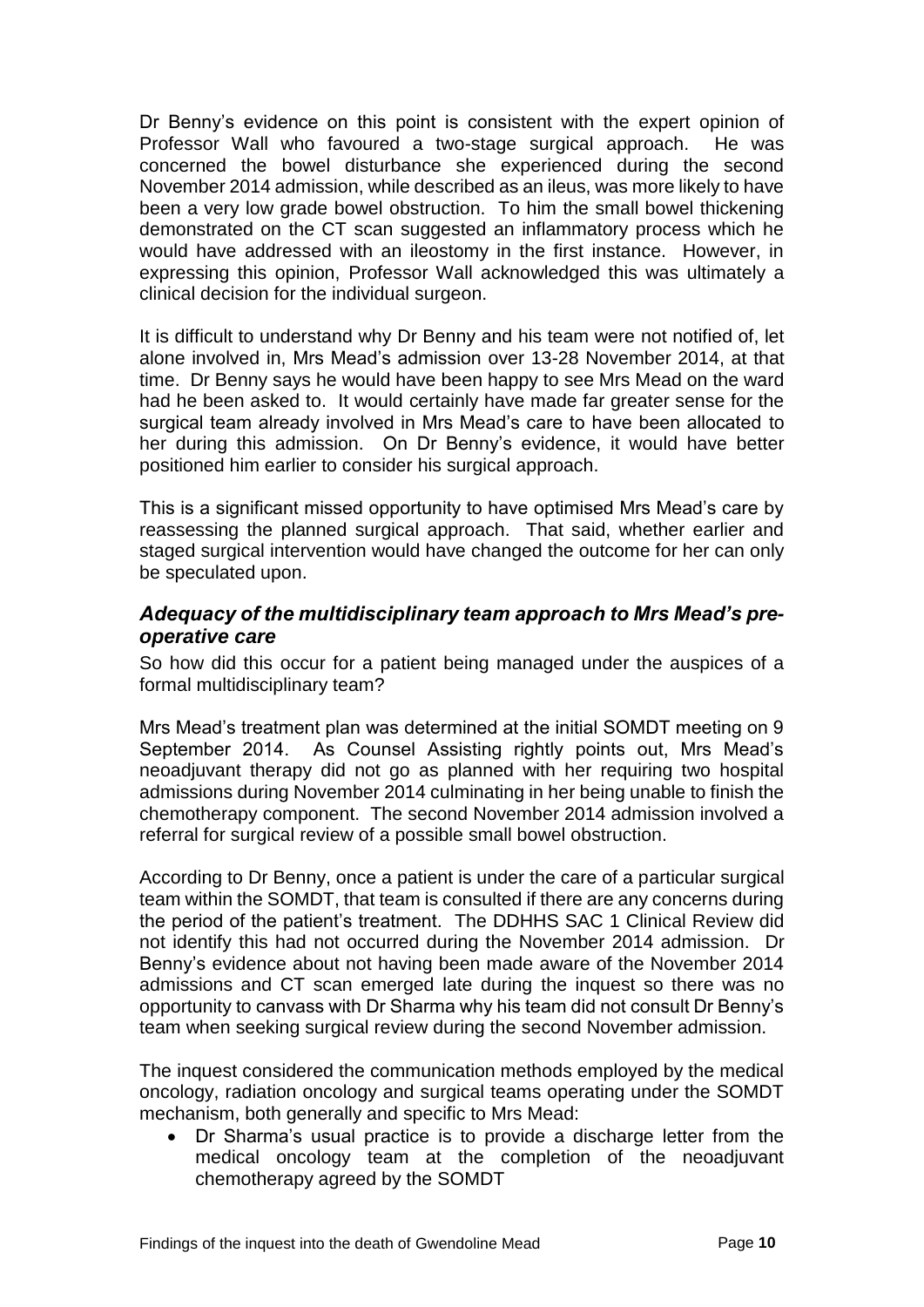- Dr Sharma's team prepared discharge summaries for both November 2014 admissions
- Dr Sharma's team did not prepare a discharge or 'last letter' to Dr Benny about Mrs Mead's neoadjuvant therapy because Mrs Mead had finished her chemotherapy treatment before her radiation therapy was completed – in Mrs Mead's case, the neoadjuvant therapy involved combined concurrent treatment by the medical oncology and radiation oncology teams
- in Dr Benny's experience, it was not unusual not to receive a discharge letter regarding neoadjuvant chemotherapy. He says the medical oncologist would usually contact him directly if there was a concern – there was no direct contact between Dr Sharma and Dr Benny about Mrs Mead during her neoadjuvant treatment phase
- the 'last letter' came from the radiation oncology team rather than from the medical oncology team – this letter was addressed to Dr Benny and described Mrs Mead as having had a rocky course with hospital admission for small bowel ileus and hypokalaemia on 15 November 2015 meaning she was given a three day treatment break for bowel rest, and was due for discharge home in the next few days
- there are Cancer Care Coordinators whose role is to keep the teams informed about what is happening for the patient, including any hospital admissions – there is no evidence this occurred in Mrs Mead's case
- Dr Benny says the whole patient chart is available in the surgical outpatients clinic for the pre-surgical consultation
- Dr Benny says he relied on his Registrars to review the patient chart and advise him of any concerns prior to him seeing the patient at the presurgical consult – in principle, I have no concerns about such a system being used to maximise the efficiency of a busy surgical outpatient clinic. However, Dr Benny's then Registrar was not called to give evidence so it is unknown to what extent the Registrar reviewed the chart and/or conveyed information from it to Dr Benny in preparation for the 12 December review. Without this evidence I cannot properly assess the effectiveness of the practice Dr Benny suggests operated in relation to Mrs Mead that day
- Mrs Mead's case was not presented to the SOMDT again until 24 February 2015, after the surgery.

The simple solution to the information flow about Mrs Mead's pre-operative issues would have been for Dr Benny's team to have received the referral for surgical review during her second November 2014 admission. Unfortunately, I am unable to make a finding about why this did not happen as it apparently should have under the SOMDT mechanism. Nor am I in a position to comment on whether this situation was the exception rather than the rule under the SOMDT.

The simple fact remains that the events of Mrs Mead's November 2014 admissions, together with her pathology and radiology results, are documented clearly in her chart. Irrespective of the role of Cancer Care Coordinators and formal communication by consultants (or members of their teams) about their shared patients, detailed information about Mrs Mead's pre-operative issues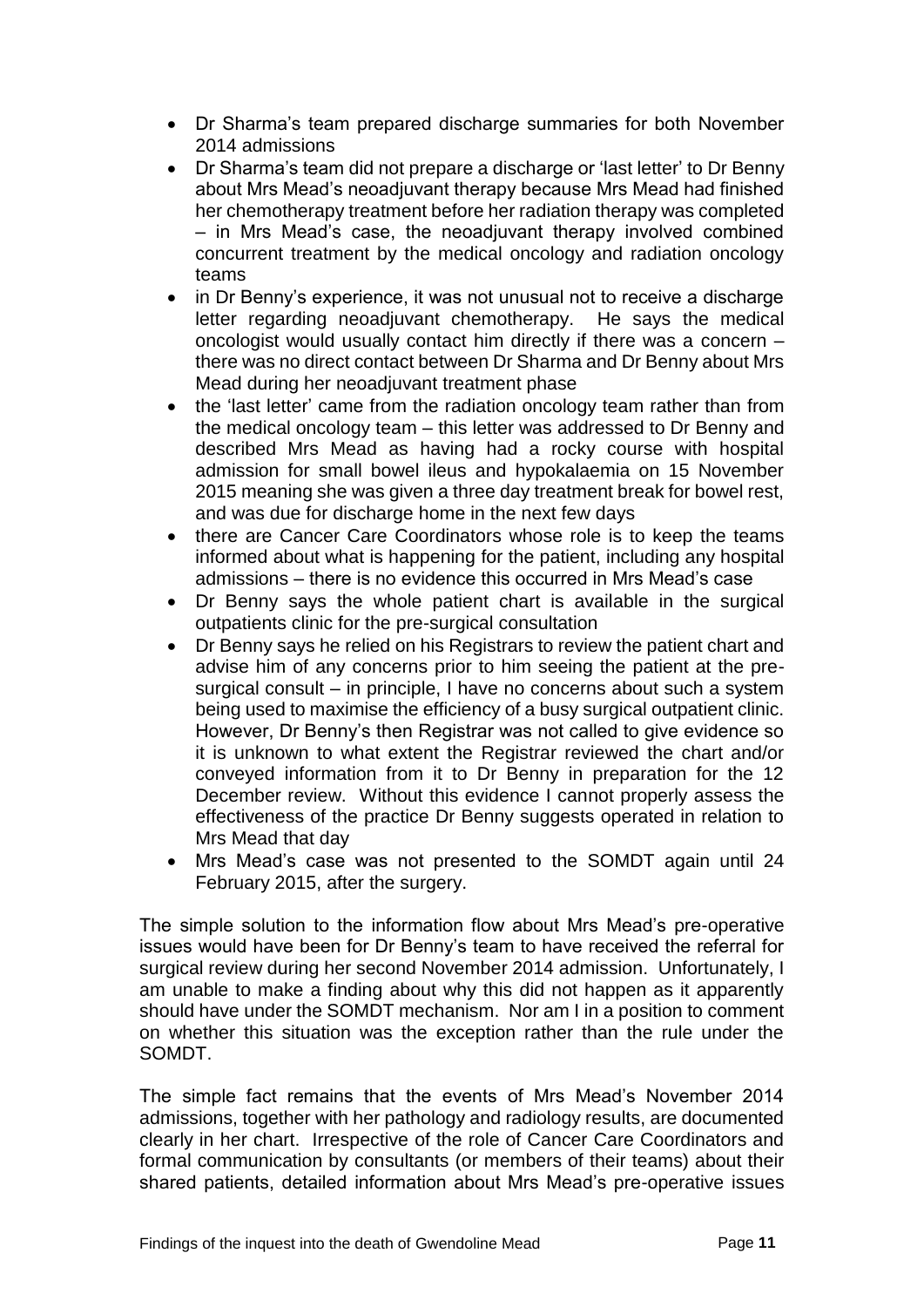was available to be read by any one of the clinicians involved in her care, consultant or otherwise.

#### <span id="page-13-0"></span>*Pre-operative management: January – February 2015*

Mrs Mead was not seen again by the medical oncology team or the hospital dieticians after her discharge from hospital on 28 November.

Mrs Mead was seen by the radiation oncology team for a post-treatment review on 22 January 2015. The radiologist oncologist again wrote to Dr Benny stating *…The patient had quite a difficult time towards the end of the radiotherapy. I understand she needed an admission for small bowel ileus and hypokalemia. Both resolved. Life is slowly coming back to normal for her. She is trying to broaden her diet. The patient still does not tolerate a number of foods. She is slowly gaining weight; but certainly, the process takes longer than usual. She had a primary surgery booked for February 2015. I will leave the further follow up in the hands of the surgeon. Most likely, after the surgery, she would be indicated for adjuvant course of chemotherapy*.... 2

It appears Mrs Mead did not return to Toowoomba Base Hospital again until February 2015.

#### <span id="page-13-1"></span>*Pre-operative anaesthetic assessment - 10 February 2015*

Mrs Mead was assessed by consultant anaesthetist Dr Anthony Thorne in the pre-admission clinic on 10 February 2015.

Dr Thorne described Mrs Mead's pre-operative assessment as relatively routine. He identified no significant risk factors save that her potassium level was low at 3.0 mmol/L, which although not of itself an absolute contraindication to anaesthesia, was borderline. His preference was for the potassium level to be normalised before proceeding to surgery. This is because low potassium has the potential to precipitate cardiac arrhythmia and muscle weakness which can interfere with muscle relaxant drugs. For this reason Dr Thorne spoke with Mrs Mead's general practitioner who recommenced her on potassium replacement therapy.

Dr Thorne acknowledged that Mrs Mead's blood test results on 10 February 2015 showed low albumin at 22g/L (normal range, 35-50), though he did not reference this in the anaesthetic record at that time. This was because from an anaesthetic perspective, low albumin does not of itself present any significant anaesthetic risk.

Dr Thorne noted that by 10 February, Mrs Mead's blood test results indicated she was not anaemic, which he explained could not have been achieved without adequate diet and return to an adequate nutritional status. By this time, all her haematology markers had normalised except for her albumin and potassium levels.

<sup>2</sup> ExB5, p1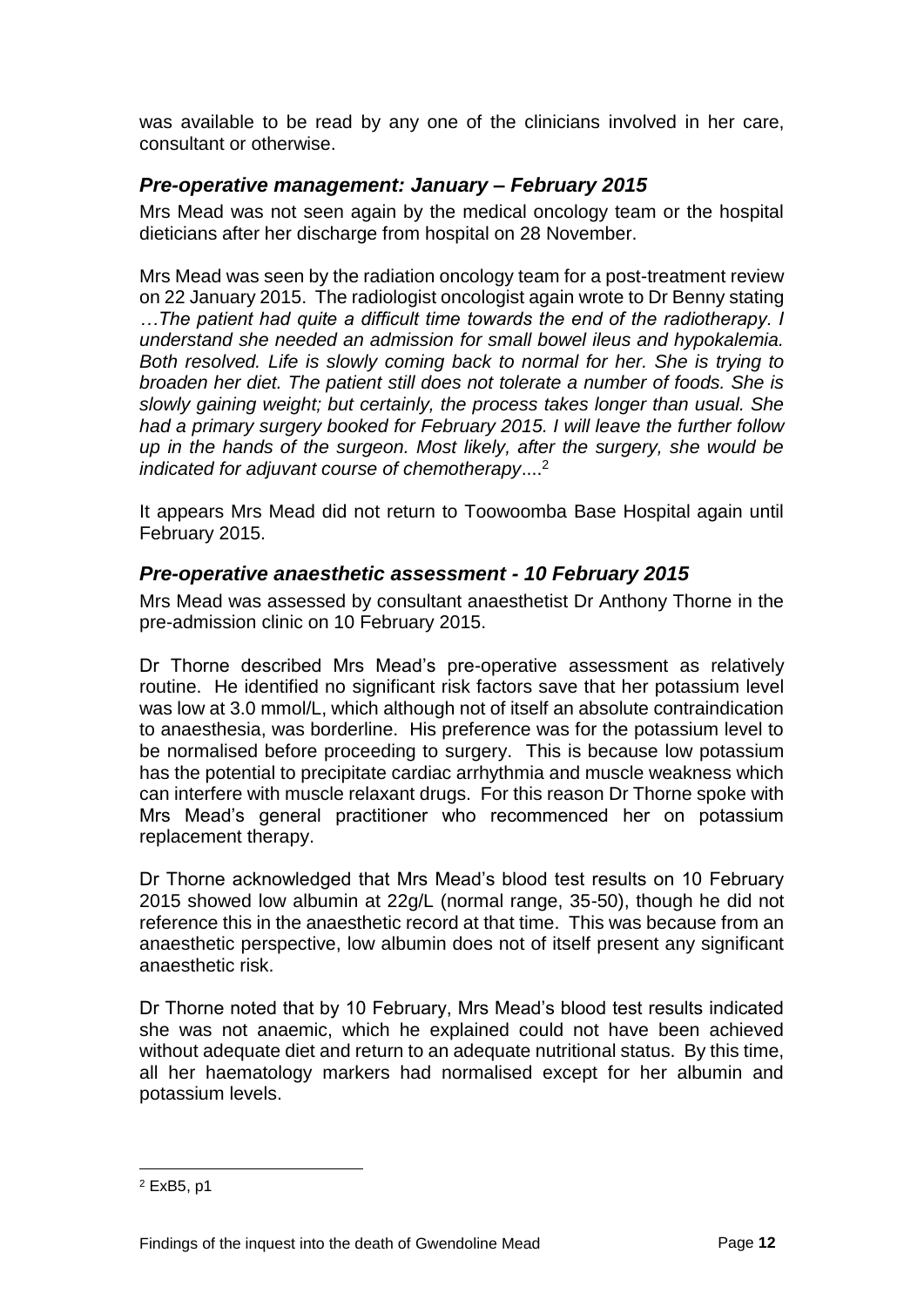In the following week, Mrs Mead's potassium level improved to 3.5 mmol/L, slightly below the normal range. Dr Thorne was satisfied that from an anaesthetic perspective the surgery could proceed as planned on 17 February.

At no time was the general medical team involved in Mrs Mead's pre-operative management or assessment as Dr Benny did not consider medical input was needed.

#### <span id="page-14-0"></span>*Management of Mrs Mead's pre-operative malnutrition and hypoalbuminemia*

Mrs Mead was significantly malnourished and deconditioned prior to surgery. She had been eating very poorly at home, was underweight, with a 4kg weight loss over the two-and-a-half months prior to surgery and her serum albumin was low.

Mrs Mead's pathology results prior to her pre-operative anaesthetic assessment on 10 February 2015 show her albumin levels were normal when she first presented to hospital in early September 2014 (although there was a slight drop on 4 September), after which there was a significant decrease in her albumin levels in early November while she was undergoing chemoradiation therapy.

Her albumin level remained low during the second November hospital admission but was not a major focus of her management at that time, other than being monitored with dietician involvement at the request of Dr Sharma's team. Mrs Mead was to have been reviewed by a dietician in outpatients but there is no evidence she was seen by a dietician again prior to her admission for surgery on 17 February 2015.

Albumin is circulating protein produced by the liver and functions to maintain osmotic pressure within the blood circulation. Dr Thorne helpfully explained the significance of low albumin as *…one of its main functions is what's called colloid osmotic pressure, so it keeps fluids in the intravascular compartment in the veins and the arteries and the capillaries from not going into the tissues. If you've got a low albumin, that pressure – that force to keep them in the vasculature is less, so there's a tendency to leak out, and that was my – my opinion why the – Mrs Mead had mild swelling of ankles at –at pre-admission clinic, as I noted..<sup>3</sup>*

Low albumin is recognised as an independent risk factor for surgical morbidity and mortality. It is generally managed with nutritional supplementation, generally by oral intake and in very severe cases, by infusion.

Consequently, one of the questions for this inquest was whether Mrs Mead's malnutrition and low albumin had been sufficiently optimised for surgery.

Having heard the opinions of consultants Dr Benny, Dr Sharma, Dr Thorne, Dr Denman and the independent expert, Dr O'Donoghue, on this issue, I accept

<sup>3</sup> T1-31, 26-38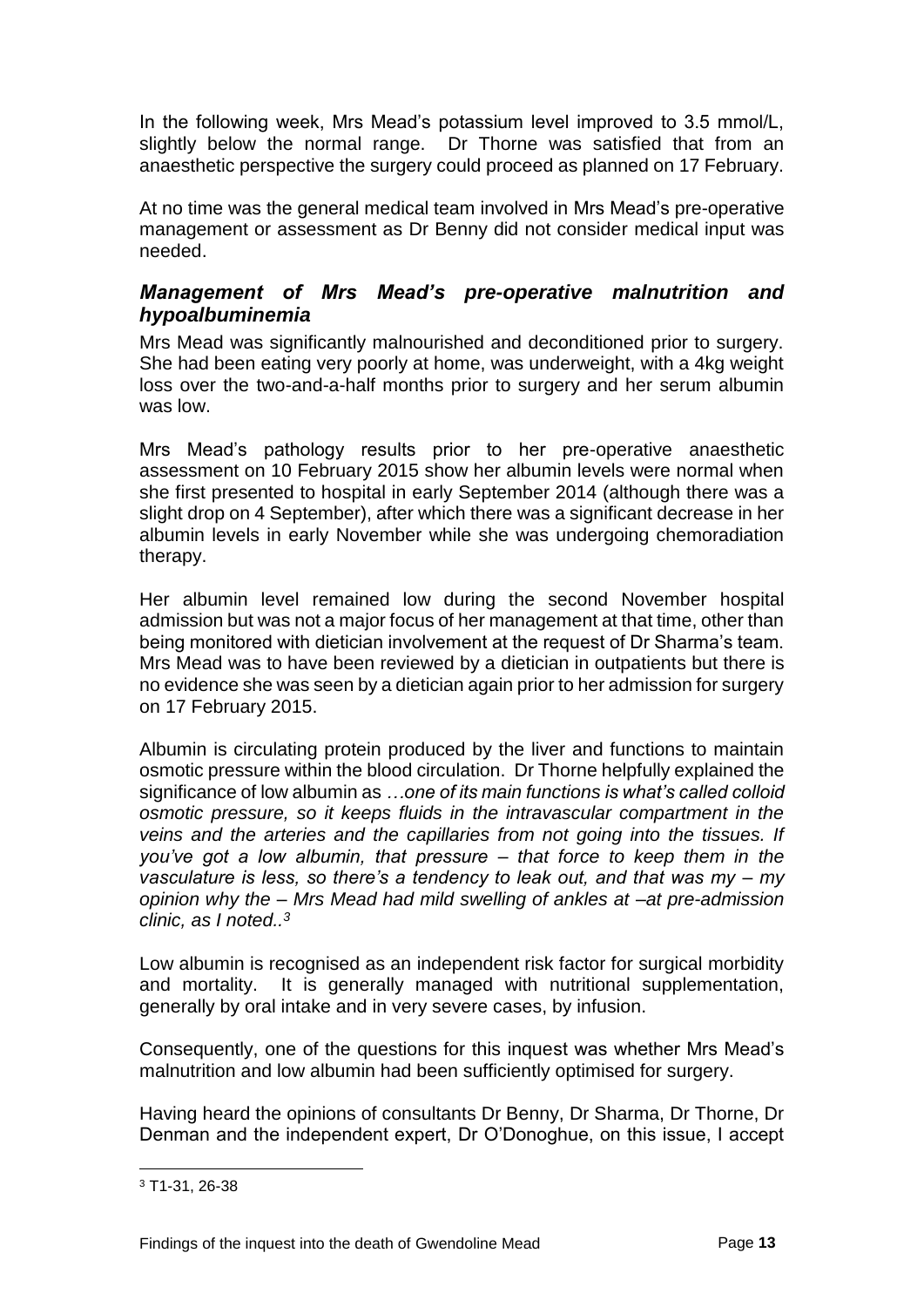the clinical consensus that Mrs Mead's low albumin was primarily due to the two gastrointestinal tumours and her body's response to them (a condition Dr Thorne described as cancer cachexia), in combination with the effects of chemoradiation therapy (including poor appetite and reduced oral intake), with removal of the tumours being the definitive treatment. I accept that even had Dr Sharma or Dr Benny referred Mrs Mead for general medical review preoperatively, there was probably nothing the general medical team could have offered that would have improved her low albumin in a meaningful way without unnecessarily delaying her surgery.

#### <span id="page-15-0"></span>*Admission to Toowoomba Base Hospital for surgery – 17 February 2015*

Mrs Mead was admitted to the Toowoomba Base Hospital on Tuesday 17 February 2015 for the surgery, nearly 12 weeks after she completed her neoadjuvant therapy.

She was admitted under Dr Benny whose surgical team comprised:

- Dr Pamela Caleo the primary General Surgical Registrar who was completing a six month rotation at Toowoomba Hospital. She had only recently joined Dr Benny's team.
- Dr Marlon Perera the senior Urology Registrar who was also the supplementary Surgical Registrar for Dr Benny (when available). As such, his attendance on Dr Benny's surgical ward rounds was subject to his full time commitments to the urology department. He also participated in the on-call General Surgery weekend roster as part of his accredited surgical training requirements and was on call over the period 20-22 February 2015
- Dr Dornan another Surgical Registrar
- Dr Bronwyn Bryant the surgical intern who was in her first rotation as an intern approximately four weeks post-university graduation. Dr Bryant was covering for another person on one of the other surgical teams and had not previously worked with Dr Caleo or Dr Perera.

Dr Bryant explained that surgical morning ward rounds are usually undertaken between 7:00am – 8:00am and completed quickly due to consultants and registrars commencing in theatre from around 8:00am. The evening ward round generally occurs between 6:00pm – 6:30pm.

It is the intern's responsibility (or that of medical students) to make the ward round entries in the patient record. The progress notes are routinely entered at the end of the ward round from notes taken by the intern or medical student during the ward round. The patient's chart is usually taken on the ward round and reviewed while the patient is being assessed. Dr Benny confirmed the ward round was usually led by one of the registrars under his supervision.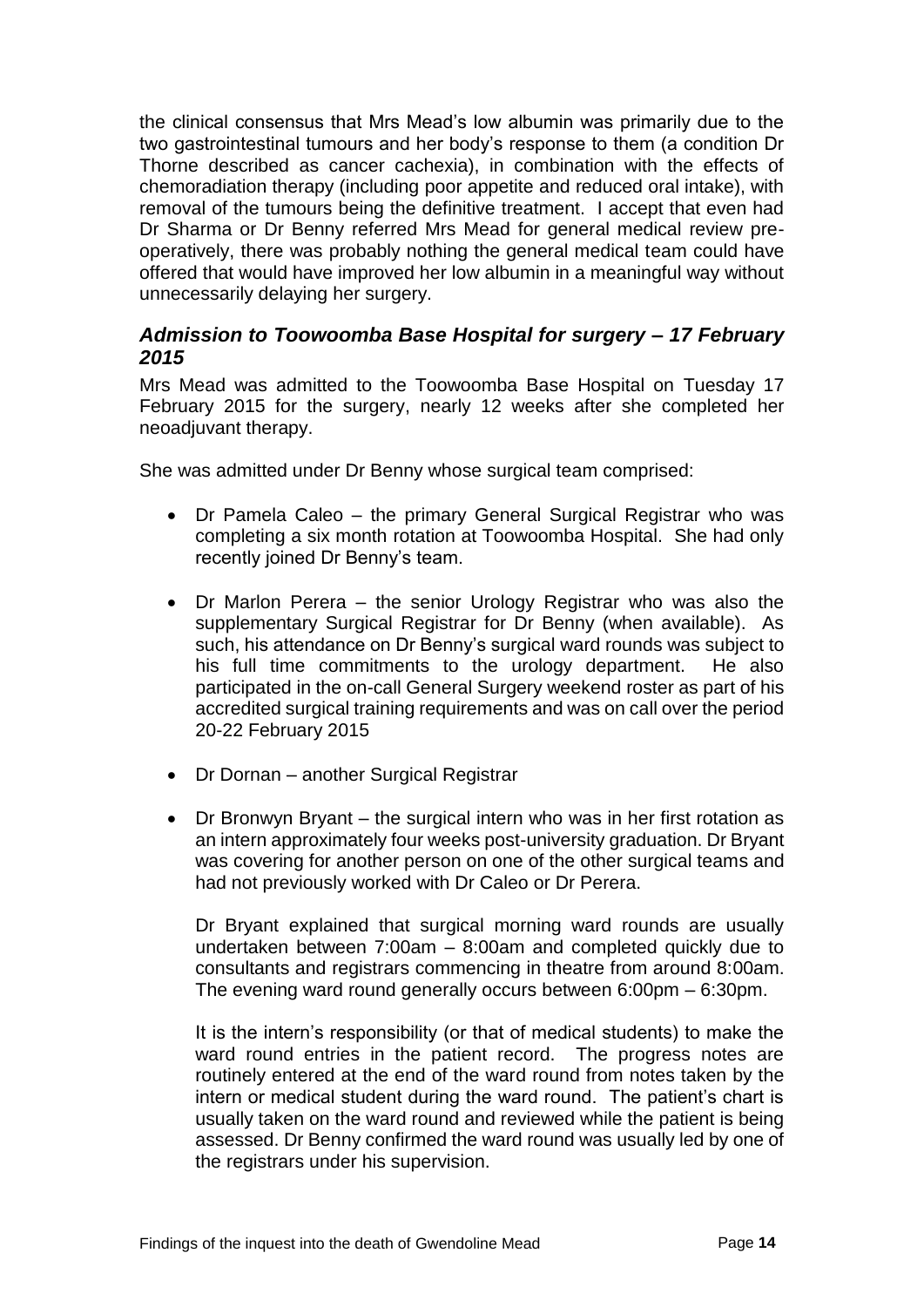Dr Bryant explained that due to the more senior members of the surgical team being in theatre during the day, the surgical interns are responsible for managing patients on the ward until the surgical registrars return to the ward for evening ward rounds. However, the surgical registrars are available by phone and may return briefly to the ward during the day between surgeries. Consequently, in contrast to medical interns whose registrars remain on the ward during the day, surgical interns are expected to operate without direct supervision or access to immediate guidance and advice from their registrars.

On admission, Mrs Mead was noted to be independently mobile, elderly but fit and with no apparent cognitive deficit. Her weight is recorded as 47kg and she was noted as not tolerating a full diet.

Dr Bryant saw Mrs Mead at around 8:30am. Dr Bryant had not been involved in Mrs Mead's preoperative management other than to prescribe a fleet enema the previous evening. Mrs Mead's observations were stable and she was afebrile. Theatre was delayed.

Dr Caleo recalls meeting Mrs Mead that morning prior to surgery. She explained it was her usual practice to speak with the patient before surgery to explain what is planned and to answer any questions. She did not document this in the medical record (explaining this is something she generally would not do) and could not recall the details of their conversation other than she did not have any concerns about Mrs Mead at that time. She could not recall when she reviewed Mrs Mead's chart.

Dr Benny also recalls seeing Mrs Mead that morning. He says he observed reasonable peristalsis indicating she was obstructed and agreed there was a noticeable change from his assessment of her at the surgical outpatients review on 12 December 2014. He did not document his observations in the medical record though, advising that in many instances they do not document the preoperative assessment and proceed with the surgery as discussed.

#### <span id="page-16-0"></span>*The surgery*

Mrs Mead arrived at the operating theatre suite at 7:31am; went to anaesthetics at 11:44am and into the operating room at 12:45pm. The surgery commenced at 1:15pm and finished at 4:45pm. She left theatre shortly after 5:00pm and arrived on the ward at around 7:00pm.

The surgical team comprised Dr Benny assisted by Dr Caleo and Dr Perera. Dr Thorne was the anaesthetist.

Mrs Mead was in surgery for three-and-a-half hours due to complications arising from the rectal tumour being more extensive than expected.

The right hemicolectomy commenced as a laparascopic procedure but was converted to a laparotomy due to distended small bowel obstructing their vision. They undertook a right hemicolectomy first to resect the caecal mass (resecting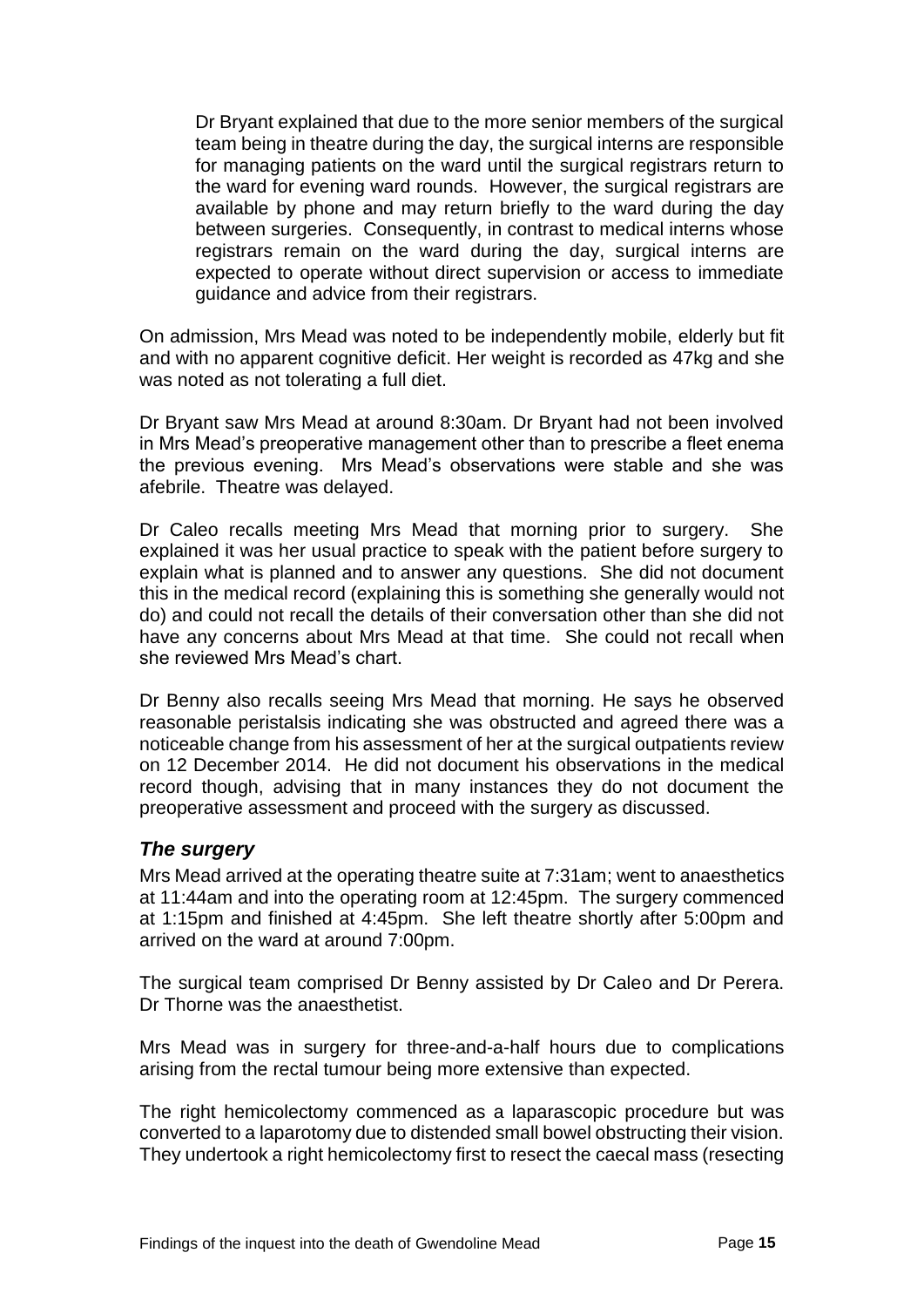a section of the ascending colon) and create a side-to-side anastomosis. This is described as having gone as expected.

A gynaecology registrar was called in to theatre to examine a large pelvic mass arising from the uterus. It was thought to be a fibroid that did not require resection but rather for outpatient follow up. The existence of this mass had already been identified pre-operatively and is noted in the chart as far back as the medical oncology team's first review in early October 2014.

They then proceeded with the left anterior resection. The initial plan was to achieve good resection of tumour in the rectum but surgery revealed the tumour to be more extensive than expected with it having perforated and infiltrated the right lateral pelvic wall. Dr Benny sought a second opinion and assistance from another consultant surgeon, Dr Kumar. Both Dr Benny and Dr Kumar continued to operate with Drs Caleo and Perera performing the second assistant role. They achieved resection of the tumour and the rectum but were unable to completely remove the tumour with clear margins as originally intended. Finally a defunctioning colostomy was created at the left periumbilical region.

The inquest briefly considered the utility of pre-operative reimaging and whether this would have better informed Mrs Mead's surgical management.

While Professor Wall agreed with Dr Benny that Mrs Mead was ready for theatre when assessed on 12 December 2014, he was concerned Dr Benny could not be sure this would be the case in the next two months. Professor Wall felt given Mrs Mead had failed chemotherapy, the cancer was likely still growing and its metabolic consequences still developing. The intraoperative finding of distended small bowel confirmed this to be the case. Professor Wall favoured having a CT scan quite close to the surgery so he could advise the patient and cope with whatever was new from when they presented, and most importantly, assess the patient's prognosis. Dr Benny's evidence was pre-operative reimaging was not standard practice at Toowoomba Base Hospital and says CT scan would not have revealed the invasion of tumour to the pelvic side wall found during the surgery.

All members of the surgical team felt the surgery went as well as could be expected in the circumstances. Professor Wall described the time taken to be 'extraordinarily good' even though he felt a two-stage approach was the safest. I accept the total time in surgery was within internationally accepted time limits. As such, apart from the missed opportunity to have considered the merits of an alternative surgical approach, I am satisfied the decision to proceed to surgery at that time and the performance of the surgery itself was appropriate.

Dr Thorne also described Mrs Mead's intra-operative course as relatively stable for someone of her age and given the nature of the surgery. She had a modest but not unusual amount of pharmacological support to maintain her blood pressure.

At around 2:30pm her blood gases indicated a reduction in her potassium level to 2.6 mmol/L for which she was given an intravenous potassium chloride bolus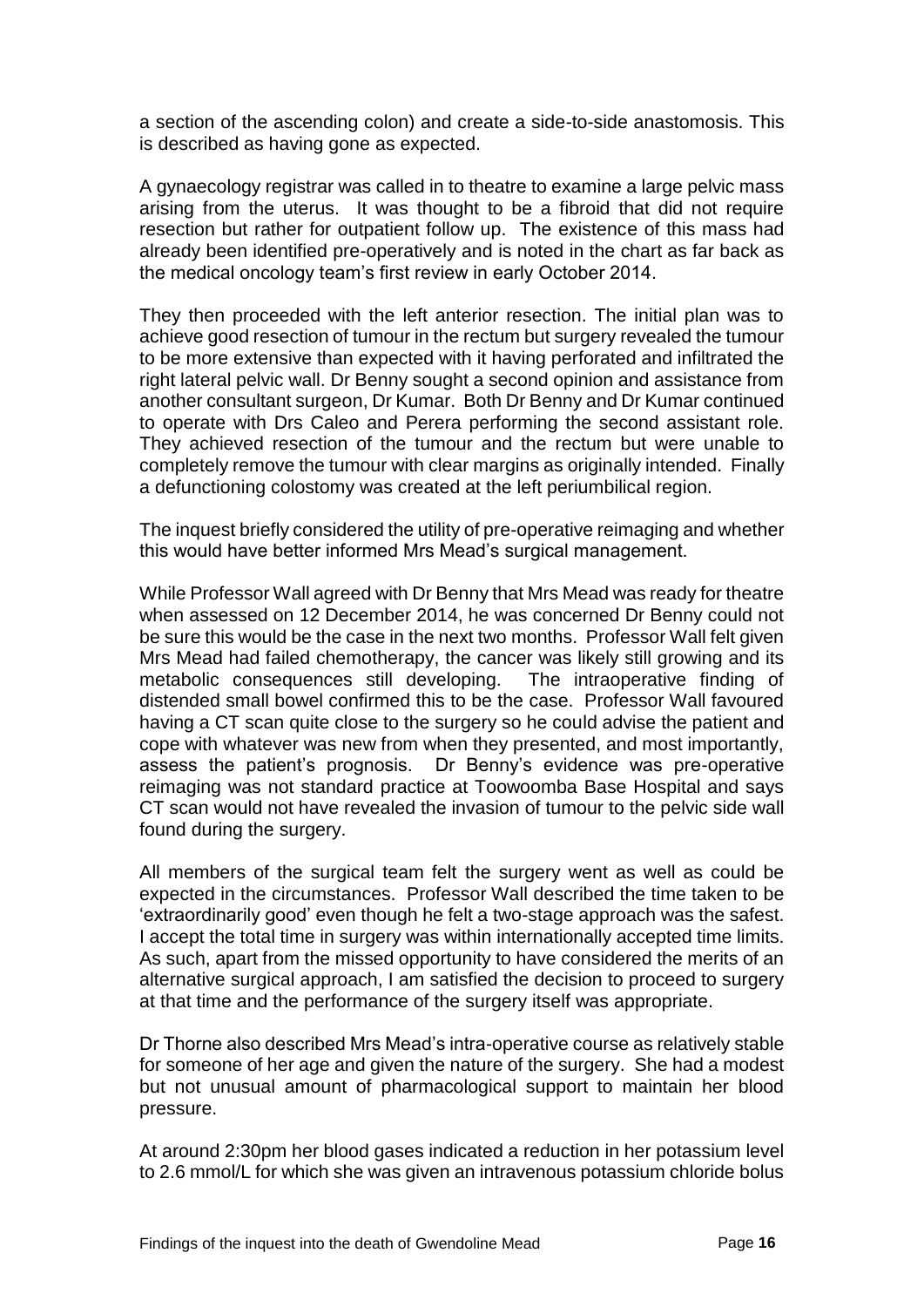over an hour and a further bolus at around 4:00pm at which time her potassium level had improved slightly to 2.7mmol/L. Her potassium level had returned to 3.1mmol/L at post-surgery recovery. Dr Thorne ordered overnight intravenous fluids containing potassium.

At around 3:10pm, Mrs Mead was given 500ml of Albumex 4%. Dr Thorne explained the twofold purpose of this therapy as …*Mrs Mead had low albumin, and as I say, crystalloid fluids can leak out of the vascular compartment more readily and cause – and cause oedema, but in – also, there's current argument in the literature at the moment that's been present for the last four or five years about fluid restricting people having gastrointestinal surgery. There is some evidence that excess fluid inhibit the repair of the bowel and inhibit – forgetting about albumin – that they do better with a restricted fluid in – intraoperatively and postoperatively for the first 24 hours. That's undecided. That's still being – being debated, and there's a couple of large studies there at the moment [indistinct] going to try and define, define the – the issue. You have anaesthetists in both camps at the – at the moment, so I – I'm having a halfway bet*. 4 And further, *So my aim was to limit the crystalloid fluid both from an albumin point of view and from – also from a current literature point of view, and top up what I thought was a volume deficit with a – with a fluid that would stay in the intravascular component*. 5

Mrs Mead's pre-operative low albumin level influenced Dr Thorne's consideration of her fluid management during surgery. He did not communicate this to the surgical team. He thought Dr Benny was well aware of the issue of low albumin. He agreed it was an issue he might normally communicate with the surgical team as an issue they need to consider in their post-operative management of the patient, but did not in this case probably because he was pre-occupied with Mrs Mead's low potassium. I am satisfied nothing turns on Dr Thorne not having conveyed this to the surgical team.

Dr Perera completed the operation report with post-operative comments for Mrs Mead to be taken to the ward for ongoing care. Her analgesia was being delivered by a Patient Controlled Analgesic device. She had a nasogastric tube for free drainage with four-hourly aspirates, and a surgical drain in place. She had received prophylactic antibiotics during surgery and was to continue with antibiotic therapy due to the perforation.

Dr Perera also ordered deep vein thrombosis (DVT) prophylaxis 6/24 postoperatively. However, an order for Heparin was not written up until Mrs Mead was reviewed on an overnight Ward Call on 18-19 February. The Heparin was actually commenced on 19 February. None of the surgical team were able to explain how or why this delay occurred. While this was certainly not optimal clinical management, I am satisfied the delay in commencing the Heparin did not contribute to Mrs Mead's death.

<sup>4</sup> T1-39, 30 - 39

<sup>5</sup> T1-40, 7-10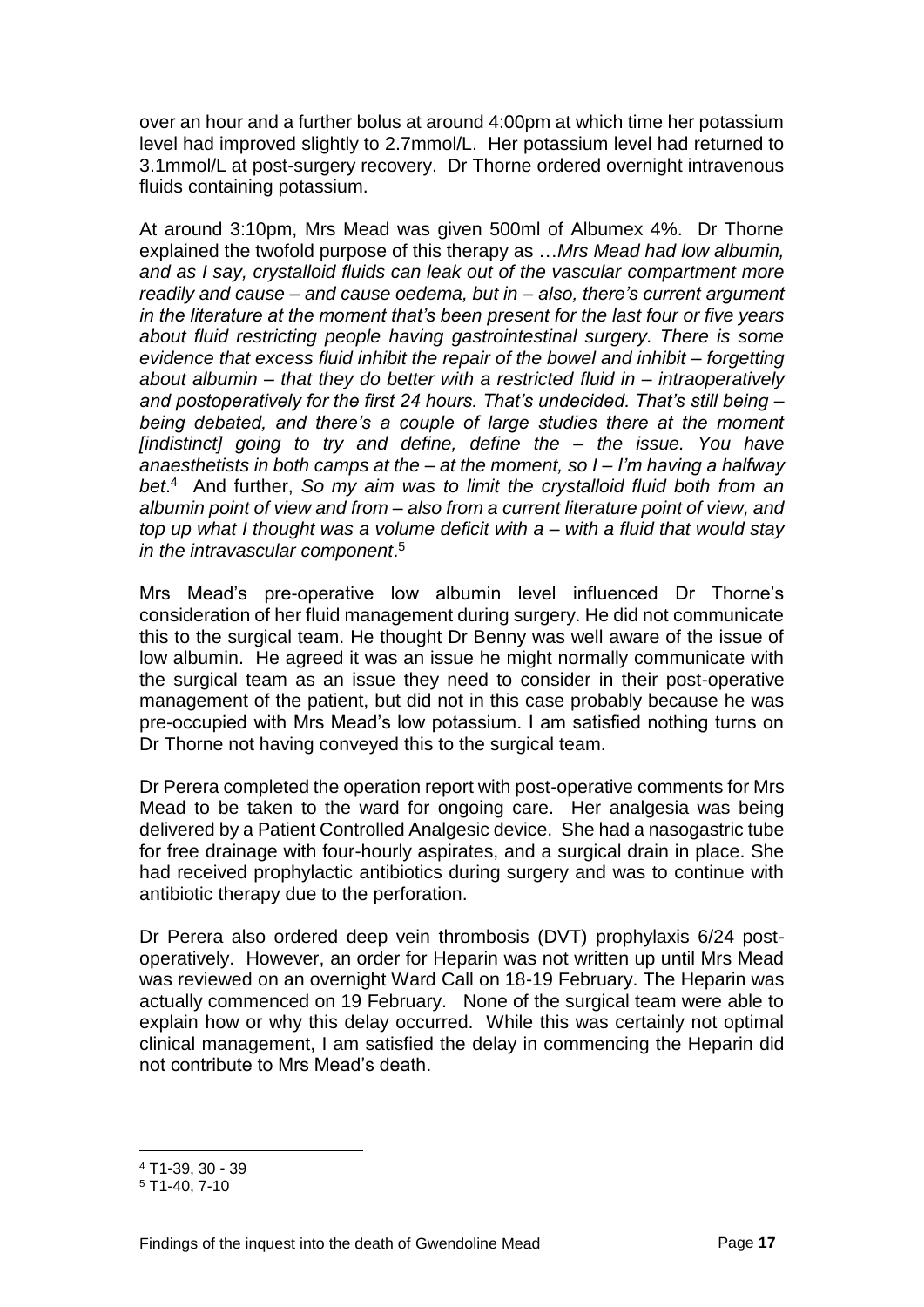#### <span id="page-19-0"></span>*The significance of post-operative urine output, fluid shift and fluid balance monitoring*

Much of the inquest focussed on the surgical team's management of Mrs Mead's episodic hypotension and persistent low urine output over the days following her surgery. My understanding of the significance of post-operative urine output, fluid shift and fluid balance management has been greatly assisted by the treating team and expert witnesses' explanations of the body's response to surgery, how that manifests and how it is managed.

In simplistic terms, the trauma of surgery triggers a physiological response whereby the body initially endeavours to retain water and salt, a response which lasts for a period of time after the surgery before the body starts to offload the fluid. Part of this response involves fluid shifts within the body including the shift of fluid from within the blood vessels (the intravascular space) to places outside the circulatory system (extravascular or third space loss) causing oedema and reducing the volume of blood (hypovolaemia), the latter affecting the patient's blood pressure and their ability to produce urine. It is not unexpected for a patient's albumin level to decrease as part of the body's postoperative inflammatory response. Low albumin impacts on a patient's ability to retain fluid intravascularly, making it more likely for the patient to develop oedema. In addition to fluid shifts within the body, the patient's fluid balance can be affected by blood loss, ooze and loss of fluids being drained off through nasogastric tubes and surgical drains.

Consequently, post-operative surgical management involves careful fluid balance management with there being a potentially fine balance between leaving the patient fluid deplete and fluid overloaded. As Dr Benny explained *…the way the body responds in – following surgery or trauma – so as I mentioned earlier, surgery is a form of controlled trauma – is to retain fluid in the vascular space. That's why most doctors tend to push two ways, overloading in the initial phase of fluid resuscitation, because we understand that in the initial phase the body will retain the fluid, but when it comes to the second phase of the body's response is that it will start to offload all the fluid that they originally – and that usually happens at about – after day 7. And when we go into that phase, it's very hard to catch up with the fluid management then. So most doctors – most surgeons will tend to overload the fluid towards the positive fluid balance at the initial phase of the resuscitation rather than going into a negative phase, knowing fully well that you might end up with a negative balance in the later phase of resuscitation, and once in that phase then it's very hard to resuscitate these patients accordingly.* 6

#### <span id="page-19-1"></span>*Mrs Mead's low post-operative urine output overnight on 17-18 February*

Mrs Mead arrived on the ward at 7:00pm. She had an indwelling catheter in place and was on hourly urine measures.

The inquest heard expert evidence that the generally quoted figure for hourly urine output is 0.5ml per kilogram in a patient with normal renal function. For

<sup>6</sup> T3-63, 13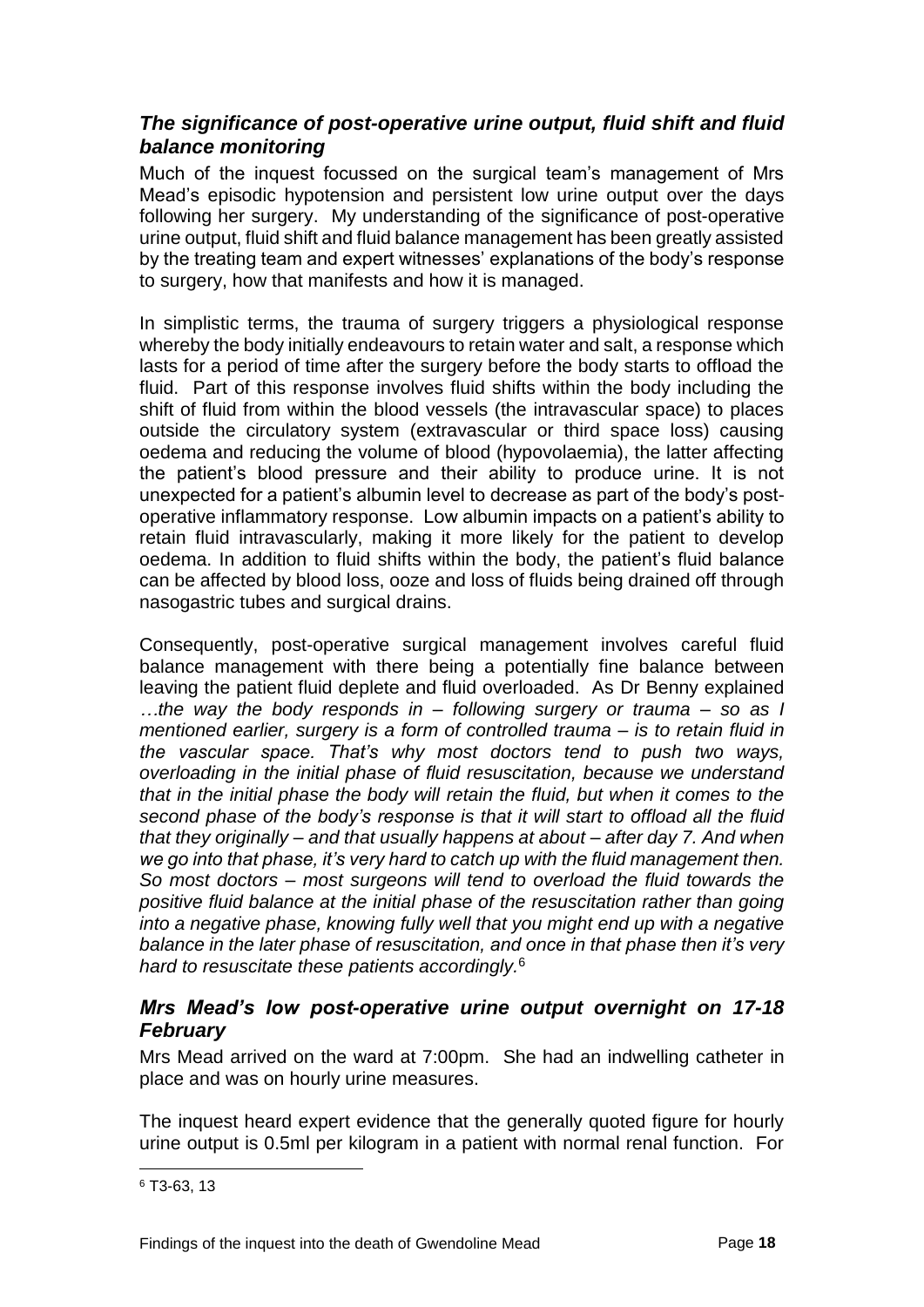Mrs Mead, this equated to around 24mls per hour. However, it became clear during the inquest the surgical team were working on a lower 'acceptable' hourly urine output for Mrs Mead in the order of 15-20mls per hour. Dr Caleo explained it as, *and things vary, based on patients. So that's just a – that's an ideal number. And, as I said, that's – that's a normal adult, without any interventions. We've, I guess, we would not be surprised at a patient having a lower urinary output after a long operation. And – and with differences in fluid shifts within the body. And –and so it's not surprising to see a slightly lower urine output than the ideal number*. 7

| <b>Time</b>        | <b>Measure</b>              |
|--------------------|-----------------------------|
| 7:00pm             | 30mls                       |
| 8:00pm             | 50mls                       |
| 9:10 <sub>pm</sub> | 10mls                       |
| 10:00pm            | 7mls                        |
|                    | (bladder scan showed 13mls) |
| 11:00pm            | 0 <sub>mls</sub>            |
| midnight           | 15mls                       |

Once on the ward, Mrs Mead's urine measures were recorded as:

Nursing staff appropriately contacted Ward Call at around 10:00pm in response to her low urine output, resulting in Mrs Mead being given a bolus of 500mls of CSL (brand name for Albumin).

#### *Day 1 Post-Op – Wednesday 18 February 2015*

| <b>Time</b> | <b>Measure</b> |
|-------------|----------------|
| 1:00am      | 6mls           |
| 2:00am      | 24mls          |
| 3:00am      | 14mls          |
| 4:00am      | 30mls          |
| 5:00am      | 15mls          |
| 6:00am      | 15mls          |
| 7:00am      | 17mls          |
| 8:00am      | 25mls          |
| 9:00am      | 15mls          |

Mrs Mead's urine output continued to be low overnight:

Nursing staff again notified Ward Call at around 3:00am about Mrs Mead's low urine output. Her intravenous fluids were increased to six hourly (had previously been running at ten hourly). A nurse noted, *1/24 output still remains low. For team review today*.

She was seen during the surgical morning ward round at or around 9:00am. Dr Benny, Dr Caleo, Dr Perera, Dr Bryant and a medical student were present.

Dr Bryant recalls being told by the nurses prior to the ward round commencing that there had been an overnight Ward Call because Mrs Mead was

<sup>7</sup> T1-103, 0-5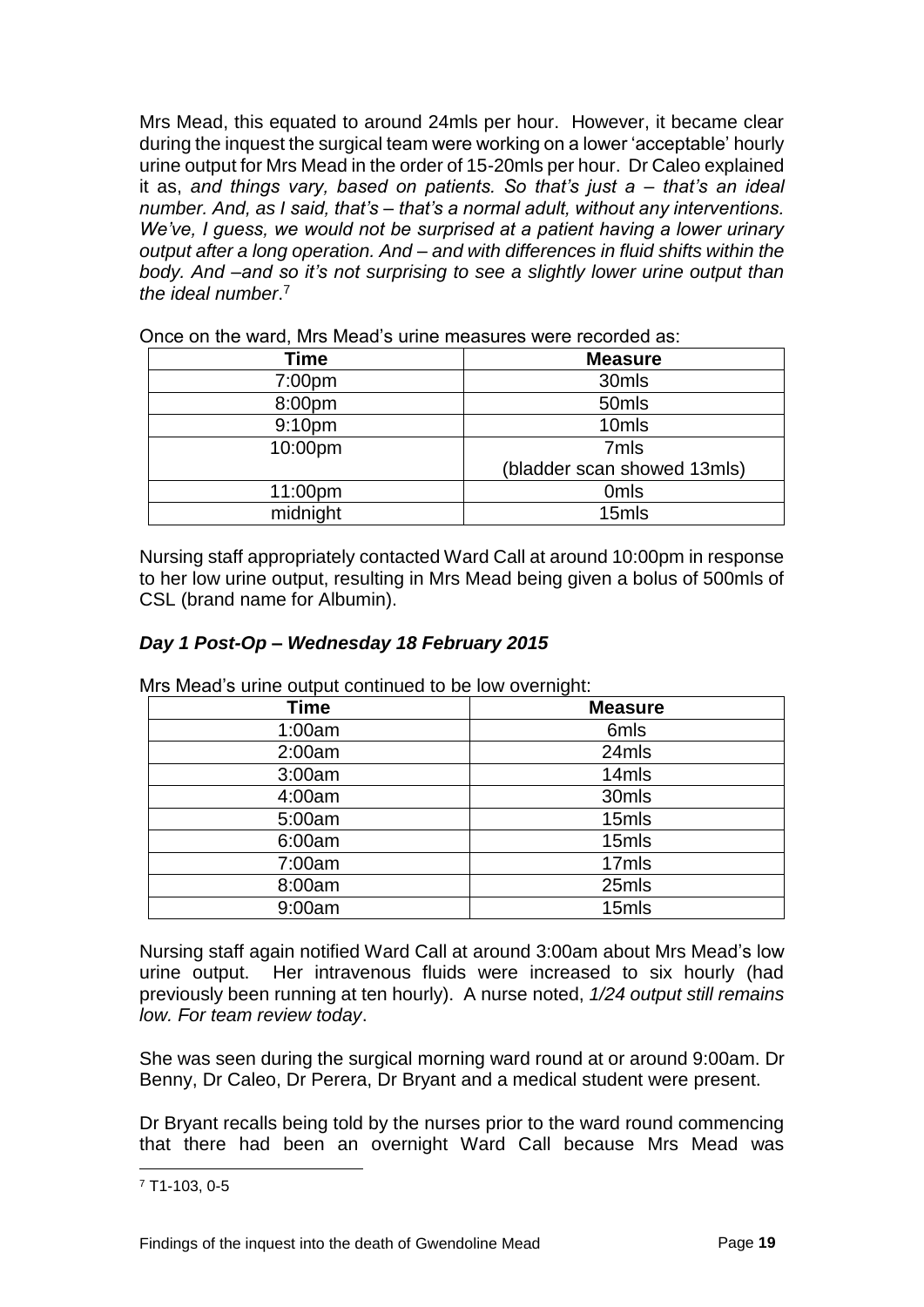experiencing low urine output. She recalls being told Mrs Mead's urine output remained low that morning despite her having had fluid boluses overnight.

There is no reference in the progress note to Mrs Mead's low urine output overnight. However, having regard to the evidence of Dr Bryant and Dr Caleo, the low urine output is likely to have been discussed by the team because Dr Bryant noted a change to Mrs Mead's infusion rate from 80ml to 100ml per hour on the Intravenous and Subcutaneous Fluid Order Form.

Now knowing the surgical team were working on an acceptable urine output of 15-20mls, it is clear Mrs Mead's urine output measures were not of concern to them at that time.

The team noted her observations to be stable and she was afebrile.

The plan was for Mrs Mead's nasogastric tube to be removed and for her to start on sips of clear fluid (suggesting she was doing quite well postoperatively); to commence chest physiotherapy and incentive spirometry; to keep the surgical drain in place and to remove sequential compression devices (used to prevent deep vein thrombosis in the acute post-operative period).

Dr Thorne attended the ward at 10:05am to ensure the ward staff knew Mrs Mead's potassium level needed monitoring. Dr Bryant subsequently noted this request in the chart and wrote up an order for potassium replacement therapy.

| <b>Time</b>        | <b>Measure</b> |
|--------------------|----------------|
| 10:00am            | 16mls          |
| 11:00am            | 20mls          |
| 11:50am            | 12mls          |
| 12:50pm            | 10mls          |
| 2:00 <sub>pm</sub> | 20mls          |
| 3:00pm             | 15mls          |
| 4:00 <sub>pm</sub> | 15mls          |
| 5:00pm             | 18mls          |
| 6:00pm             | 10mls          |

From 9:00am, Mrs Mead's urine output was recorded as:

Nursing staff asked Dr Bryant to review Mrs Mead later in the day as her urine output had remained consistently low. Dr Bryant says she noted Mrs Mead was a very slight woman for whom she considered a urine output of 20ml per hour was not particularly low. Nevertheless she commenced Mrs Mead on 250mls normal saline at 5:30pm, initially at 100ml per hour and subsequently increased to 166ml per hour.

The evening ward round occurred at the usual time between 6:00pm – 6:30pm. It was attended by Dr Caleo, Dr Perera and Dr Bryant. Dr Bryant's progress note indicates they had noted Mrs Mead's low urine output during the day and the increase in fluid orders, and were happy to continue with that treatment.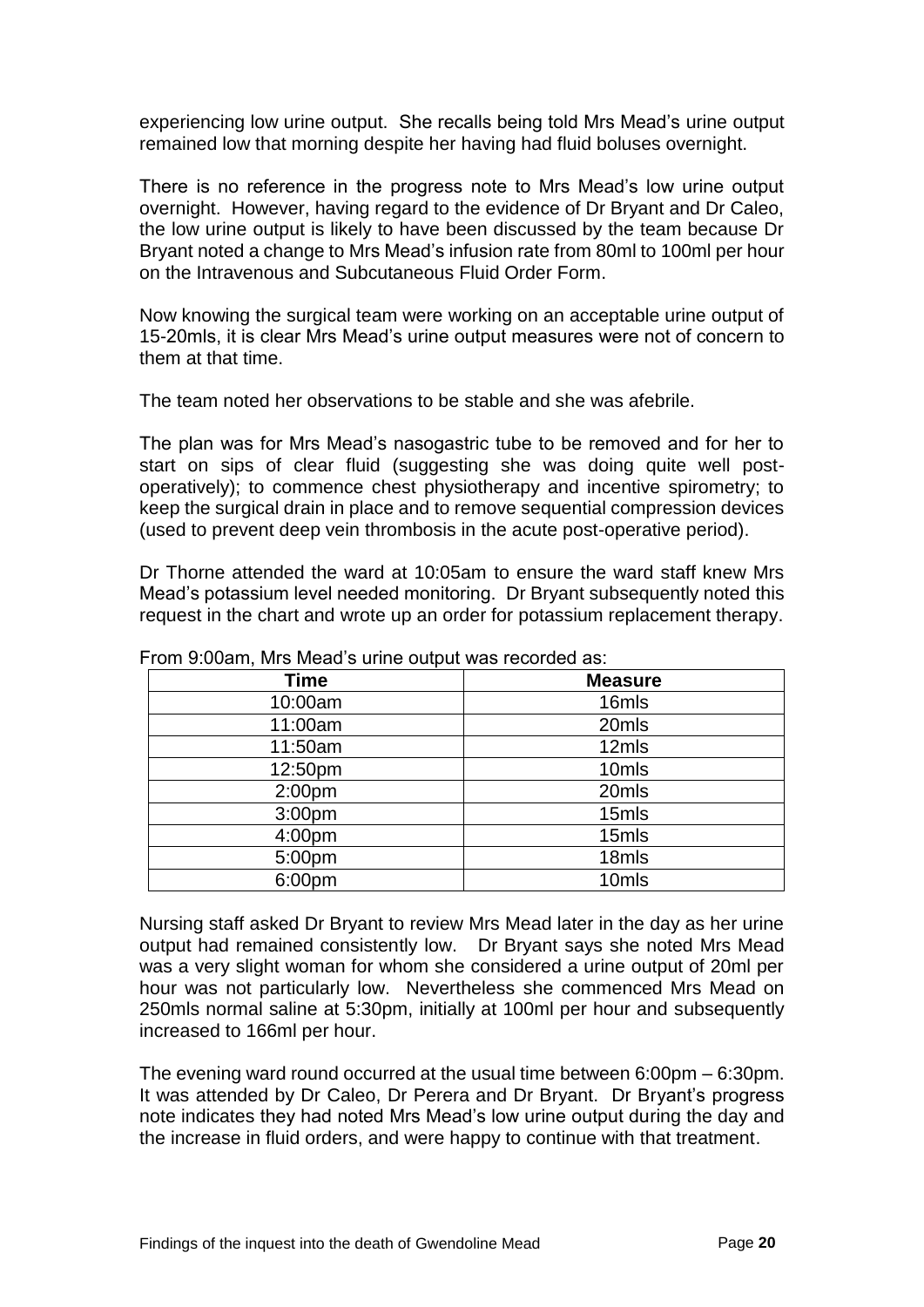The plan was for Mrs Mead to be commenced on a clear fluid diet the following morning; to continue receiving incentive spirometry; to be referred for chest physiotherapy; to be continued on intravenous fluids as charted and for her bloods to be checked in the morning.

By this time, Mrs Mead's hourly urine output had not reached above 18mls per hour since 2:00pm. Dr Caleo explained they attributed the low urine output at that time to Mrs Mead being intravascularly dry or deplete. On this basis, they considered fluid resuscitation was appropriate for her given her normal renal function.

She was noted to be feeling well, her observations were noted to be stable and she remained afebrile.

The surgical team were not concerned about the low albumin and its possible impact on Mrs Mead's recovery at this time. Dr Benny explained the rationale for this as, *not at the immediate –immediate time. There were concerns – I mean, our concern was to – my concern was that the urine output was most likely to – related to hypovolaemia rather than to the hypoalbuminemia, and then that's our understanding of low urine output following surgery. In the event that patient doesn't respond to a fluid challenge then you look at other options*  and that's when we would have consulted other teams for their opinion in *managing this*. 8

| Time               | <b>Measure</b>    |
|--------------------|-------------------|
| 7:00pm             | 22mls             |
| 8:00pm             | 11mls             |
| 9:00 <sub>pm</sub> | 12mls             |
| 10:00pm            | 10 <sub>mls</sub> |
| 11:00pm            | 12mls             |

From 6:00pm, Mrs Mead's urine output was recorded as:

At 9:30pm a Medical Emergency Team was called in response to a drop in Mrs Mead's blood pressure (88/55). A medical registrar, intensive care registrar and emergency registrar attended. She was noted to be asymptomatic and was written up for a bolus of 250mls of normal saline and to increase the infusion rate to 166mls/hour. Her low urine output of 10-25mls per hour was noted at this time.

Mr Mead's blood pressure improved with the fluids (105/50) but her urine output remained low. When seen again by Ward Call at around 11:00pm to assess her response to the fluid bolus, her blood pressure had increased to 115 systolic and she was noted look well. Ward Call noted her low urine output remained under 15mls and suggested continuation of her treatment as charted.

<sup>8</sup> T3-59, 20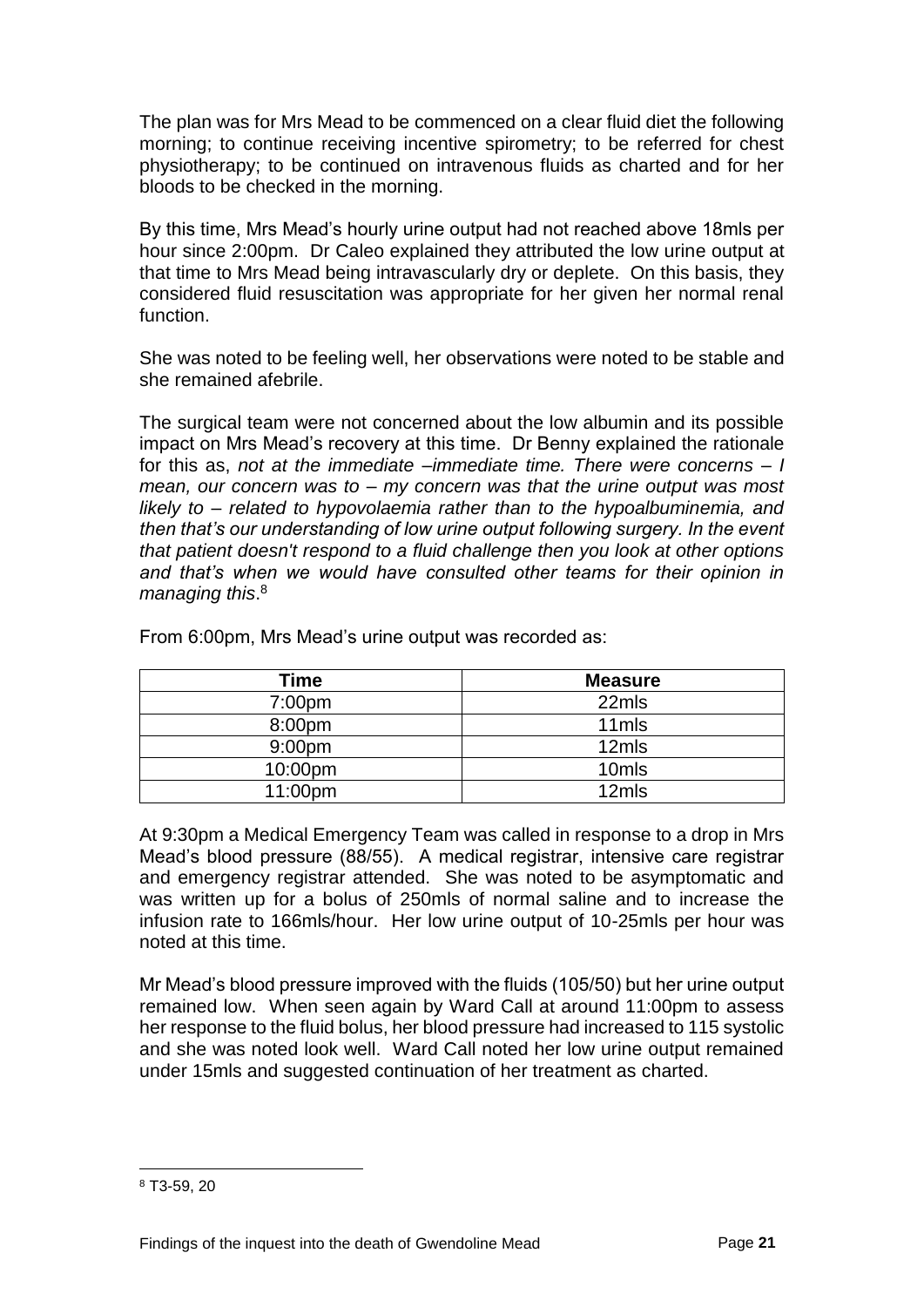#### <span id="page-23-0"></span>*Mrs Mead's ongoing low urine output over 19-21 February Day 2 Post-Op - Thursday 19 February*

| Time     | <b>Measure</b>            |
|----------|---------------------------|
| Midnight | 9mls                      |
| 1:00am   | 15mls                     |
| 2:15am   | 10mls                     |
|          | (bladder scan noted 0mls) |
| 3:10am   | 11mls                     |
| 4:10am   | 9mls                      |
| 5:55am   | 6mls                      |
| 6:30am   | 20mls                     |
| 7:30am   | None recorded             |
| 8:00am   | 10mls                     |

From midnight, Mrs Mead's urine output was recorded as:

Nursing staff notified Ward Call of Mrs Mead's low urine output after the 2:15am measure was taken.

The medical records shows the Registered Nurse caring for Mrs Mead that night, RN Therese Comber, contacted Ward Call about her on at least three occasions over a four hour period, the third contact was in response to Mrs Mead's ongoing low blood pressure at 3:52am. RN Comber explained she did not activate a Medical Emergency Team call as she was in frequent contact with the doctor concerned.

Ward Call reviewed Mrs Mead at 3:40am, noting her blood pressure had been 105-87 systolic over the previous five hours and her urine output as 10-15mls, but mostly 10mls/hour since around 8:00pm. She was noted to be asymptomatic and appeared well. The surgical drain was full of haemoserous fluid. She had some mild pitting oedema in her hands but none in the lower limbs. Her hypotension and low urine output were attributed to reduced intravascular volume post-op and she was written up for 250mls bolus of CSL (Albumin) and then to increase her intravenous rate to 166mls/hr. It was at this review that Dr Perera's order for DVT prophylaxis was first written up.

At 7:30am, Dr Bryant ordered one litre of intravenous normal saline at an infusion rate of 166ml/hr.

Mrs Mead was reviewed on the morning ward round. Dr Benny, Dr Caleo, Dr Bryant and a number of medical students were present. The progress note references the overnight MET call and Mrs Mead's urine output of ~10mls/hour. Her blood pressures was noted to be 93/49, her other observations stable and she was afebrile.

The plan was for Mrs Mead to be upgraded to clear fluids; to maintain her intravenous therapy and fluid balance aiming for a urinary output of greater than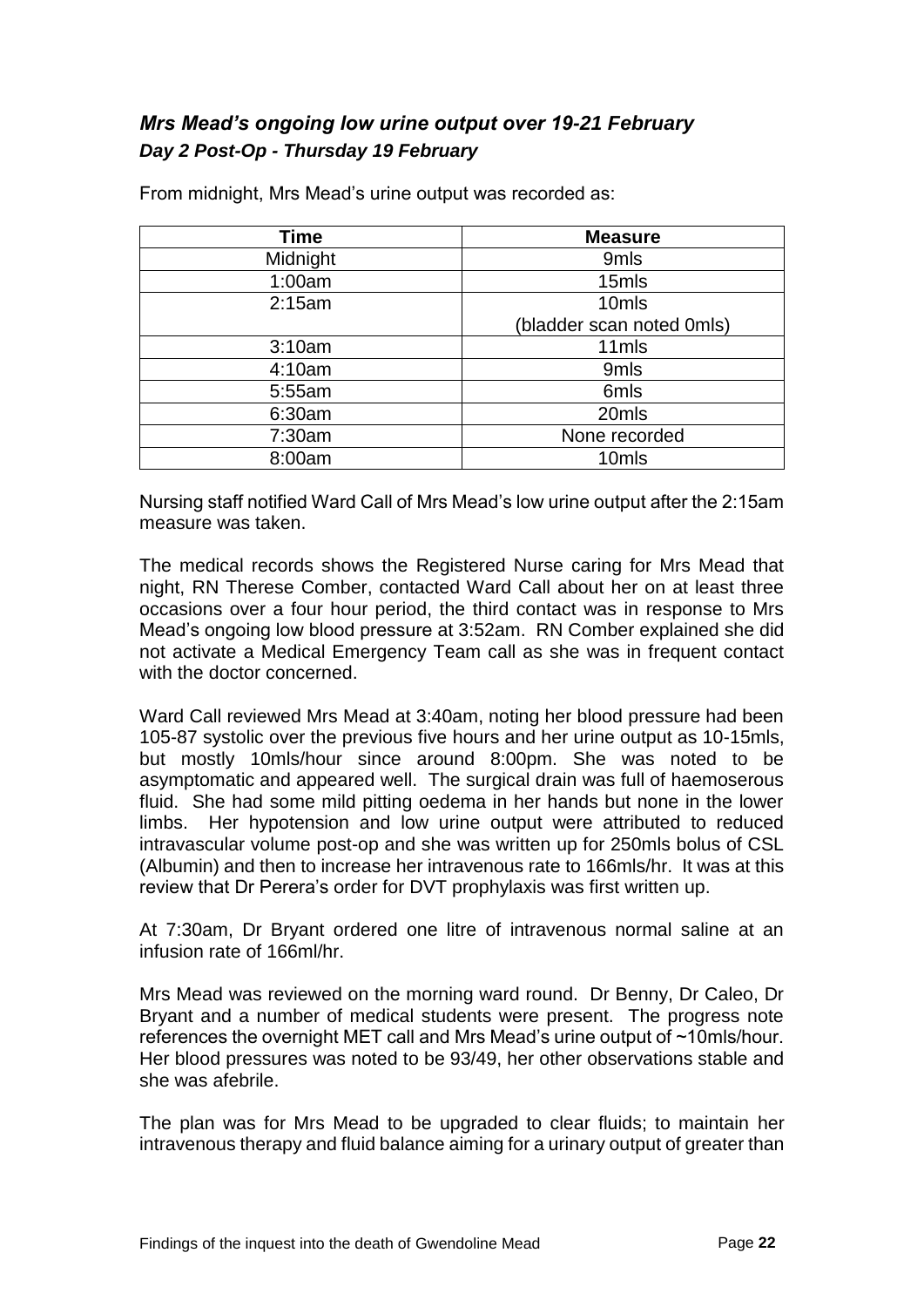15mls per hour. She was to be encouraged to mobilise and continue incentive spirometry and for follow up with chest physiotherapy.

The surgical team had no major concerns about Mrs Mead that morning, noting she was 'progressing well'.

| Time               | <b>Measure</b>    |
|--------------------|-------------------|
| 9:00am             | 25mls             |
| 10:20am            | None recorded     |
| 11:00am            | 8mls              |
| Midday             | 10 <sub>mls</sub> |
| 1:00 <sub>pm</sub> | None recorded     |

From 9:00am, Mrs Mead's urine output was recorded as:

Dr Bryant recalls someone on the ward, probably a nurse, raised with her at some point during the day that Mrs Mead had ongoing low urine output. She did not document this in the chart and could not recall what she did in response to this information. However, she says she must have assessed Mrs Mead as being 'dry' because at around 1:00pm she ordered 500mls of normal saline at 250mls/hour and then one litre of normal saline at 200mls/ hour at 1:30pm.

Dr Bryant recalls having a telephone discussion with Dr Lindsay Haase, a Medical Registrar from the General Medicine Team some time during the day, possibly because she could not get hold of Dr Caleo. She did not make an entry in the chart about this interaction and could not recall the detail of their conversation. While Dr Haase has no recollection of speaking with Dr Bryant on this occasion he acknowledges it may have occurred because it was not uncommon for surgical interns to ask him opportunistically for advice.

The significance of this interaction lies in Dr Bryant's impression that Dr Haase had agreed to review Mrs Mead the following day, something she later conveyed to the surgical team during the evening ward round and documented in the chart.

Dr Bryant subsequently ordered 40mg of IV Frusemide (Lasix) presumably in response to advice she received from Dr Haase. Dr Caleo later reduced the Frusemide dose to 10mg because, *I was concerned that given that dose and that there was still a question about being hypovolemic clinically, that a dose of 40mg would reduce her intravascular volume even more, which, again, like I said, would effect things like her blood pressure, and ultimately, then, effecting her end-organs such as her kidneys even more so*. 9 The IV Frusemide was given at 4:08pm.

Having since reviewed the patient record Dr Haase assumes Dr Bryant may have described features of peripheral oedema and fluid overload to him, which may have prompted him to suggest Frusemide at that time. He says if it had been brought to his attention that Mrs Mead was intravascularly dry, his

<sup>9</sup> T1-113, 18-22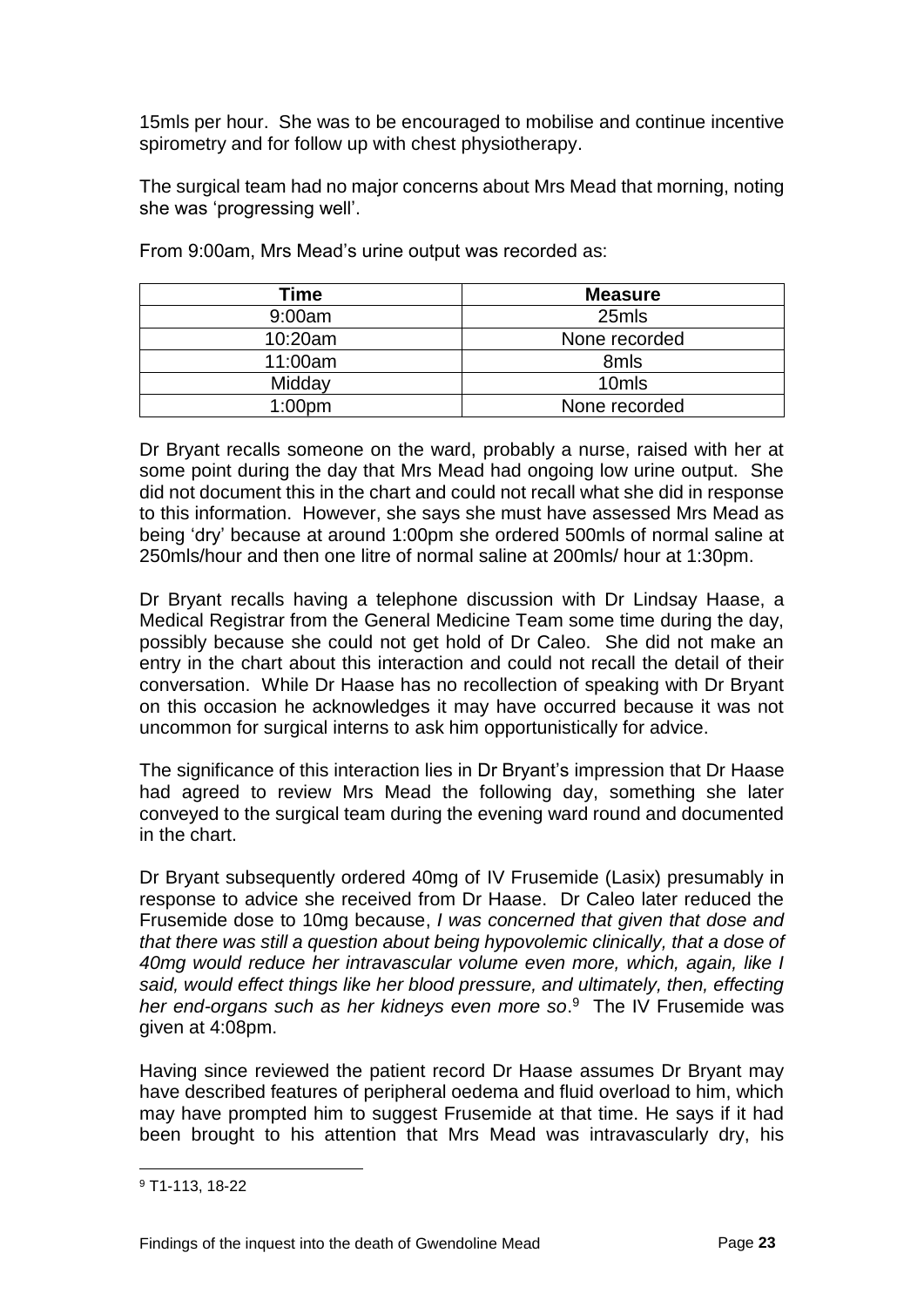management might have been slightly different (namely the earlier use of Albumin and more judicious fluid administration). In so saying, Dr Haase says he would have discussed this approach with his Consultant before making any firm recommendation in that regard. Had he been asked to come to see Mrs Mead he would have been able to make a more thorough assessment of her intravascular and extravascular fluid status and would have sought consultant advice.

While some of the surgical and medical witnesses questioned why a dehydrating agent such Frusemide would be given when the clinical concern was intravascular depletion, the consensus was that a low dose of 10mg of Frusemide was not problematic as a small testing dose in the circumstances.

Dr Haase diligently kept a contemporaneous list of all the surgical patients he was asked to formally review. Mrs Mead was not on his list leading him to say with a high degree of confidence he was never formally asked to review her. He explained his usual practice when giving informal advice to interns is to end the conversation by advising that a medical review was an option and that the surgical team could request one. He thinks this was misconstrued and is why Dr Bryant subsequently referenced him in the evening ward round entry that evening.

I am satisfied that Dr Bryant did speak with Dr Haase and this conversation is what informed Dr Bryant's order for Frusemide 40mg. Further, I am satisfied this conversation did not constitute a request or agreement for a formal medical consult, and Dr Bryant was mistaken in her impression otherwise.

Dr Denman, the Medical Consultant who later became involved in Mrs Mead's care, confirmed it is a common occurrence in most hospitals for junior members of other teams to seek informal assistance or input or recommendations from medical team members on issues arising in the management of patients under their care. He reinforced that such communication ought not be discouraged as it is a necessary function of the day to day running of a busy hospital. I agree.

| Time               | <b>Measure</b>   |
|--------------------|------------------|
| 2:00 <sub>pm</sub> | 10mls            |
| 3:10 <sub>pm</sub> | 0 <sub>mls</sub> |
| 4:10 <sub>pm</sub> | 5mls             |
| 5:00pm             | 5mls             |
| 6:00pm             | 37mls            |

Over the course of the afternoon, Mrs Mead's urine output was recorded as:

A nursing entry made at 1:15pm notes Mrs Mead continued on IV fluids for low urine output and her blood pressure remained low, though she was asymptomatic. She had mobilised to the shower with assistance and was sitting out of bed, comfortable.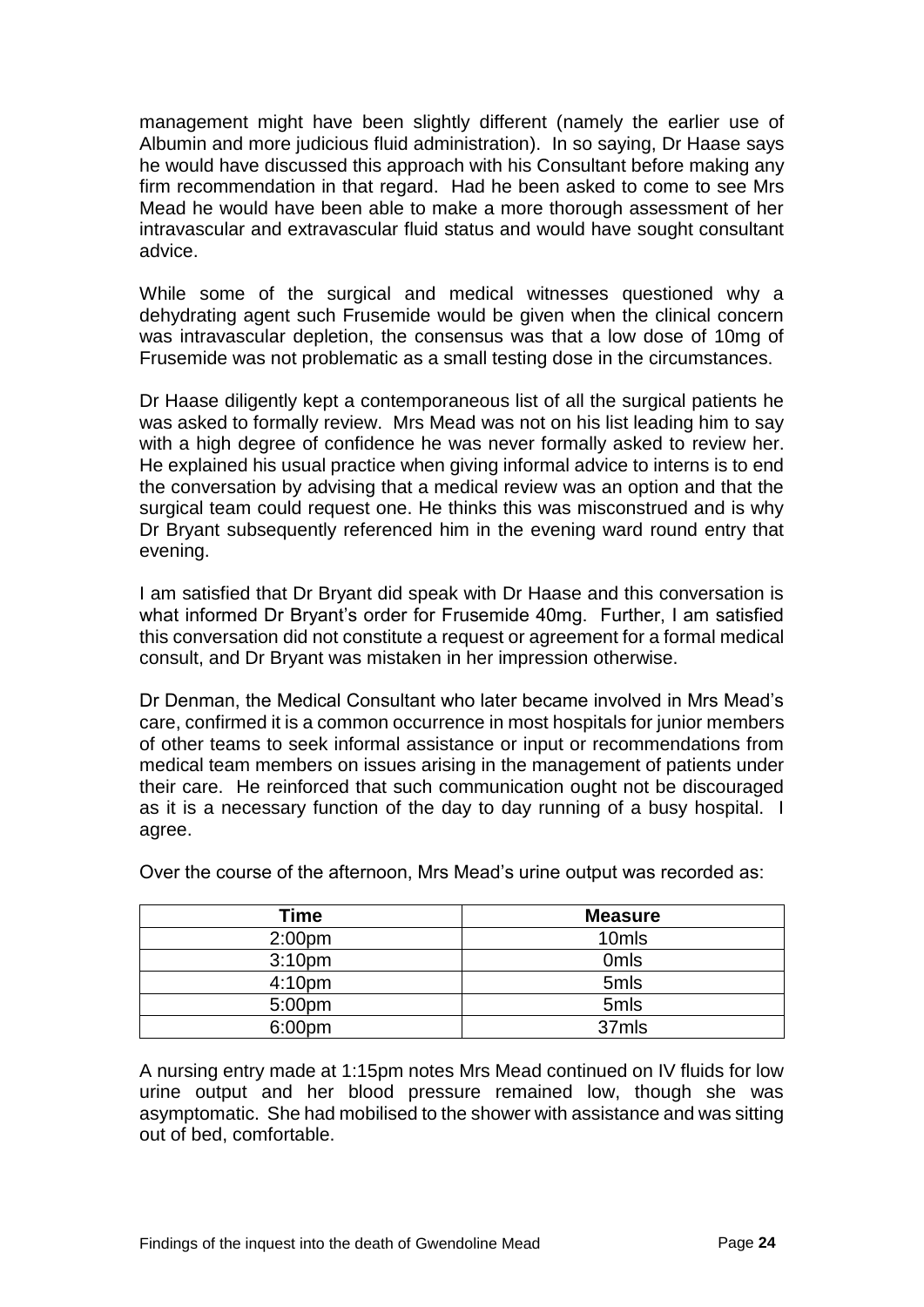Mrs Mead was reviewed on the evening ward round. Dr Caleo and Dr Bryant were present. Dr Bryant's entry in the chart noted Mrs Mead's low urine output was persisting and had been as low as 5ml per hour at times. Her observations were noted to be stable and she was afebrile. There is no reference to her blood pressure.

The plan was to continue the intravenous fluids and for Ward Call to re-check Mrs Mead in two hours and if her urine output remained low, the Frusemide was to be repeated. Further, if still low, a bladder scan was to be performed before any further doses of Frusemide were given and for the Medical Registrar to be contacted. It is in this entry that Dr Bryant noted Dr Haase's 'agreement' to review Mrs Mead the following day.

Dr Caleo recalls Dr Bryant telling her about her phone conversation with Dr Haase earlier that day including his suggestion to give 40mg of Frusemide, to potentially consider Albumin if they thought Mrs Mead required it and that he might review her.

Dr Caleo says she wanted to continue Mrs Mead's intravenous fluids as a precaution primarily due to her concern that she was intravascularly dry. While aware of the 'agreed' medical review the next day, she says she did not think it was needed at that time and wasn't expecting it to happen, *At the time I didn't think that it was necessary. I mean every single one of our post-operative patients, at some stage, has fluid replacement. Most of the time that's stopped fairly soon after their operation. But in patients that have large operations, fluid balance and managing their input and output is based on us as well. You know, that's part of our job to manage the post-operative patient. We don't rely on the medical registrars for that*. 10

Mrs Mead received a further 10mg dose of IV Frusemide at 8:00pm that evening, presumably after Ward Call review though there is no medical entry in the chart of this attendance. She appears to have responded well to the Frusemide with a significant increase in her urine output into the night:

| Time               | <b>Measure</b> |
|--------------------|----------------|
| 7:00 <sub>pm</sub> | 25mls          |
| 8:10pm             | 100mls         |
| 9:00 <sub>pm</sub> | 120mls         |
| 10:00pm            | 45mls          |
| 11:00pm            | 80mls          |
| Midnight           | 21mls          |

According to the 24 hour fluid summary, by midnight on 19 February, Mrs Mead was in a positive fluid balance of around 9.9 litres (consistent with her significant weight gain from 47kg to 56kg). When asked to consider the significance of this, each member of the surgical team indicated in essence this was but one factor in their overall clinical examination and assessment of Mrs Mead who they considered, and were treating as, intravascularly dry.

<sup>10</sup> T1-115, 38-44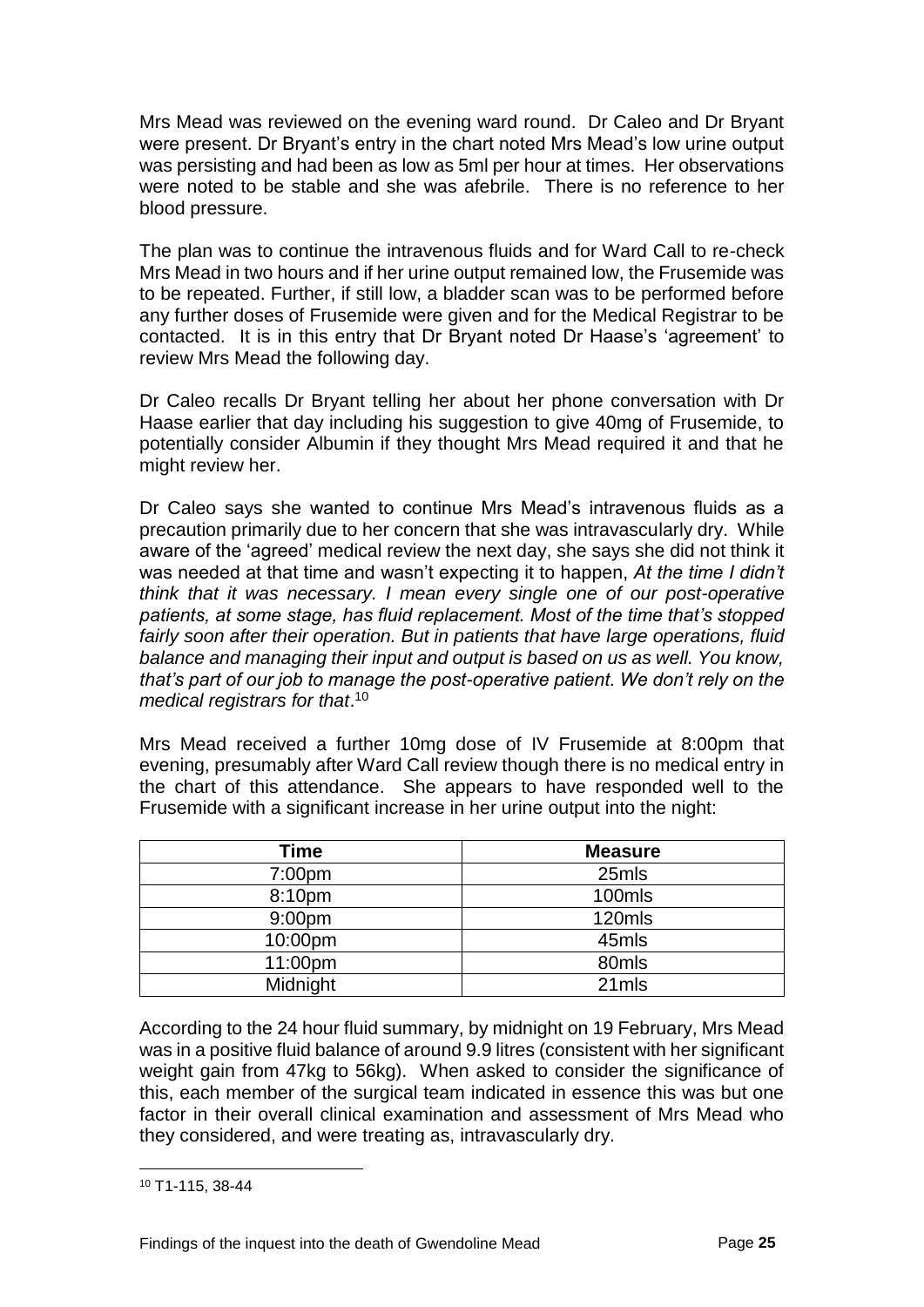When asked to consider the significance of Mrs Mead's positive fluid balance, Dr O'Donoghue indicated he would not expect someone having this type of surgery to have a positive fluid balance of that magnitude at that stage postoperatively. He observed that increasingly positive fluid balance, certainly in intensive care, is associated with a poorer outcome, likely reflecting the severity of the underlying condition rather than necessarily being purely a complication of fluid.

#### *Day 3 Post-Op – Friday 20 February 2015*

Unfortunately, Mrs Mead's urine output measures were not recorded after midnight until 7:00am the next morning, 20 February, when the bag containing 120mls was emptied.

As well as no urine output being recorded overnight; there are no nursing progress notes recorded for shift.

RN Therese Comber was rostered on that night shift, commencing at 10:45pm. RN Comber was rostered to work with an Enrolled Nurse Natalie Tschumy that shift.

While RN Comber had cared for Mrs Mead the previous night shift, she says EN Tschumy was allocated to her this shift and consequently RN Comber was not directly involved with Mrs Mead's care that night.

RN Comber confirmed the assessment and recording of observations and urine output is within an EN's scope of practice and that if there are findings outside of the normal parameters, the EN is to consult with the RN.

RN Comber confirmed the notations on the fluid balance chart of normal saline at 2:30am and the emptying of the IDC at 7:00am were her writing. She could not recall what happened that shift but suggested EN Tschumy had not undertaken the hourly urine measures during the night and upon reviewing Mrs Mead in the morning, RN Comber made the retrospective entries on the fluid balance chart. She says she wrote on the next fluid chart *1/24 IDC measures* to remind oncoming staff that Mrs Mead was on strict hourly measures. This was because she had noticed they weren't done the night before.

EN Tschumy was not asked to provide a statement or called to give evidence to explain why the hourly urine measures were not recorded after midnight.

Regardless of how this came to happen, it hindered a proper assessment of an important aspect of Mrs Mead's post-operative recovery being actively monitored by the treating team.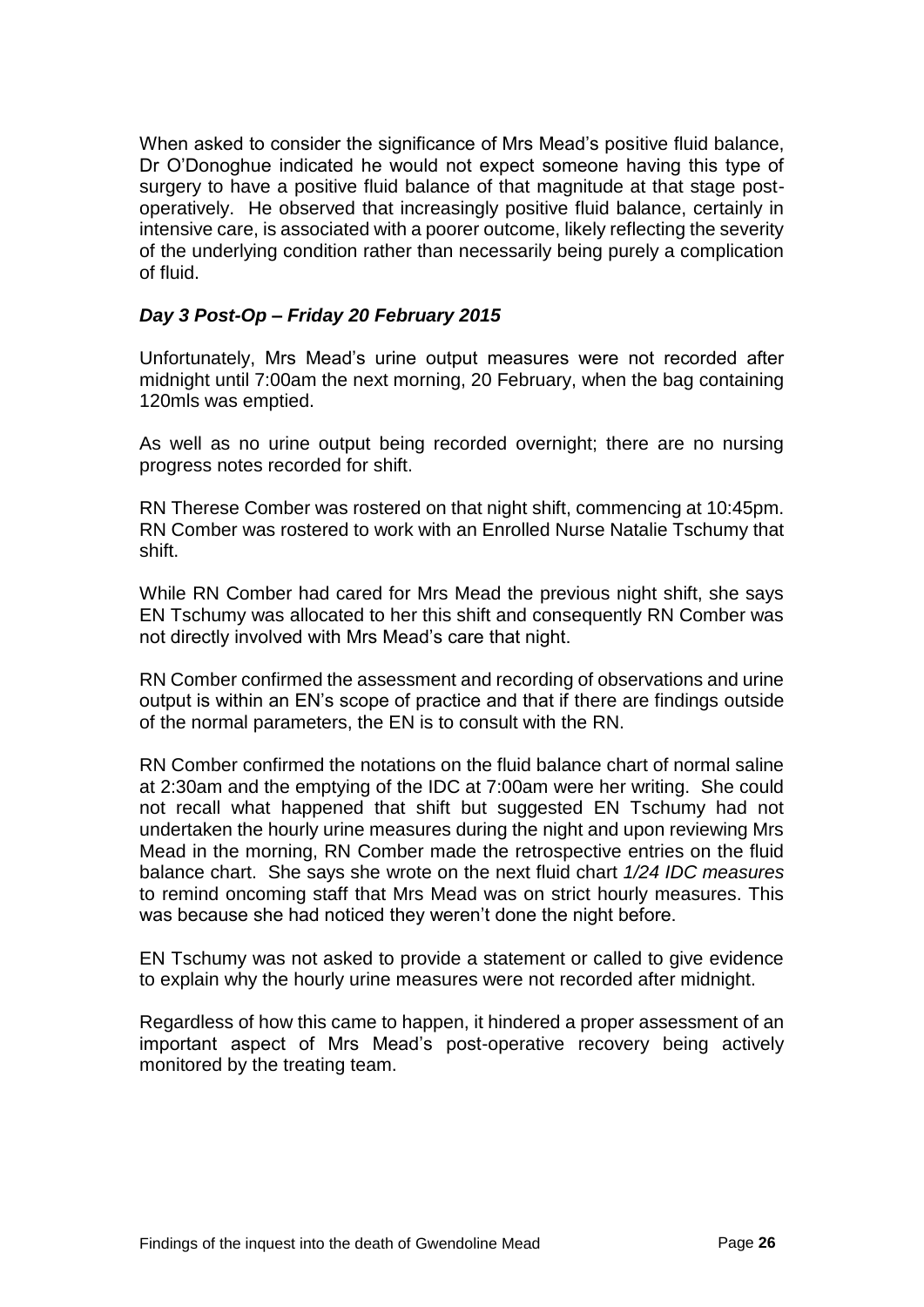Thereafter, Mrs Mead's urine output was recorded as:

| Time   | <b>Measure</b>                 |
|--------|--------------------------------|
| 7:00am | 120mls                         |
|        | (with notation, 'IDC emptied') |
| 8:00am | 5 <sub>m</sub> ls              |

Mrs Mead was reviewed during the morning ward round. Dr Caleo, Dr Perera and Dr Bryant were present.

Her observations were noted to be stable and she remained afebrile. The team noted her urine output had responded well to the intravenous Frusemide 10mg overnight but had again slowed down to 5ml per hour. They also noted her surgical drain output was increasing and looked watery with a light pink tinge. On examination, she was noted to have quite of lot of subcutaneous fluid in her arms and legs with some pitting oedema. She had some bibasal soft crepitus in the lower part of her lungs. Her stoma was pink and healthy but there had been no wind or bowel output and she had sluggish bowel sounds.

The plan was for her to have a further stat doses of 10mg of IV Frusemide and to continue her hourly urine measures. Her bloods were to be checked again that day and a bowel chart was to be commenced. She was to continue with a clear fluid diet and to continue receiving incentive spirometry and chest physiotherapy.

Dr Bryant also noted, *notify any concerns, Med Reg d/w yesterday possible review today*. When asked about this at the inquest, Dr Bryant confirmed she was expecting Dr Haase to come when he could, not if he could, and she had communicated to Dr Caleo an expectation that he was coming at some stage when he could. We now know this is not the case. Dr Bryant says she knew that if the Surgical Registrar thought Mrs Mead needed urgent medical review, they could contact the Medical Registrar, Registrar to Registrar.

| Time               | <b>Measure</b> |
|--------------------|----------------|
| 9:00am             | 30mls          |
| 10:00am            | 80mls          |
| 11:00am            | 60mls          |
| Midday             | 20mls          |
| 1:00 <sub>pm</sub> | 15mls          |
| 2:00 <sub>pm</sub> | 15mls          |

Mrs Mead received 10mg IV Frusemide at 9:00am which again achieved an increase in her urine output:

A nursing entry made at midday indicates the surgical team were notified of the drop in urine output and ordered another dose of 10mg IV Frusemide. Mrs Mead was noted to be leaking fluid subcutaneously from both arms at this time. When seen by the stoma nurse around an hour later, Mrs Mead was unable to assist with the stoma appliance change 'due to grossly oedematous hands'.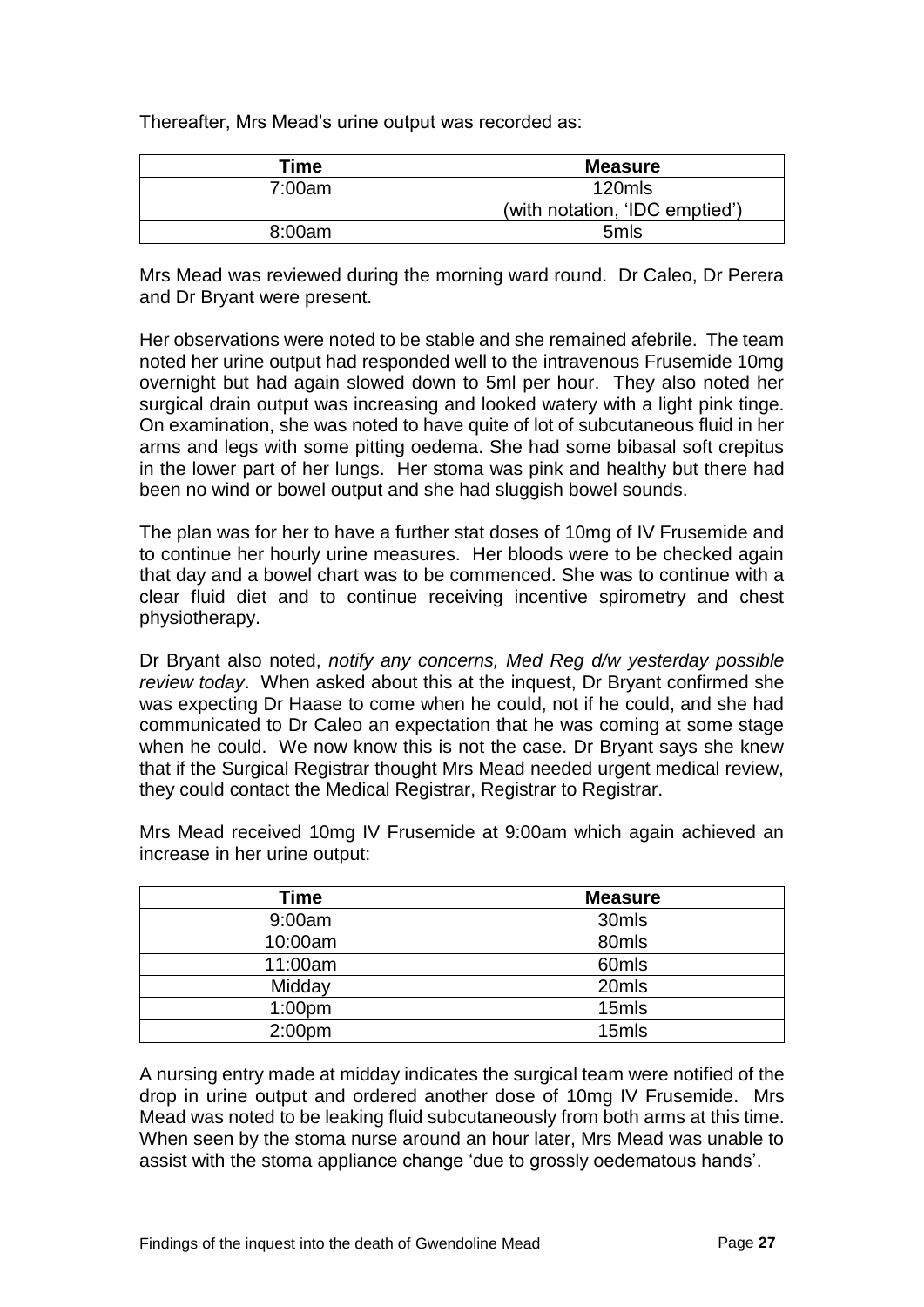She received a further dose of 20mg of IV Frusemide at 2:15pm, followed by a further 20mg dose at an unmarked time. This achieved a significant increase in her urine output:

| Time               | <b>Measure</b> |
|--------------------|----------------|
| 3:00 <sub>pm</sub> | 245mls         |
| 4:00 <sub>pm</sub> | 300mls         |
| $5:05$ pm          | 190mls         |
| 6:10 <sub>pm</sub> | 100mls         |

Mrs Mead was reviewed on the evening ward round. Dr Caleo and Dr Bryant were present.

Mrs Mead's observations were noted to be stable and she remained afebrile. She was considered to have responded very well to the doses of Frusemide she received that day. Her subcutaneous fluid had reduced by that evening. There was still no stoma activity.

This was reassuring to Dr Caleo who says she was hopeful Mrs Mead was starting to turn the corner.

The plan was for continued monitoring of urine output and to consider giving her Albumin if it dropped again. Dr Bryant says she raised the Albumin with Dr Caleo who agreed it was worth considering. In anticipation of this occurring, Dr Bryant wrote up an order for 20% Albumin and consented Mrs Mead for its administration if needed. The order was subsequently struck out on the medication chart indicating the team ultimately decided not to proceed with the Albumin.

Mrs Mead was to continue with a clear fluid diet, to be encouraged to mobilise and for her potassium, phosphate and magnesium levels to be monitored over the weekend.

Thereafter Mrs Mead's urine output was recorded as:

| Time               | <b>Measure</b>   |
|--------------------|------------------|
| 7:00 <sub>pm</sub> | 120mls           |
| 8:00pm             | 25mls            |
| 9:00 <sub>pm</sub> | 10mls            |
| 10:10pm            | 0 <sub>mls</sub> |
| 11:00pm            | Not recorded     |
| Midnight           | 90mls            |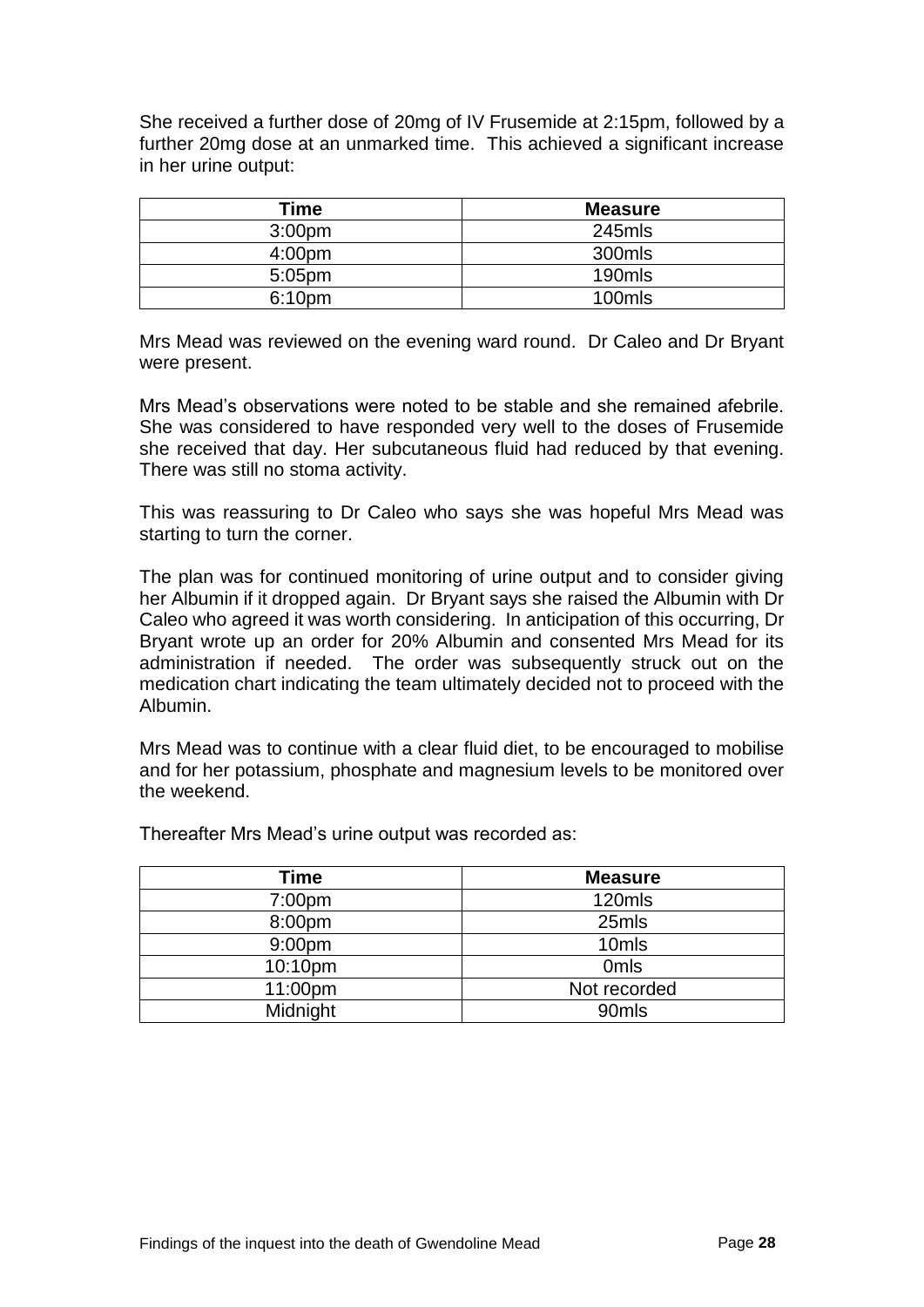#### *Day 4 Post-Op - Saturday 21 February*

| From miluming it, wils wiedd s unlie output was recorded as. |                   |
|--------------------------------------------------------------|-------------------|
| Time                                                         | <b>Measure</b>    |
| 1:00am                                                       | 33mls             |
| 2:00am                                                       | 34mls             |
| 3:00am                                                       | 25mls             |
| 4:10am                                                       | 12mls             |
| 5:05am                                                       | 10 <sub>mls</sub> |
| 6:30am/7:30am                                                | 45mls             |

From midnight, Mrs Mead's urine output was recorded as:

At some time during the early hours of 21 February (time not documented), Mrs Mead was reviewed by Ward Call Dr Ryan due to her low urine output .

Dr Ryan documented a comprehensive examination, noting Mrs Mead's observations as stable (blood pressure 140/60, heart rate 80) and she remained afebrile. Dr Ryan noted no significant cardiac or renal impairment, referencing essentially normal echocardiogram results from 26 November 2011 and essentially normal renal function on 20 February 2015. Her chest was clear. Both arms were swollen with pitting oedema and bilateral pitting oedema to the knees.

Dr Ryan's impression was Mrs Mead was intravascularly depleted with significant third spacing of fluid secondary to decreased oncotic pressure. However, noting that she was haemodynamically stable with good renal function biochemically and showing signs of good end organ perfusion, Dr Ryan was comfortable with her then current urine output.

Dr Ryan reduced her intravenous fluids from 3-4L to 2L based on her weight. Dr Ryan noted protein diet/total parenteral feeding as a 'long term fix' and recommended Albumin for persistent hypotension or elevated creatinine. She was also for a daily weight.

Mrs Mead was reviewed on the morning ward round by Dr Perera and a different surgical intern. They noted her upper and lower limbs to be 'oedematous +++', the stoma was still not working but was pink and healthy and the surgical drain still had high output. Her observations were stable and she remained afebrile. Her urine output was noted to be 'good at present'.

Her right arm was very oedematous with an area of redness above the intravenous cannula site, this prompting a decision to relocate the cannula to her left arm.

The plan was for Mrs Mead to receive another dose of 20mg IV Frusemide, continue hourly urine measurements and to review her again in the evening. Dr Perera could not recall why he ordered the Frusemide but suggested he was following the treatment plan recommended by the team. He was comfortable she was not fluid overloaded at that time because she did not have an elevated jugular venous pressure.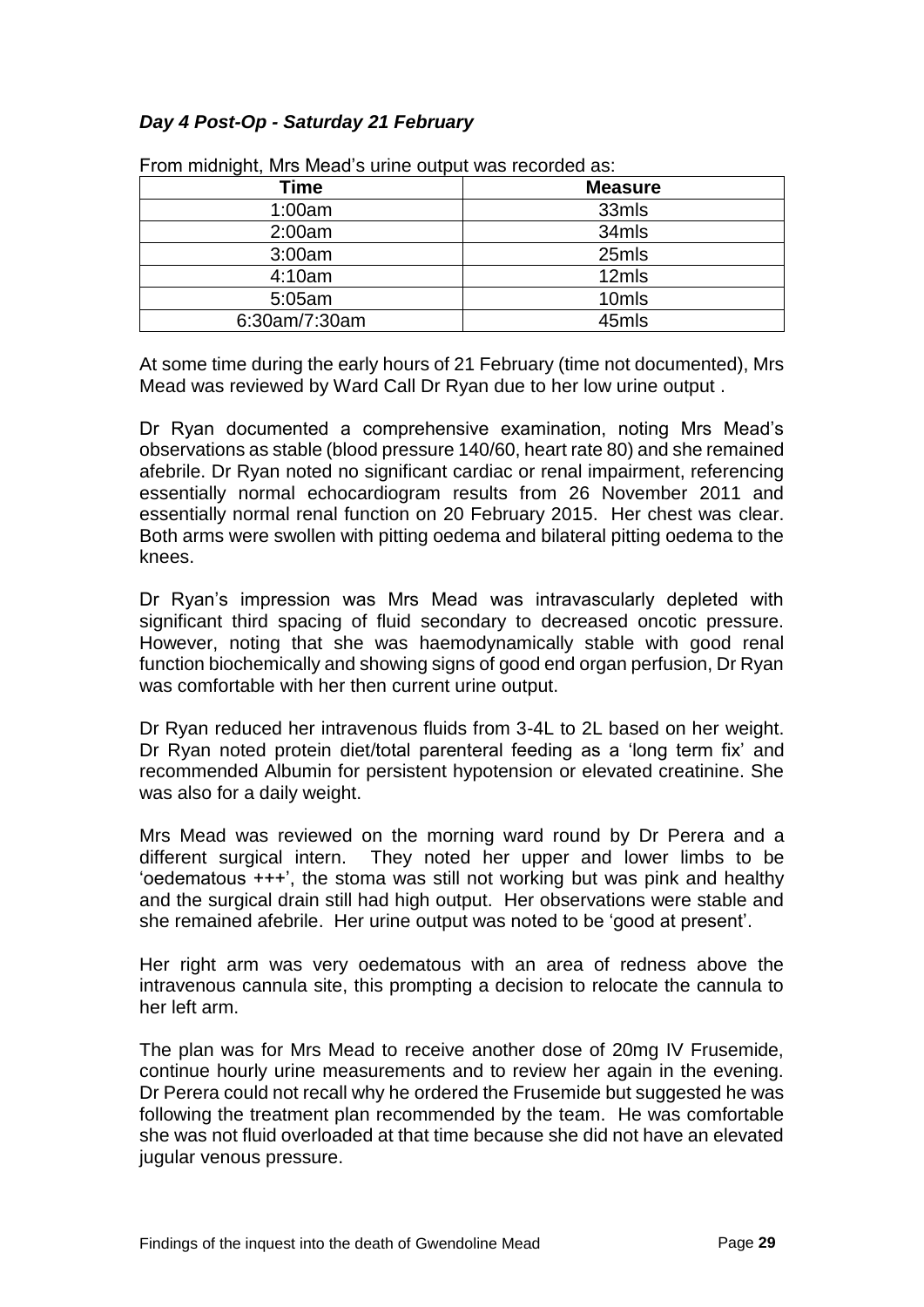Ultrasound imaging of Mrs Mead's arms performed that day showed bilateral deep vein thrombosis of the cephalic veins. Imaging of the upper arms was compromised by her oedema but there were no obvious clots above the elbow region on either side. Dr Perera advised the surgical intern to seek medical advice about how to manage the bilateral upper limb DVT.

The surgical intern subsequently spoke with the on-call Medical Registrar, Dr Alexandre David. Dr David recalls being contacted by phone at around 5:00pm that day by the Surgical Intern who was seeking input regarding the management of Mrs Mead's bilateral upper limb thromboses.

Dr David did not attend to examine Mrs Mead at this time. He advised the Surgical Intern to commence Mrs Mead on therapeutic anticoagulation (Clexane 1mg/kg BD) provided there were no contraindications to do so, and recommended she discuss this with the Surgical Registrar before commencing treatment. He also recommended that Mrs Mead undergo an ultrasound of her lower limbs to exclude any lower limb DVTs. He told the Surgical Intern he would review Mrs Mead with the Medical Consultant the following day.

The Surgical Intern then discussed this with Dr Perera who agreed with this plan.

For an unknown reason, the urine measures were not documented hourly over the course of the day. Mrs Mead demonstrated a good response to the Frusemide she received at 9:00am that morning but her urine output slowed again after 12:30pm:

| <b>Time</b>        | <b>Measure</b> |
|--------------------|----------------|
| 8:30am             | 30mls          |
| 10:40am            | 350mls         |
| 12:30pm            | 200mls         |
| 2:00 <sub>pm</sub> | 40mls          |
| 4:30pm             | 25mls          |
| 6:00pm             | 70mls          |
| 8:00pm             | 35mls          |
| 9:10pm             | 25mls          |
| 10:05pm            | 10mls          |
| 11:00pm            | 45mls          |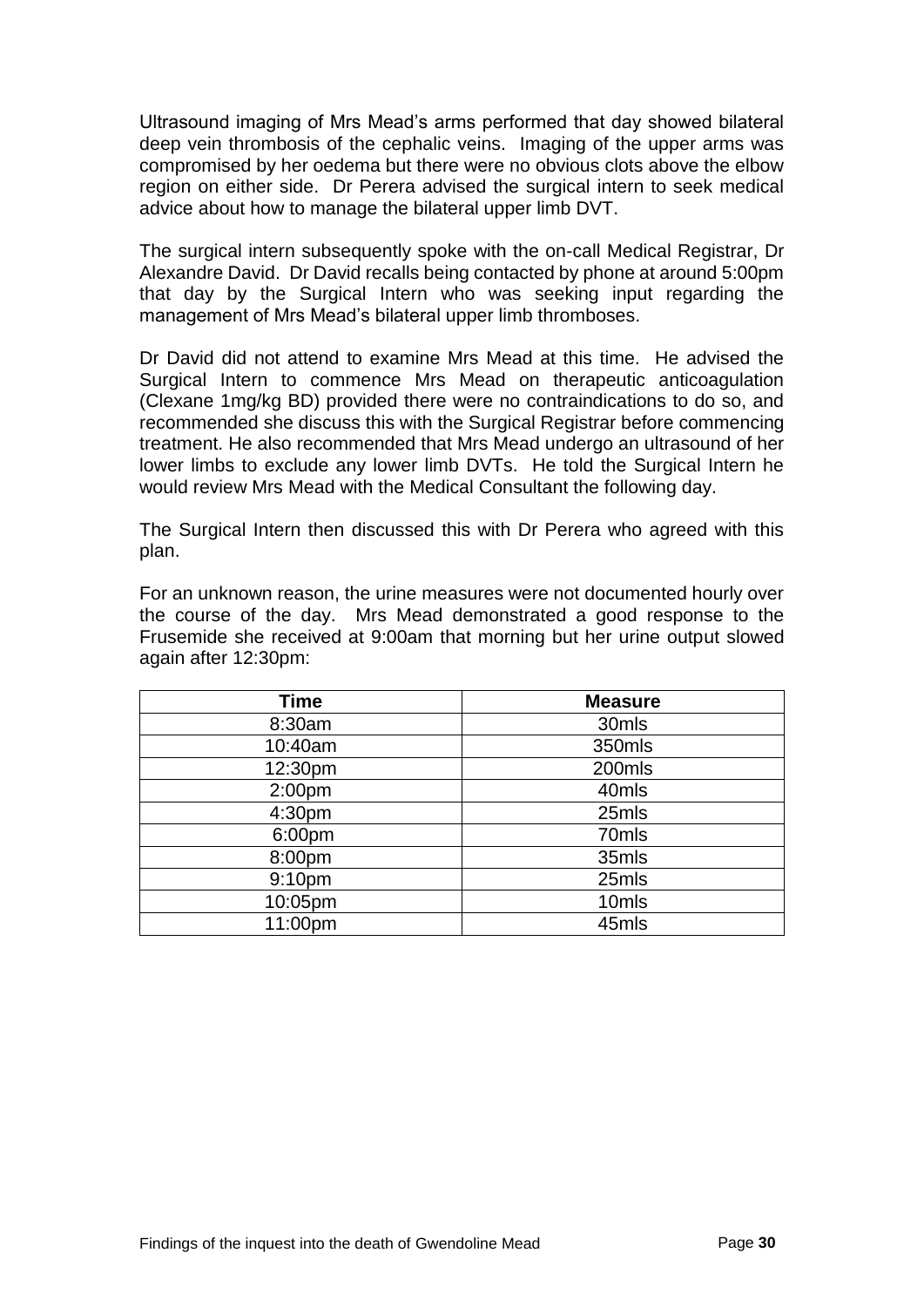#### *Day 5 Post-Op - Sunday 22 February*

| <b>Time</b>        | <b>Measure</b>    |
|--------------------|-------------------|
| Midnight           | 50mls             |
| 1:10am             | 38mls             |
| 2:00am             | 30mls             |
| 3:00am             | 35mls             |
| 4:00am             | 37mls             |
| 5:00am             | 31mls             |
| 6:00am             | 29mls             |
| 7:00am             | 0 <sub>mls</sub>  |
| 8:00am             | 11mls             |
| 9:00am             | 11mls             |
| 10:00am            | 0 <sub>mls</sub>  |
| 11:00am            | 5mls              |
| Midday             | 1 <sub>ml</sub>   |
| 12:50pm            | 'off ward -> U/S' |
| 2:00 <sub>pm</sub> | 10mls             |
| 3:00pm             | 2mls              |
| 3:10pm             |                   |
| 4:30pm             | 120mls            |
| 5:30pm             | 10mls             |
| 6:30pm             | 6mls              |
| 7:30pm             | 13mls             |
| 8:45pm             | 6mls              |
| 9:30pm             |                   |
| 9:45pm             | 15mls             |

From midnight, Mrs Mead's urine output was recorded as:

The observation chart shows a drop in her blood pressure after 9:00pm the previous evening, dropping to 83/52 at 11:00am, after which time it hovered in the 90s systolic until 9:00pm that evening when it was back up to 120/60.

The first entry in the progress notes on Sunday 22 February is made by the medical team comprising Dr David and thoracic physician, Dr Ross Sellars, who was assisting the on-call general physician with patient reviews that day. They attended Mrs Mead briefly at around 11:00am. They both understood their attendance at this time to be limited to following up on the advice Dr David had given the previous day regarding anticoagulation therapy – it was not a full medical review and to their knowledge, they had not been requested to undertake one at that time. They confirmed the need for Mrs Mead to have anticoagulation while she had active malignancy and requested an ultrasound scan of her lower limbs. Dr David's notation indicates their willingness to review further if requested.

As it turns out the surgical team had decided earlier that morning to request a formal medical review of Mrs Mead's fluid status; they just hadn't documented that request in her chart prior to Dr David and Dr Sellars seeing her at 11:00am.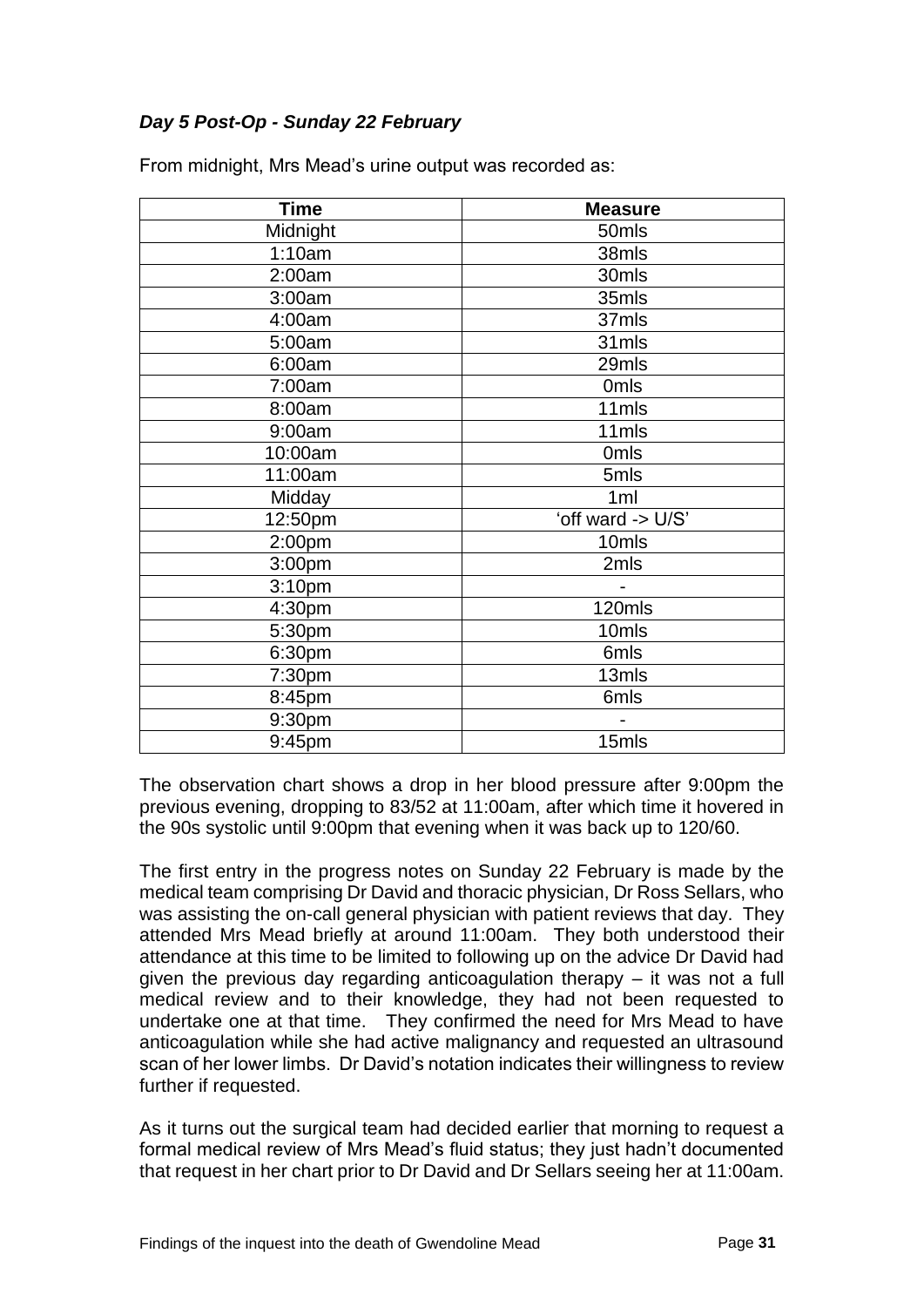A nursing entry made at 2:20pm includes the notation, *Obs stable. Nil c/o pain or nausea. Tolerating small amounts of FF.IDC remains insitu on 1/24 measures – very poor output – notified surg reg doing the rounds, instructions were for medical R/V. Urine output remained low with no instructions from the medical team, On ward call R/V – still awaiting intervention. Pt arms leaking serous fluid. Pt wounds + around drain site leaking serous fluid ++. Dx redressed with 2x exudrys this am. Drain bag changed @ 12mD – 600mls serous fluid discarded. Nil output in the stoma this shift.*

This nursing note is followed by a retrospective entry by the surgical team following their review of Mrs Mead at around 9:00am that morning requesting formal medical review of her fluid status. This entry is accompanied by a notation indicating it was made in the 'PM'. This means Mrs Mead was seen by Dr Sellars and Dr David earlier that day without the benefit of this information.

The surgical morning ward round was undertaken by a different Surgical Registrar, Dr Neubery, with the same surgical intern that day. Mrs Mead's observations were noted to be stable and she remained afebrile. She reported feeling well with no shortness of breath. The oedema, though reducing, was still significant. Her urine output was noted to be low at ~10ml per hour for the past two hours while on intravenous fluids at an infusion rate of 62ml per hour. She is noted to have been responsive to her last dose of Frusemide the previous morning. The stoma was still not working. There was some serous discharge from the surgical wound and 500ml serous fluid had drained between 2:00pm the previous day and 9:00am that morning.

The plan at that time was for medical review of her fluid status, to change the surgical drain bag and await the lower limb ultrasound. This is the first time a formal medical review was requested.

Mrs Mead was eventually reviewed by Dr David at 9:00pm that evening. He could not recall what time he had been contacted and asked to review her. He was asked to review her low urine output, fluid overload and fluid balance management. He undertook a full medical examination.

He recalls she was alert and reported feeling well but mentioned she was not eating very much. He noted she was not short of breath and she did not have a cough. Clinically she appeared well and was comfortable.

Dr David noted that while she had been hypotensive earlier in the day with systolic blood pressure in the '90s, she was normotensive at that time (120/60) and her observations were within normal limits – heart rate 90 and regular; respiratory rate 60 and oxygen saturation 97% on room air. She was afebrile.

Her jugular venous pressure was not elevated and her chest was clear with no crepitations.

She was fluid overloaded with pedal oedema to above the knees as well as sacral oedema. Her weight was 56kg (up from 47kg pre-operatively).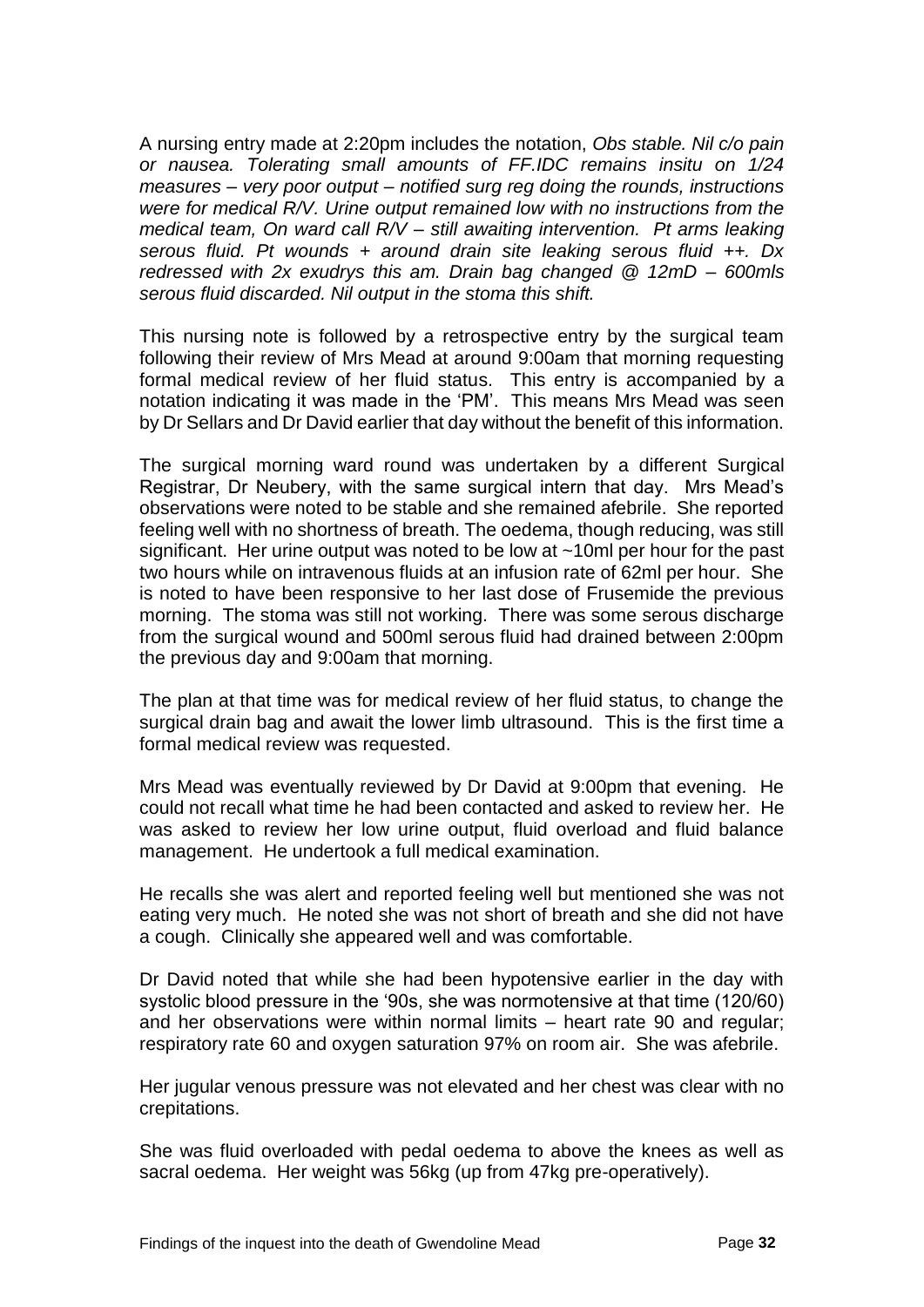He examined her blood test results, noting her white cell count was normal, as were her major electrolytes and liver enzymes. However, she was significantly hypoalbuminaenic in that her Albumin level was unrecordably low (less than 15g/L).

He noted 'declining renal function', a notation he later explained that while the results were still within the normal range, the creatinine had risen slightly from 57 to 70 that day and her glomerular filtration rate (eGFR) was also potentially representative of a decline in renal function (74, down from 89). In other words, there was a shift in her renal function.

He noted her urine output as *>20mL today on average >40 +ve 1000mL yesterday* and documented urine output acceptable at >20mL per hour on average.

His clinical impression was that Mrs Mead was *fluid overloaded and hypoperfusing kidneys but not clinically in heart failure, ?hypoalbumaenia contributing*.

Dr David recommended a number of interventions including ceasing intravenous fluid maintenance, fluid restriction (1.5L per day), strict fluid balance monitoring, 20% Albumin, accept urine output greater than 20mls/hr, avoid boluses for urine output and to consider Albumin if needed (for hypotension, persistent low urine output). He ordered urine PCR testing and also recommended she be given a high protein diet as a means of managing the hypoalbuminaemia.

Dr David describes Mrs Mead's fluid status as complex given she was fluid overloaded and intravascularly dry. The intravascular depletion was impacting on her renal perfusion resulting in low urine output. He considered her low albumin was playing a role in this situation, and not unexpectedly so given her malignancy, malnutrition and post-surgical state. The fact she had received multiple fluid boluses of crystalloid fluid without improving her urine output suggested to him she was third spacing her fluid. With this in mind, his intention was to improve her renal perfusion by improving her intravascular volume by replacing the albumin to increase oncotic pressure and help her conserve fluid intravascularly.

Dr David explained that while theoretically it makes sense to give Albumin to a patient with low albumin, there is no convincing evidence in the clinical literature to suggest Albumin is more beneficial than another fluid, such as a crystalloid like Hartmans. He says while there was no evidence the Albumin was going to make a difference but there wasn't anything else he could think of that would be appropriate in the situation.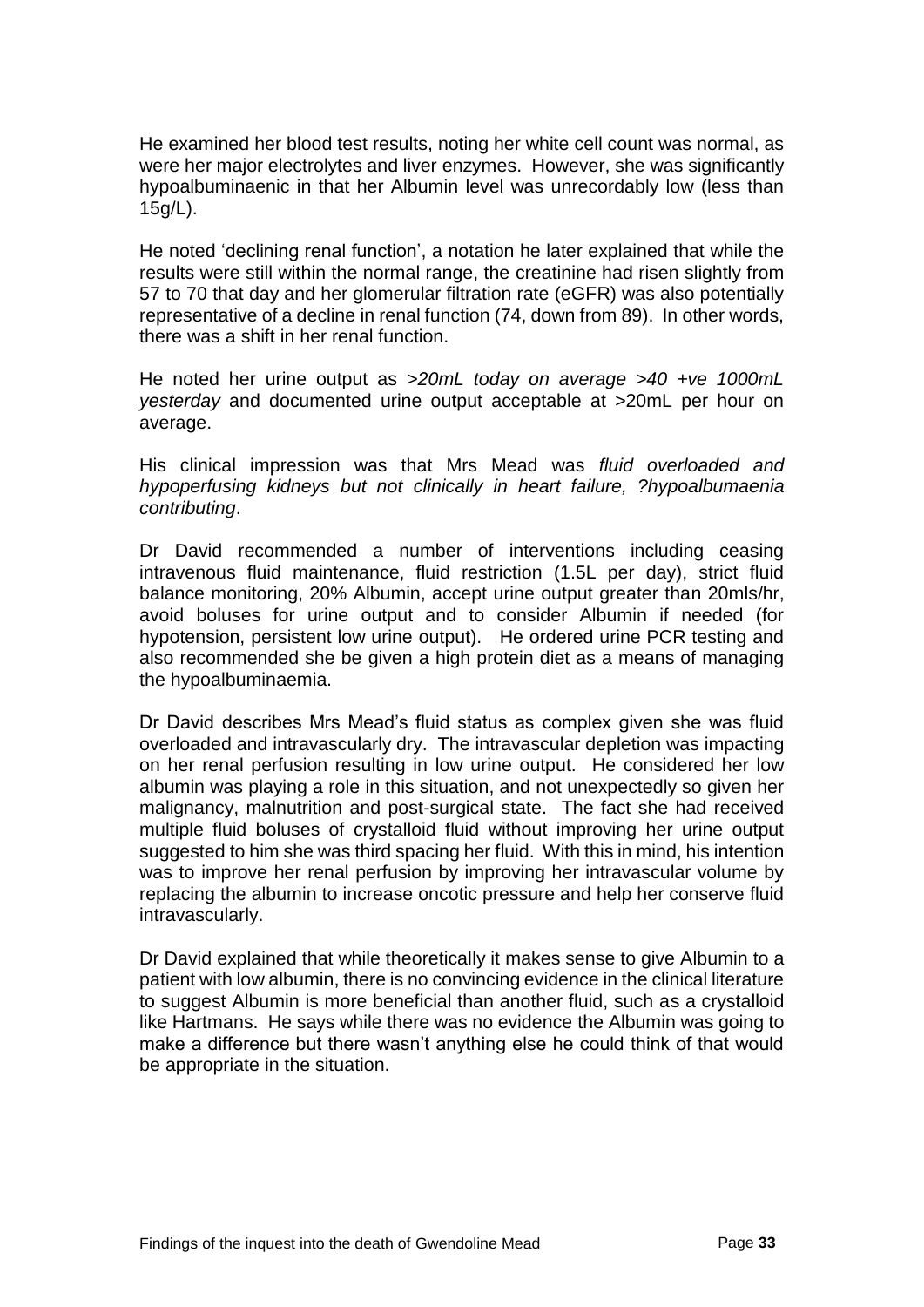On this point, Dr O'Donoghue confirmed current clinical literature, citing both the SAFE<sup>11</sup> and ALBIOS<sup>12</sup> studies, has shown no objective benefit in the administration of Albumin in terms of reduced mortality, reducing the progression to renal failure or reducing the incidence of pulmonary oedema (considered potentially one of the complications of excess non-albumin type fluids).

There were no hourly urine measures recorded after 9:45pm that night.

The observation chart shows a drop in Mrs Mead's blood pressure over an hour after Dr David's review, decreasing to the 80s systolic by 10:00pm. A notation on the observation chart at this time indicated the Medical Registrar was at the bedside and advised 'no Code Call' but to continue the Albumin infusion and recheck Mrs Mead in an hour. Her blood pressure was back in normal range when taken again 10 minutes later.

#### *Day 6 Post-Op – Monday 23 February 2017 - Mrs Mead is identified as critically unwell and transferred to intensive care*

| <b>Time</b> | <b>Measure</b>                |
|-------------|-------------------------------|
| Midnight    | 0 <sub>mls</sub>              |
| 1:00am      | 35mls                         |
| 2:00am      | 0 <sub>mls</sub>              |
| 3:10am      | 30mls                         |
| 4:00am      | 5mls                          |
| 5:00am      | 0 <sub>mls</sub>              |
| 6:00am      | 25mls                         |
| 8:00am      | 15mls                         |
| 9:00am      | 15mls                         |
| 9:40am      | 10mls                         |
|             | (with notation 'IDC removed') |

From midnight, Mrs Mead's urine output was recorded as:

A nursing entry made at 4:10am indicates Ward Call were notified to review Mrs Mead for her urine output (<30ml/hr) and her low blood pressure (94/48). She was noted to be comfortable with no complaints of dizziness, headache, dry mouth, nausea or excessive thirst at that time.

She received intravenous antibiotics at 6:00am.

l

Medical Ward Call, Dr Manley, reviewed Mrs Mead at around 6:35am. By this time, her blood pressure had improved to 110/68 and her heart rate 85 beats per minute (up from 74). Her respiratory rate was 14 and her oxygen

<sup>11</sup> S. Finfer (Chair), R. Bellomo, N.Boyce, J. French, J. Myburgh, and R. Norton. A *Comparison of Albumin and Saline for Fluid Resuscitation in the Intensive Care Unit,* 350:2247-56, New Engl J Med 2004

<sup>12</sup> *Albumin Replacement in Patients with Server Sepsis or Septic Shock,* 370:1412-21, New Engl J Med 2014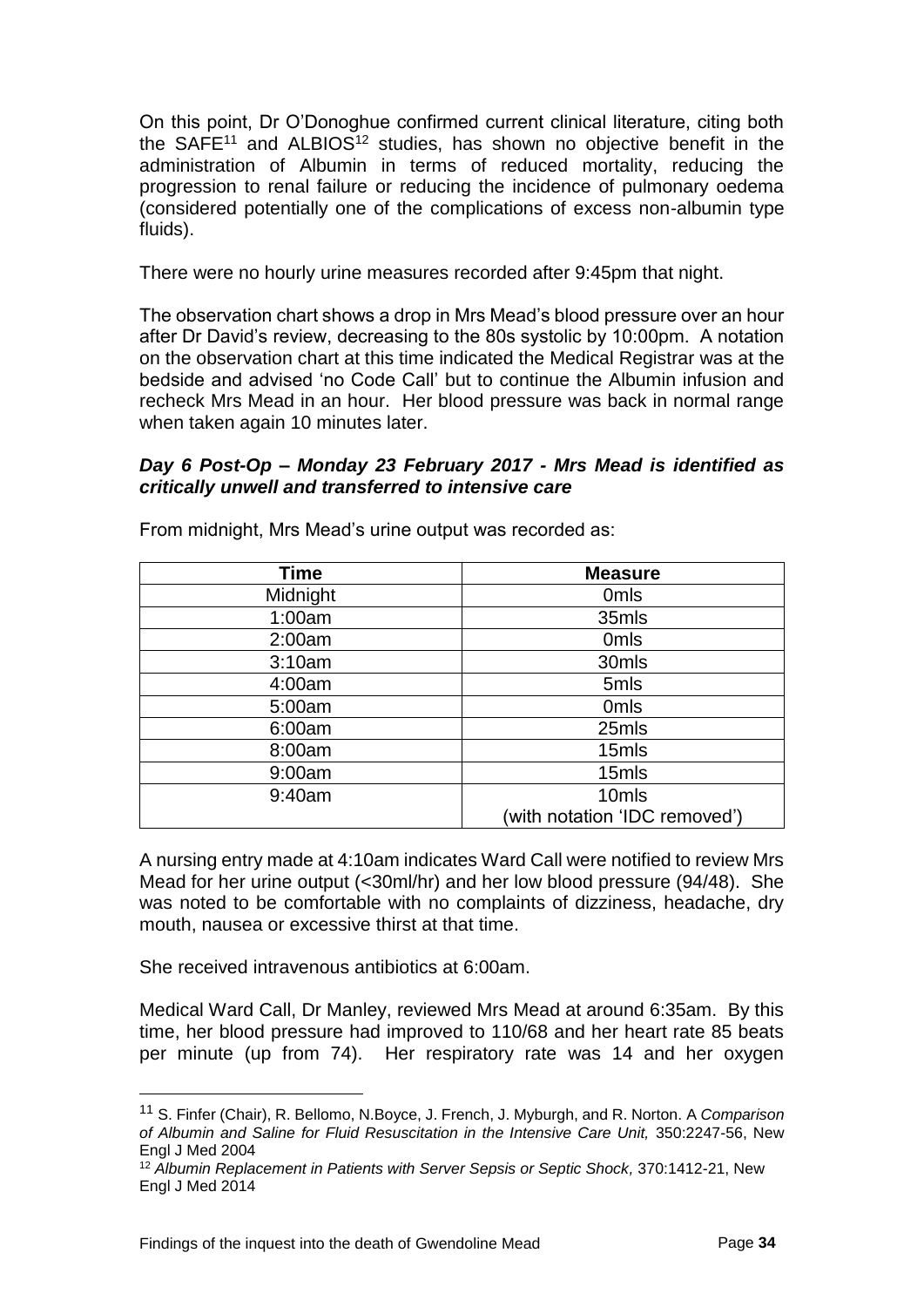saturations were 97% on room air. She was afebrile. The urine PCR test results were still pending at this time. Dr Manley's clinical impression was the low urine output was secondary to low PO (per oral) fluids and she was clinically fluid overloaded, with reference also made to her hypoalbuminemia.

The plan was to give a further stat dose of Frusemide 20mg and to monitor renal function. She was for strict fluid balance monitoring and to aim for urine output over 20ml/hour. She was to be given Albumin 20% over four hours and for the day team to consider Medical Registrar review once blood test results were available.

Dr David recalls having mentioned Mrs Mead to the incoming Medical Registrar, Dr Andrew Carr, during the medical team morning meeting. He says he told him the surgical team had asked him to formally review her the previous evening and, although he couldn't remember the specifics of their conversation, says he likely gave Dr Carr a brief overview of her status and the plan he put in place. At that time, Dr David's expectation was for his management plan to progress slowly in reversing her complex fluid status. Consequently he did not consider there any need for Dr Carr to review her urgently that day, given she would be seen by the surgical team that morning in any event.

Mrs Mead was reviewed by the surgical team on the morning ward round. Dr Benny, Dr Dornan, Dr Perera, Dr Yong, Dr Bryant and a medical student were present.

Mrs Mead was sitting up in bed and alert at this time. The only concern noted by the surgical team was a high output of haemoserous fluid in the surgical drain. There is no mention of the attendances by either Dr David or Dr Manley, the plan recommended by Dr David or Dr Manley's recommendation to consider Medical Registrar review.

The plan was for Mrs Mead to commence on a light diet, for her surgical drain to be removed and for an ultrasound of the lower limbs.

The team also ordered for the IDC to be removed. In practical terms, this meant there was now no way to accurately record Mrs Mead's hourly urine production. The IDC was removed at 9:30am.

The surgical team was asked to explain why they ordered the removal of the IDC when the medical team had recommended strict fluid balance monitoring. Dr Perera could not recall the team's reasoning. Dr Benny explained it was based on the high risk of Mrs Mead developing a catheter infection given she was going on seven days post-operative. He relied on this decision being consistent with a Royal College of Surgeons protocol which recommended the IDC should be removed as early as possible to reduce the incidence of urinary tract infection. As Mrs Mead was independently mobile and had been to the shower and back, he thought she was someone they could rely on to have the IDC taken out and output measured in a bedpan.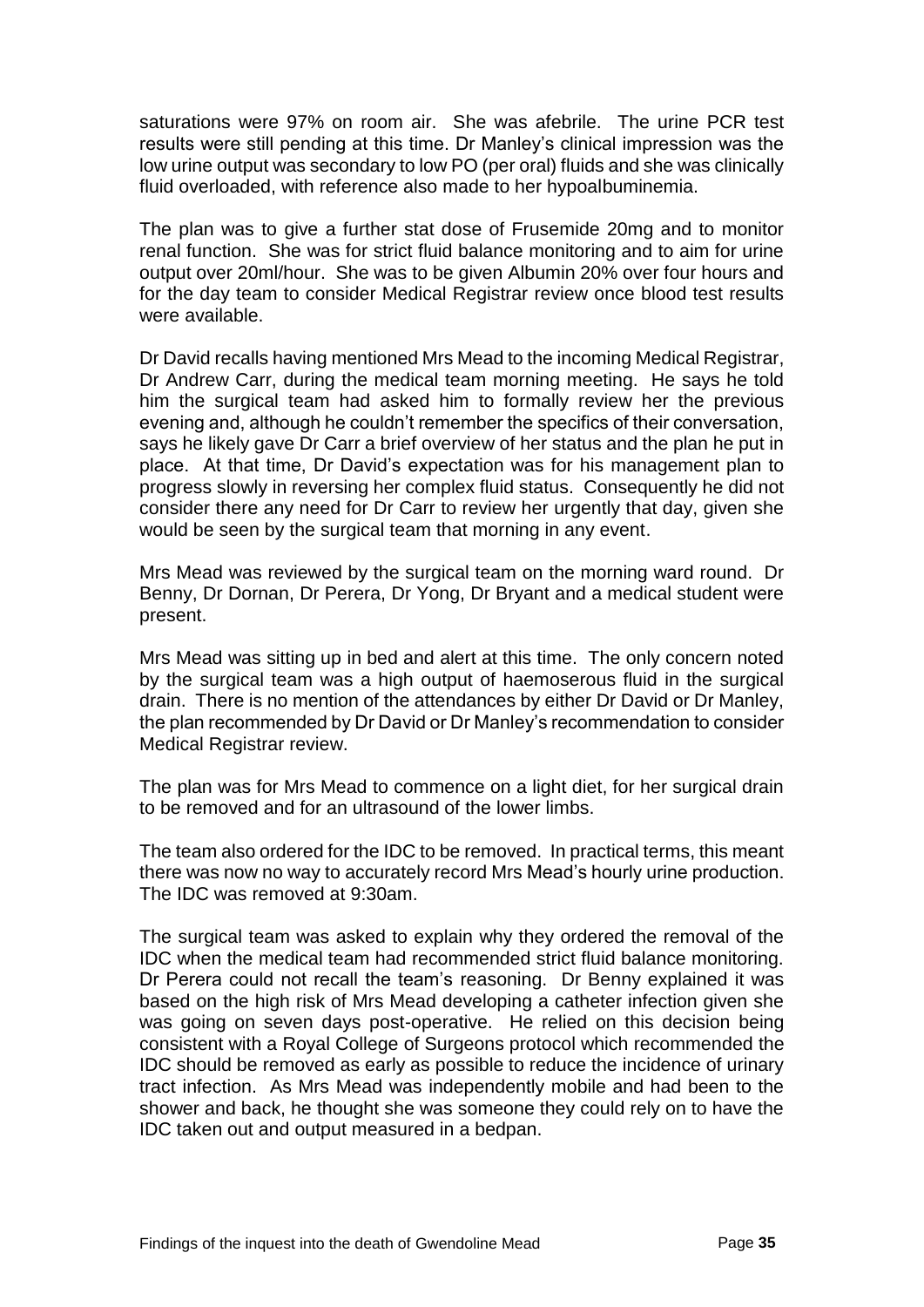The reasonableness of this decision was not put to the experts for consideration.

Clearly this strategy was never going to meet the medical team's recommendation for strict fluid balance monitoring with a view to aiming for urine output to be above 20mls per hour. While I accept the general rationale behind removing IDCs as soon as possible to minimise the risk of urinary tract infection, I find Dr Benny's explanation most unconvincing in circumstances where there was an unambiguous clinical need and rationale for strict fluid balance monitoring including hourly urine measures, put in place following formal medical review. On the available evidence, I can not be satisfied the surgical team took this action having given considered thought to the medical team's recommendations.

In her statement, Dr Bryant says she had never seen a patient with such third spacing as Mrs Mead, and nor has she seen a patient like that since. She says she did not feel comfortable voicing her concerns to the team when the team's overall impression was one not of that much concern. This is understandable given her relative inexperience of four weeks as a doctor at the time she was involved in Mrs Mead's care. There is no evidence of systemic communication issues within the surgical team.

Mrs Mead was seen by the physiotherapist at 9:00am. She reported reduced mobility due to fatigue. She became dizzy when asked to stand and mobilise; this settled when she sat down. Her blood pressure was 110/70.

The 9:50am observations indicate nurses were unable to get a blood pressure reading but her other observations were all within normal range at this time.

An entry by the stoma nurse made at 11:00am notes that Mrs Mead was too sick for stoma education that day. Dr Dornan was contacted for approval to administer glycerol suppositories.

Mrs Mead was taken for an ultrasound scan of her lower limbs at 11:40am. In the early afternoon she was seen by the occupational therapist for review of a pressure area noted by the physiotherapist, and then showered with assistance.

Dr Bryant says she approached Dr Carr for assistance as she became concerned about Mrs Mead as the day progressed. She was worried about the lack of stoma activity and she did not know how to manage the third spacing. She told the court, *I think she had deteriorated from the morning ward round, but not in a great way. I think I mentioned I was already – had some concerns growing, especially that she still wasn't having any oral intake at all and we were still just giving her fluids*. 13

Dr Carr reviewed Mrs Mead at around 3:15pm and documented a comprehensive clinical examination. He noted she was frail and looked unwell.

<sup>13</sup> T1-89, 38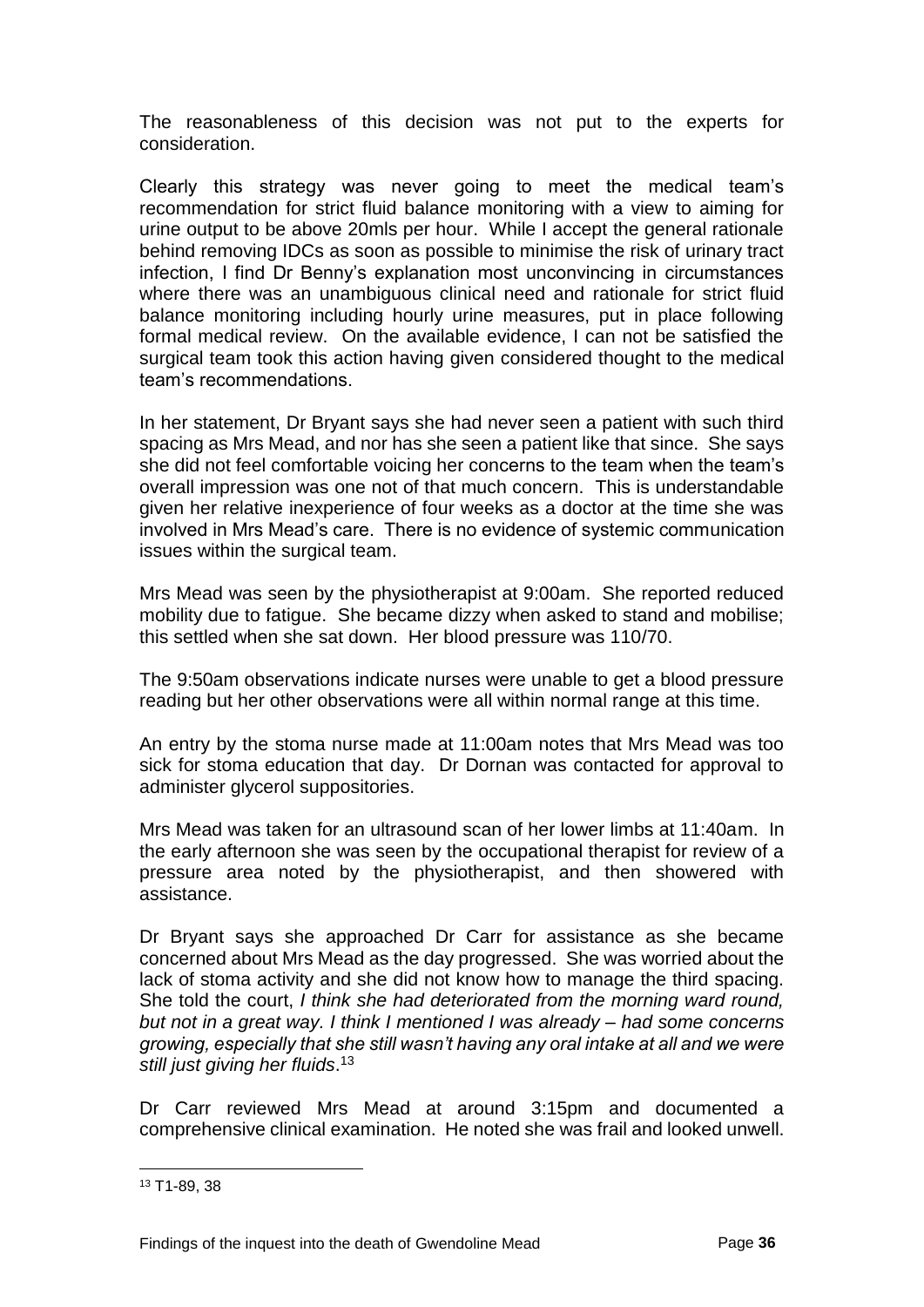She was quite confused and hallucinating. Her blood pressure was 105/60 and heart rate 90, with a notation she had been tachycardic for ~48 hours. Her left arm and drain site were oozing fluid.

He queried why the IDC had been taken out noting *IDC out today ?why very poor FB? oliguaneuric today.* He also queried why she was on antibiotics noting she was afebrile and *WCC w (L) shift*.

Dr Carr considered she had delirium with possible causes including sepsis, lower respiratory tract infection, abdominal cause or urinary tract infection. He noted her 'profound hypoalbuminaemia', changing electrolytes and poor urine output. He was concerned that there had been no bowel activity for six days and noted ongoing abdominal tenderness. He recommended a delirium screen (chest x-ray, urine microscopy +/- blood count), an abdominal x-ray, electrolyte replacement and intravenous fluids (only if she was haemodynamically compromised).

Dr Carr discussed Mrs Mead's condition with Dr Denman. While Dr Denman could not recall when Dr Carr spoke to him, he does recall having attended Mrs Mead more or less straight away.

Dr Denman's entry in the chart at 5:40pm notes *this lady is seriously ill. She is shocked, delirious and has a silent abdomen*. He says he could see from standing at the foot of the bed that she was 'in trouble'.

Dr Denman immediately relayed his findings to the surgical team, suggested fluid boluses and an indwelling catheter was reinserted. He arranged for urgent ICU review and recalls the intensivist attended very promptly. Dr Benny had gone to ICU and arrived on the surgical ward with consultant intensivist, Dr Manimozhi Vellaichamy, while Dr Denman was still there.

Dr Denman told the inquest, looking at Mrs Mead then he expected she might not emerge from ICU.

Mrs Mead was admitted to ICU at around 6:00pm. She was noted to be in profound shock, pale and mottled with low haemoglobin, very dehydrated with very minimal urine output with worsening kidney function, was coagulopathic, had low blood glucose and mild metabolic acidosis but was maintaining her airway. Dr Vellaichamy's clinical impression was severe sepsis, possibly urosepsis/intra-abdominal sepsis, with multiorgan dysfunction. Mrs Mead was immediately treated with aggressive fluid resuscitation with 4% Albumin, glucose, broad spectrum antibiotics and commenced on continuous dialysis. Blood and urine cultures were sent to pathology and her electrolytes were replaced and she received a blood and plasma transfusion. Dr Vellaichamy ceased the Clexane as she considered it unnecessary given the ultrasound scan had shown only cephalic vein thrombosis below the elbow meaning Mrs Mead did not need therapeutic anticoagulation.

Mrs Mead was seen by Dr Benny and Dr Perera at 6:40pm in the ICU. They ordered a CT scan of the abdomen and pelvis which was performed at 7:45pm.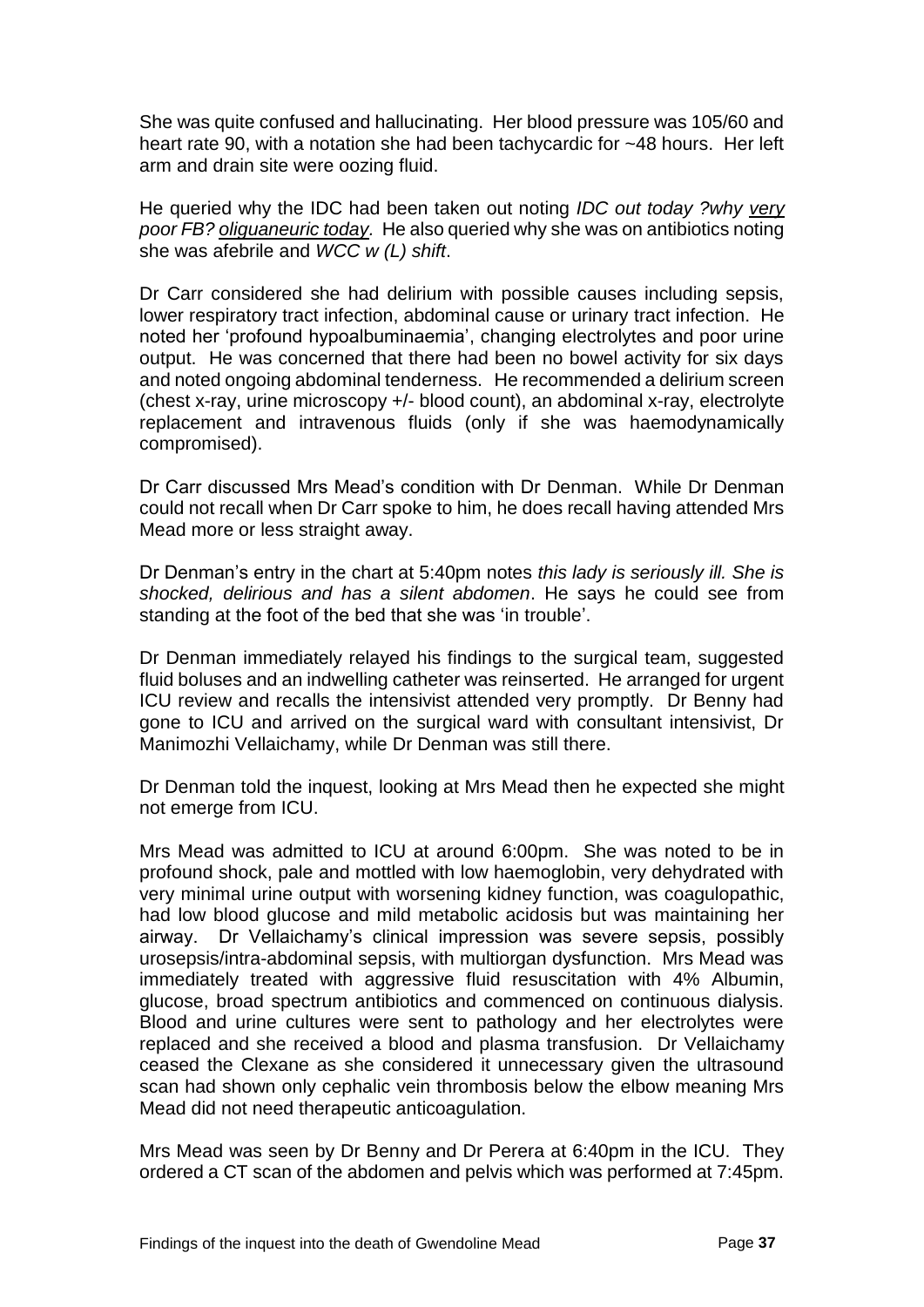The CT scan showed grossly thickened bowel loops but no evidence of anastomotic leak or abdominal sepsis.

Efforts to insert a femoral vascath under ultrasound guidance were unsuccessful due to the femoral veins being obscured by gross oedema.

#### <span id="page-39-0"></span>*Was there a delay in diagnosing Mrs Mead's urosepsis?*

The inquest examined whether Mrs Mead's urosepsis could or should have been diagnosed sooner.

Dr Benny says Mrs Mead appeared alert, was sitting up and had already been to the shower when he saw her on the morning ward round. There was no indication of deterioration or that she was already septic.

Dr Denman agreed there were no outward or clinical signs of sepsis at the surgical review that morning. He suggested Mrs Mead may have had a silent sepsis brewing that a medical consultant may not have identified at that point.

Dr Vellaichamy provided a very helpful explanation of what Dr Carr noted in relation to Mrs Mead's blood test results as *WCC w (L) shift*. While the white cell count had not risen on 22 February, there was a left shift of neutrophils identifying infection. She advised there was nothing particularly indicative that Mrs Mead was developing sepsis before 23 February - her white cell count was not elevated, she did not have a high temperature and her vital signs were reasonably stable. Dr Vellaichamy felt Mrs Mead's condition declined rapidly during the day on 23 February and this reflected her succumbing to a very aggressive infecting organism.

Dr O'Donoghue agreed that Mrs Mead's blood results on 22 February, in particular the white cell count and neutrophils, were non-specific and did not point to sepsis. He too considered the sepsis developed between the time of the surgical morning ward round and Dr Carr's mid-afternoon review, advising urinary tract sepsis can develop very quickly.

There is no evidence to suggest removal of the IDC precipitated the acute deterioration; rather, there was non-specific change indicating infection in the pathology results from 22 February as noted by Dr Carr.

I am satisfied Mrs Mead's deterioration that day was acute and there were no clinical or outward signs of sepsis at the time she was seen by the surgical team on the morning ward round. Dr Bryant is to be commended for acting on her concerns about a change in Mrs Mead's condition after that time.

#### *Days 7 & 8 Post Op – Tuesday 24 & Wednesday 25 February 2015 – Mrs Mead's management in ICU*

The surgical team reviewed Mrs Mead in ICU during the morning ward round. Dr Benny, Dr Dornan and Dr Bryant were present. She was noted to be stable and improving. The surgical plan was for her to continue to be managed as per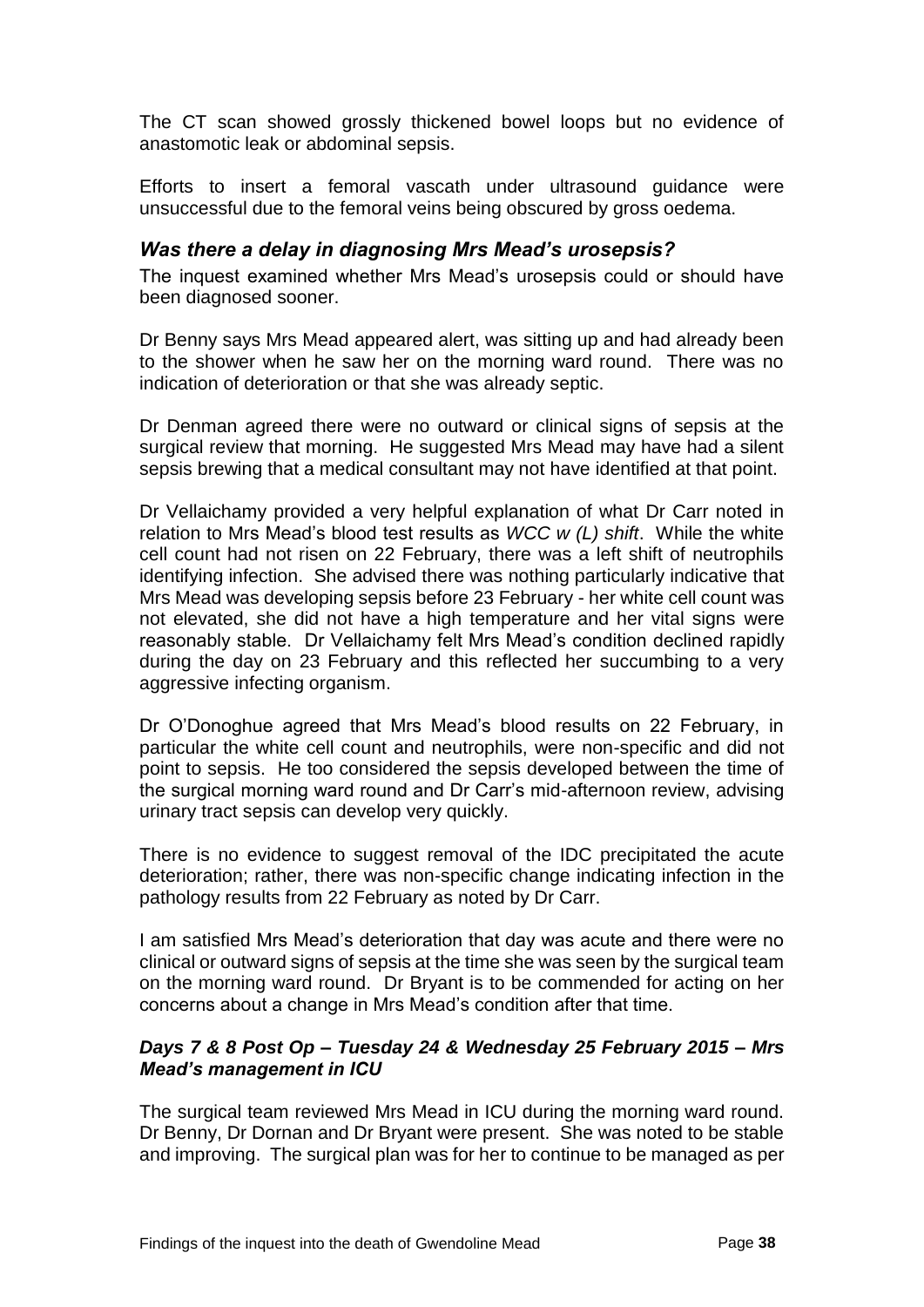the ICU plan and to commence total parental nutrition and continue with a light diet.

Mrs Mead was reviewed by Dr Indranil Chatterjee, consultant intensivist, that morning. She was formally diagnosed with septic shock secondary to urosepsis after her blood and urine cultures revealed she had Pseudomonas septicaemia. She was noted as being *coagulapathic, acidotic, requiring dialysis for anuria, grossly fluid overloaded extravascularly and dry intravascularly, poor nutritional status, episodes of hypoglycaemia on 10% dextrose infusion*. She was cardiovascularly stable. Although she had some crepitus at the base of lungs, her blood gas levels were good on minimal oxygen support. She was afebrile. Her abdomen was soft and the stoma was working. In comparison to her condition on admission to ICU the previous evening, Mrs Mead was improving.

The plan was to reduce her oxygen requirement to nasal prongs, continue dialysis, start total parenteral nutrition, continue antibiotic therapy and monitor her bloods and coagulation profile.

Mrs Mead's condition continued to improve over the next 24 hours though she still needed dialysis as she remained anuric. When reviewed by the ICU Registrar that evening, she was noted to be grossly oedematous with ascites pleural effusions and ?pericardial effusion. The lower half of her surgical wound had dehisced with an estimated 500mL fluid leaking from the wound and drain site together with ooze from the site of the failed vascath attempt. She was grossly fluid overloaded. Her coagulopathy was resolving. She was awake and oriented, afebrile and her observations were stable.

Dr Chatterjee reviewed Mrs Mead at around 8:45am on the morning ICU round the next day, Wednesday 25 February. Mrs Mead was alert, awake, obeyed commands, was warm and well perfused, had a regular heart rate and rhythm and good blood pressure which was unsupported. Her blood gas exchange was good and she was maintaining good oxygen saturation (99%) on minimal oxygen support. Her abdomen was soft and the stoma functioning. Her ascites were clearing.

She was still anuric, grossly extravascularly fluid overloaded, her white cell count remained high but she was afebrile, her albumin level was reasonable and her creatinine was noted to be rising. She was still on dialysis.

The plan was to cease continuous dialysis, continue her on oral free fluids, administer a stat dose of Gentamicin and continue the Piptaz and increase her total parenteral nutrition to 40ml/hr. She was to be referred for renal team review and discharged back to the surgical ward.

The surgical team (Dr Caleo, Dr Perera and team) reviewed her in the ICU shortly after Dr Chatterjee, noting she was still anuric but the renal team had been notified. They were happy to receive her back on the surgical ward when she was ready.

Mrs Mead was still in ICU when seen by the physiotherapist at around 2:15pm.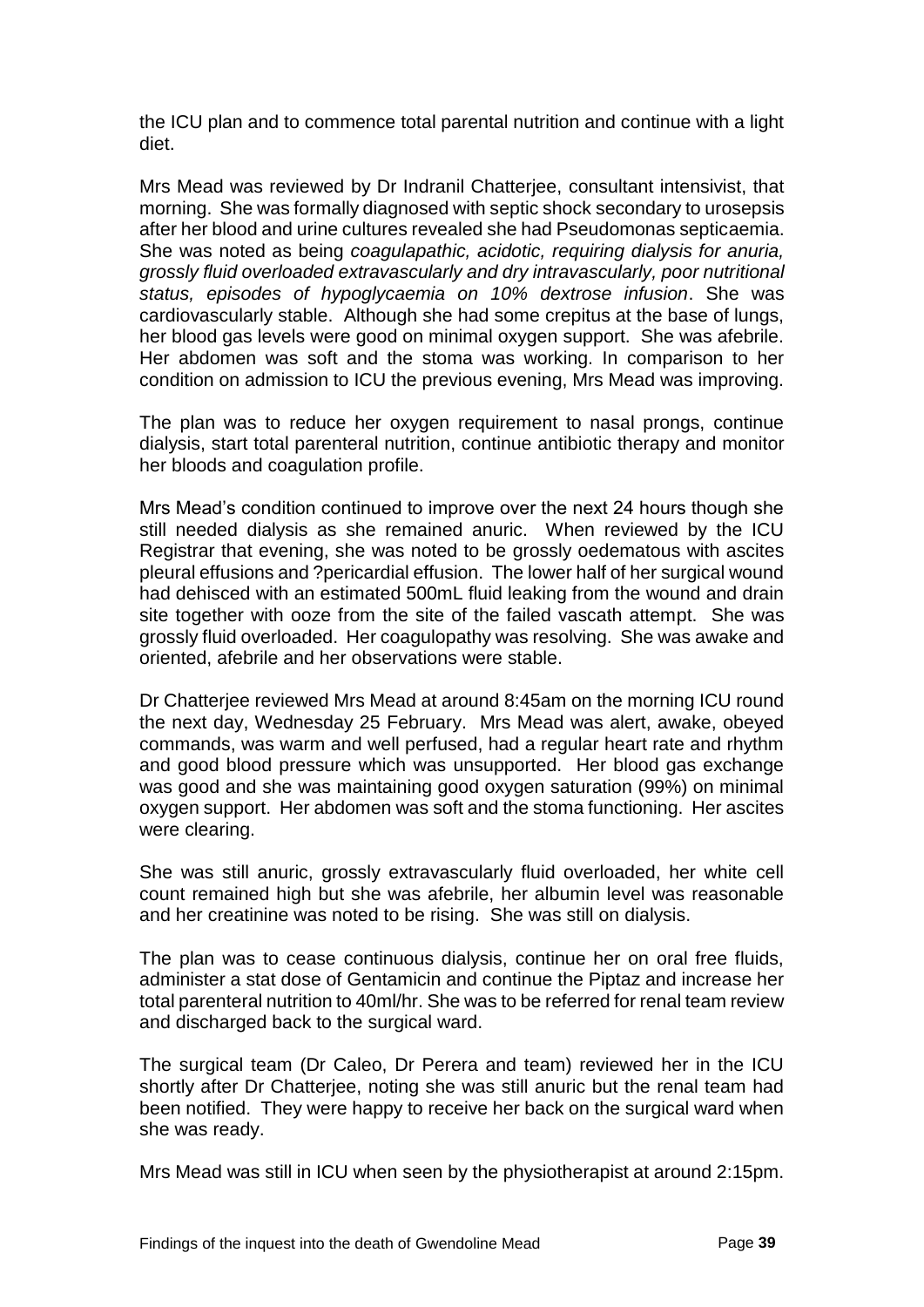A nursing note made at 2:30pm describes Mrs Mead as peripherally shut down with cold and mottled extremities, and no urine output since dialysis was ceased at 9:30am. However, when reviewed by Dr Benny and Dr Dornan at around 3:30pm, she is noted to appear comfortable but malnourished with high output from her wounds and ascites thought likely secondary to low albumin. She was to be managed as per the ICU discharge plan which was to monitor for refeeding syndrome and electrolyte replacement, close monitoring of her blood sugar level, continue intravenous antibiotics (in discussion with the Infectious Diseases team), follow up her blood cultures, free fluid diet and continue TPN at 60ml/hr (for dietician review) and ongoing review by the renal team.

Mrs Mead was back on the surgical ward by 5:00pm.

At 8:30pm, nursing staff contacted Ward Call to review Mrs Mead due to her increased respiratory rate. A nursing note made at 10:10pm indicates Mrs Mead's blood pressure was very hard to find and her extremities were very cold. She was seen at an unknown time by a Dr Hill who appears to have sought further Ward Call review, undertaken by a Dr Coupland. The time of Dr Coupland's review is not documented but it is noted Mrs Mead's blood pressure was undetectable and Mrs Mead was confused as to time and place. Dr Coupland discussed Mrs Mead with Medical Ward Call, Dr Tiarni, who agreed to review her.

There is no documentation of any subsequent medical review by Dr Tiarni or another member of the medical team.

#### *Day 9 Post-Op – Thursday 26 February 2015 – Mrs Mead returns to ICU*

The surgical team (Drs Perera, Dornan and Greenwood) reviewed Mrs Mead at around 7:40am the next morning, Thursday 26 February, noting she was very drowsy with an increased respiratory rate and heart rate (~104). Her observations were otherwise stable and she remained afebrile. Her right forearm was noted to be tender and hot but her hand was cold with a faint radial pulse. They noted her urine output overnight as ?10ml/hr. They notified Dr Benny who came to see her. She was discussed with ICU for further review, for repeat blood tests, monitor fluid output with strict fluid balance and diet as tolerated.

Mrs Mead was reviewed on the ward by ICU at around 9:00am. She was noted to look unwell. She was confused. Her blood pressure was 106/60 and pulse rate 104. She was ordered urgent bloods, for review by ICU and the renal team were notified.

The Renal Registrar, Dr Curley, reviewed Mrs Mead at around 10:30am. Dr Curley documented a comprehensive examination including the issues with Mrs Mead's post-operative urine output noting *in retrospect probably intravascularly depleted [with increased] 3rd spacing, however at the time [treated with] repeated frusemide doses*. Dr Curley noted her persistent anuria and that she had ceased dialysis at 9:00am the previous morning with minimal urine output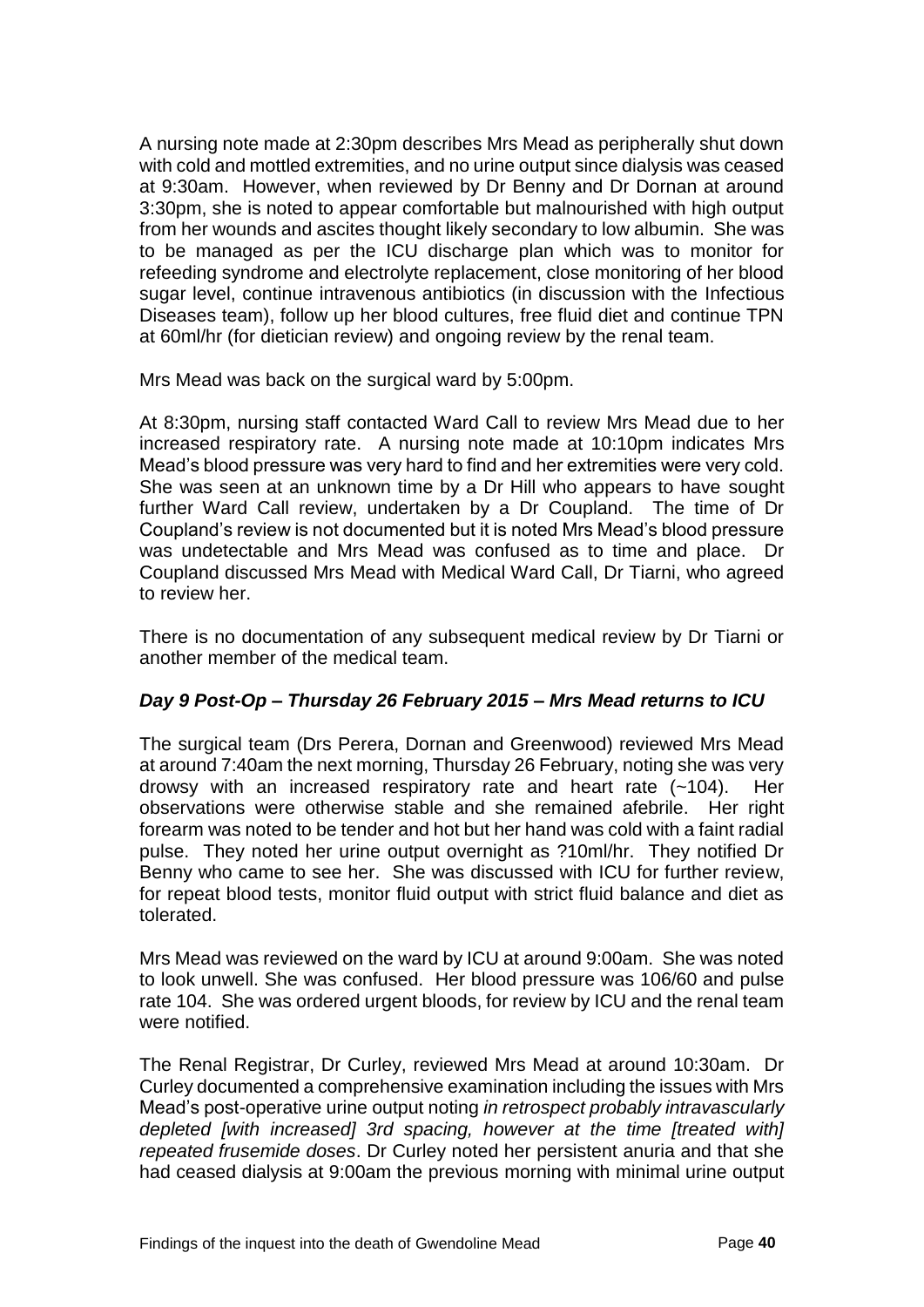since then. She was noted to have severe widespread peripheral oedema in the context of low albumin, ongoing coagulopathy with rising indicators on that morning's coagulation profiles (for which she was given a stat dose of Vitamin K) and ongoing anuric renal failure with rising creatinine and potassium off continuous dialysis. Dr Curley queried the need for orthopaedic review of possible compartment syndrome of the right arm.

Dr Curley completed the entry with *overall still very unwell lady with multiorgan dysfunction, peripherally shut down. I feel she is probably too sick for HD in the dialysis unit currently, but will discuss with ICU and Nephrologist.*

Following further discussions between the ICU and Renal teams, Mrs Mead was transferred back to ICU at around 11:30am.

Dr Chatterjee subsequently explained he understood Mrs Mead was returned to ICU so she could receive continuous rather than intermittent haemodialysis, as she didn't otherwise meet the criteria for ICU admission. He accepted she was in multi-organ dysfunction by this time but remained of the view she did not need the ICU support they would normally offer to any multi-organ failure.

On examination in ICU, Mrs Mead was in shock with cold mottled extremities and was still not passing urine, with pain in her right arm (investigated by ultrasound with no abnormalities detected). She had mild tachycardia and marginally low blood pressure. No admission diagnosis is recorded in the ICU notes. She was given intravenous fluids and 20% albumin and recommenced on continuous dialysis. Her intravenous antibiotic therapy continued. Further investigations including chest x-ray, echocardiogram and ultrasound of the right arm were ordered.

Dr Danielle Wiltshire, then Resident Medical Officer in the ICU, attempted to insert a left femoral arterial line. She recalls Dr Chatterjee was present for the procedure as Mrs Mead had just been transferred back to ICU from the ward. Dr Wiltshire initially experienced difficulty advancing the needle to the correct location and then again with advancing the guidewire. She then asked Dr Chatterjee to attempt the line. He too was unsuccessful. It was decided to abandon the procedure and try again in a different location later, after investigation of the upper limb oedema and swelling and if Mrs Mead became more haemodynamically unstable.

Neither Dr Wiltshire nor Dr Chatterjee made any entry in the chart regarding their attempts at inserting the line.

#### <span id="page-42-0"></span>*Should Mrs Mead have been discharged from ICU on 25 February 2015?*

The fact of Mrs Mead's return to ICU less than 24 hours after being discharged back to the surgical ward raises the question whether she should have been discharged from ICU in the first place.

Dr Chatterjee explained they would usually have a patient on continuous haemodialysis in ICU when the patient was haemodynamically unstable as this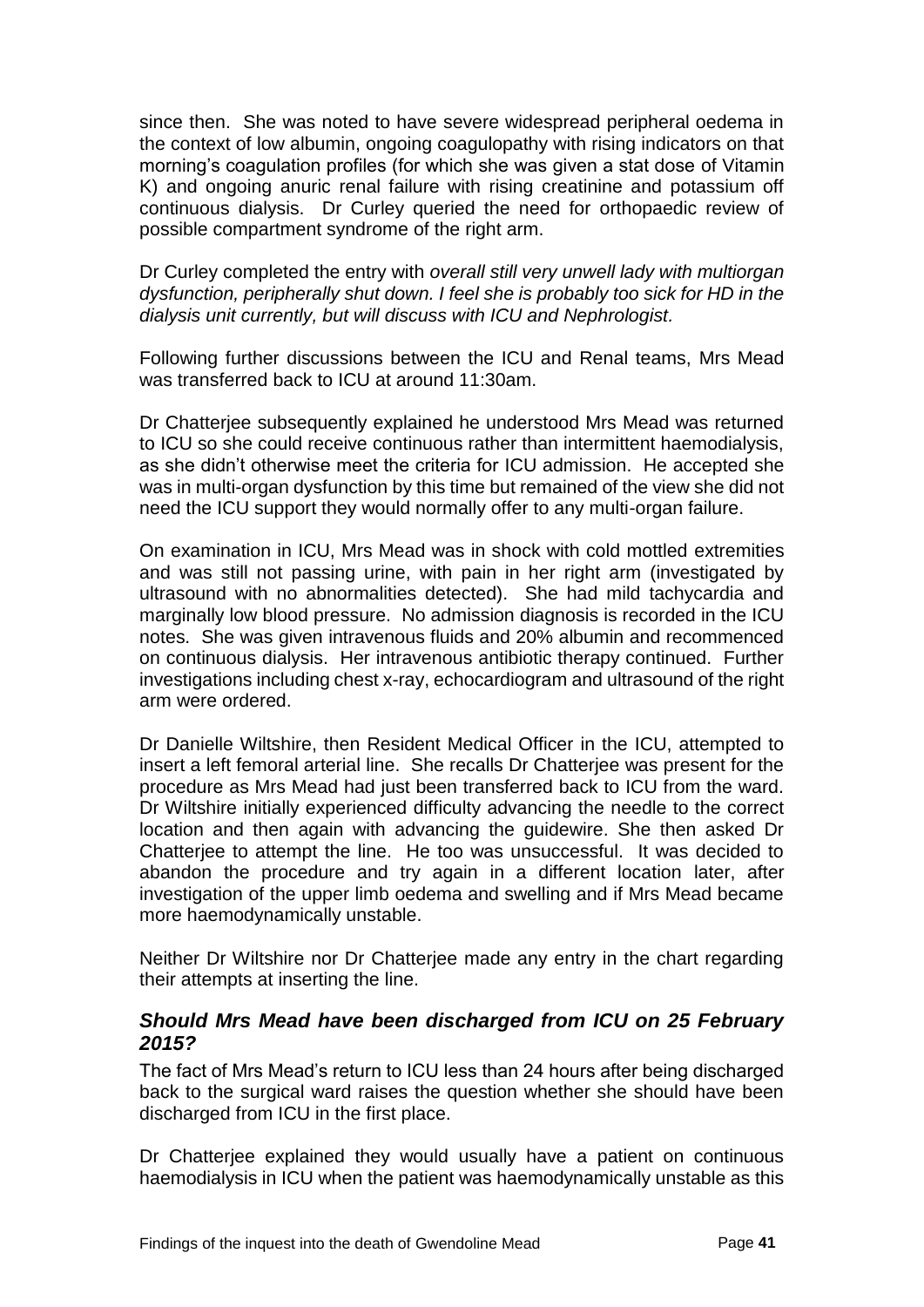is a slower form of dialysis than intermittent dialysis. He considered that because Mrs Mead had become haemodynamically stable, she could tolerate intermittent dialysis in the dialysis unit. In his opinion, she was clinically stable and could be managed on the ward as she no longer needed ICU monitoring and interventions.

Dr Denman and Dr O'Donoghue both agreed. Her sepsis was under control and being treated with appropriate antibiotics, and her condition was sufficiently stable off inotropes for her to be discharged to the ward. The only remaining issue was her renal failure requiring dialysis for which a plan was in place involving the renal team.

I am satisfied that at the time Dr Chatterjee saw Mrs Mead that morning, her condition was such that it was clinically appropriate for her to be discharged from ICU back to the surgical ward with renal team input.

Unfortunately the overnight Ward Call response did not achieve medical team review prior to the surgical morning ward round (documented at 7:40pm). The times of the attendances by Drs Hill and Coupland are not documented in the chart, so it is not clear what time period elapsed between Dr Tiarni's reported agreement to review Mrs Mead and the morning ward round. In any event, Dr Coupland instructed nursing staff to notify any concerns or deterioration. It appears none were; the observation chart shows improvement of her respiratory rate and no other changes triggering further escalation.

Dr O'Donoghue considered Mrs Mead had deteriorated overnight on the ward but was unable to identify from the chart, or deduce himself, the cause of her deterioration. He did not think it was a continuation of the urosepsis as this appears to have resolved prior to her discharge back to the ward. He postulated a new source of sepsis, possibly soft tissue infection of the right arm as noted on the surgical morning ward round on 21 February for which it appears Mrs Mead was commenced on flucloxacillan. However he acknowledged no evidence of a new source of sepsis was found.

#### *Day 10 Post-Op - Friday 27 February*

Notwithstanding the cause of Mrs Mead's deterioration and return to ICU, the primary issue soon became her coagulopathy following the failed arterial line insertion.

Mrs Mead started bleeding into the tissues after the attempted arterial line insertion. I am reassured by Dr O'Donoghue's advice that arterial bleeding is a recognised complication of evasive vascular access that was clearly technically very difficult to perform in this case. There is no evidence to suggest the procedure was performed other than with appropriate skill and supervision.

This bleeding resulted in a significant drop in Mrs Mead's haemoglobin (60 down from 97) which was noted overnight. The overnight intensivist noted right forearm cellulitis and a tender tense left upper thigh/groin haematoma but no other source of bleeding. The plan was to transfuse Mrs Mead but she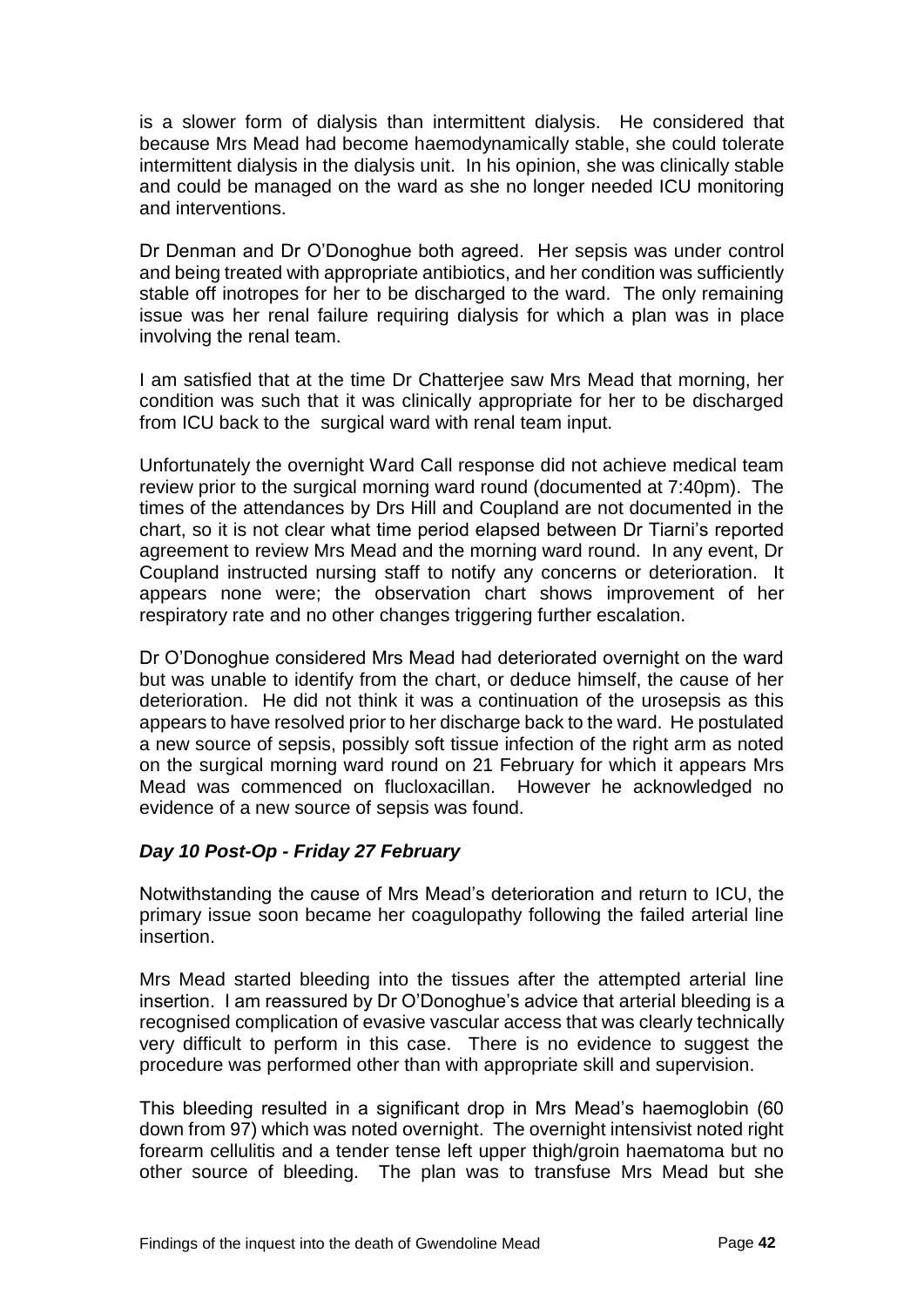reportedly did not want blood transfusion at that time (for reasons she could not articulate). The alternative plan was to rediscuss the need for transfusion with her family.

The surgical team (Dr Benny, Dr Caleo, and Dr Dornan) reviewed her in ICU at around 7:50am. Mrs Mead refused examination but after further discussion with Dr Dornan agreed to have the blood transfusion.

When reviewed by the ICU team at 9:50am, Mrs Mead was alert, awake and oriented. Her haemoglobin had dropped further to 55. The plan was to transfuse three units of packed cells that day and to arrange for an ultrasound of the left groin. The ultrasound revealed a small left groin haematoma (about 30ml) which did not connect to femoral vessels. It was decided to manage the haematoma conservatively.

Dr Chatterjee and Dr Benny met with Mr Mead and the couple's adult children that afternoon. They were advised she was on maximal therapy though her overall outcome may be poor with a high chance she would die. Mr Mead told a social worker he felt his wife had 'given up'.

She was subsequently commenced on inotropic support and her dialysis was ceased given her renal function was improving though she remained anuric. When reviewed overnight, her inotrope requirements were increasing and her prognosis was considered poor. Her haemoglobin had increased to 105 after transfusion but then dropped to 69. She was given further blood transfusion.

#### *Day 11 Post-Op – Saturday 28 February 2015*

Surgical Registrar Dr Matt Lyon reviewed the haematoma overnight at the request of the ICU team and noted it had increased in volume from 30ml to 600ml with an associated drop in haemoglobin in 65 and increasing inotrope requirements. After discussing the case with consultant surgeon, Dr Antoun, and the consultant intensivist, it was agreed to continue to manage the haematoma conservatively with transfusion to correct the coagulopathy.

Dr Lyon reviewed Mrs Mead again in the morning noting the haematoma had increased in size and the haemoglobin remained low despite transfusion and fluids. After discussion with Dr Benny, it was decided to continue conservative management pending CT angiogram to investigate the cause. Mrs Mead initially refused the CT angiogram but it proceeded after her condition deteriorated and she became haemodynamically unstable at around 9:00am

Mrs Mead arrested during the CT angiogram but was resuscitated after approximately six minutes. She was intubated and ventilated. The CT angiogram showed extensive haematoma and active bleeding. After discussion with Mr Mead, she was taken to theatre urgently to treat the now rapidly expanding groin haematoma. Despite Mrs Mead losing over one litre of blood and activating the massive transfusion protocol, the surgeon was able to control the bleeding intra-operatively with a marginal improvement in her coagulation in theatre.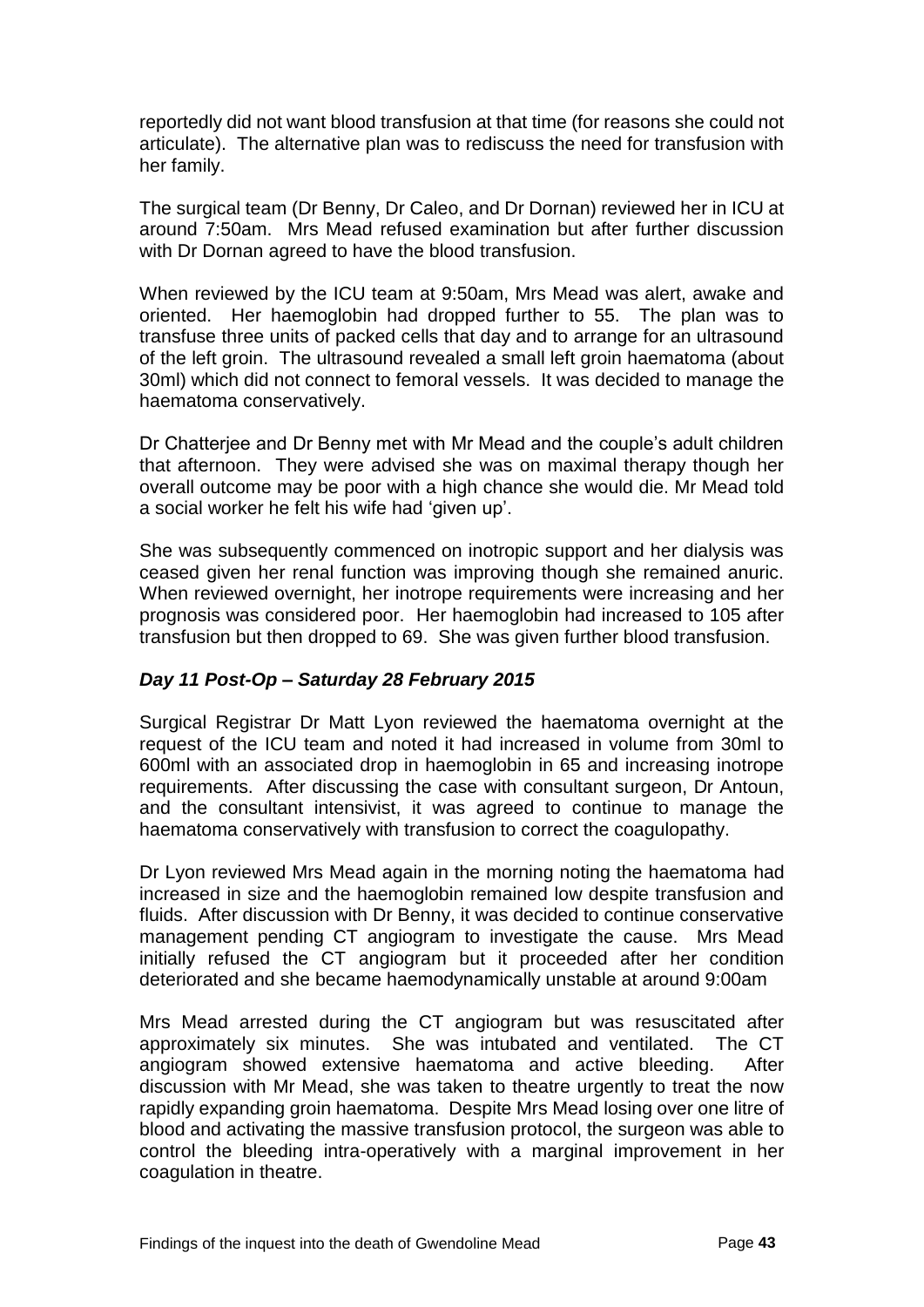Mrs Mead remained coagulopathic, bleeding from the mouth and surgical sites and required ongoing massive transfusion of blood and blood products. Following discussion with Dr Benny, it was agreed that further surgery was not an option given the coagulopathy. Her prognosis was now very poor. In consultation with the family, it was decided that if Mrs Mead did not improve after transfusion then she would be transitioned to comfort cares. Mr Mead remained with her overnight.

#### *Day 12 Post-Op – Sunday 1 March 2015 – Mrs Mead's ongoing deterioration and death*

Unfortunately, Mrs Mead continued to deteriorate. Following further discussion with Mr Mead, she was taken off inotropes and the ventilator at around 5:30am the next morning, 1 March 2015, to allow her to pass away peacefully. She died at 6:00am.

#### <span id="page-45-0"></span>*Should Mrs Mead's bleeding have been managed more aggressively?*

Dr Benny considered the coagulopathy to be a trauma-induced complication of the failed arterial line insertion, rather than a continuation of the coagulopathy that developed when Mrs Mead was admitted to ICU the first time with sepsis.

This was put to Dr O'Donoghue who considered there was bleeding clearly associated with attempted arterial line insertion followed by the significant drop in haemoglobin. However, Dr O'Donoghue was unable to say definitively whether the coagulopathy was solely related to the attempted arterial line insertion because the cause of Mrs Mead's overnight deterioration was unclear.

On this point, I note Dr Curley's earlier observation of the change in Mrs Mead's coagulation profile on bloods taken on the morning of 25 February, and assessment of 'ongoing coagulopathy'. These clinical findings suggest a process already unfolding and more likely exacerbated, rather than caused by, the attempted arterial line insertion.

Dr O'Donoghue explained the vicious cycle of uncontrolled bleeding, problems with blood clotting, increasing haemodynamic instability all making the process harder to reverse. He advised the ongoing bleeding and coagulopathy need to be corrected concurrently. He describes Mrs Mead as being very, very unwell by that stage and her condition was 'very precarious'. While initially of the view that earlier control of the bleeding in a patient with limited physiological reserves may have been more successful, he considered the conservative approach taken, given how unwell she was at the time, was reasonable. He was unable to say whether earlier attempts to correct the problem would have made any difference to the outcome for Mrs Mead.

Having regard to Dr O'Donoghue's opinion, I am satisfied the management of Mrs Mead's bleeding and coagulopathy, informed by both surgical and intensive care input, was reasonable in the circumstances.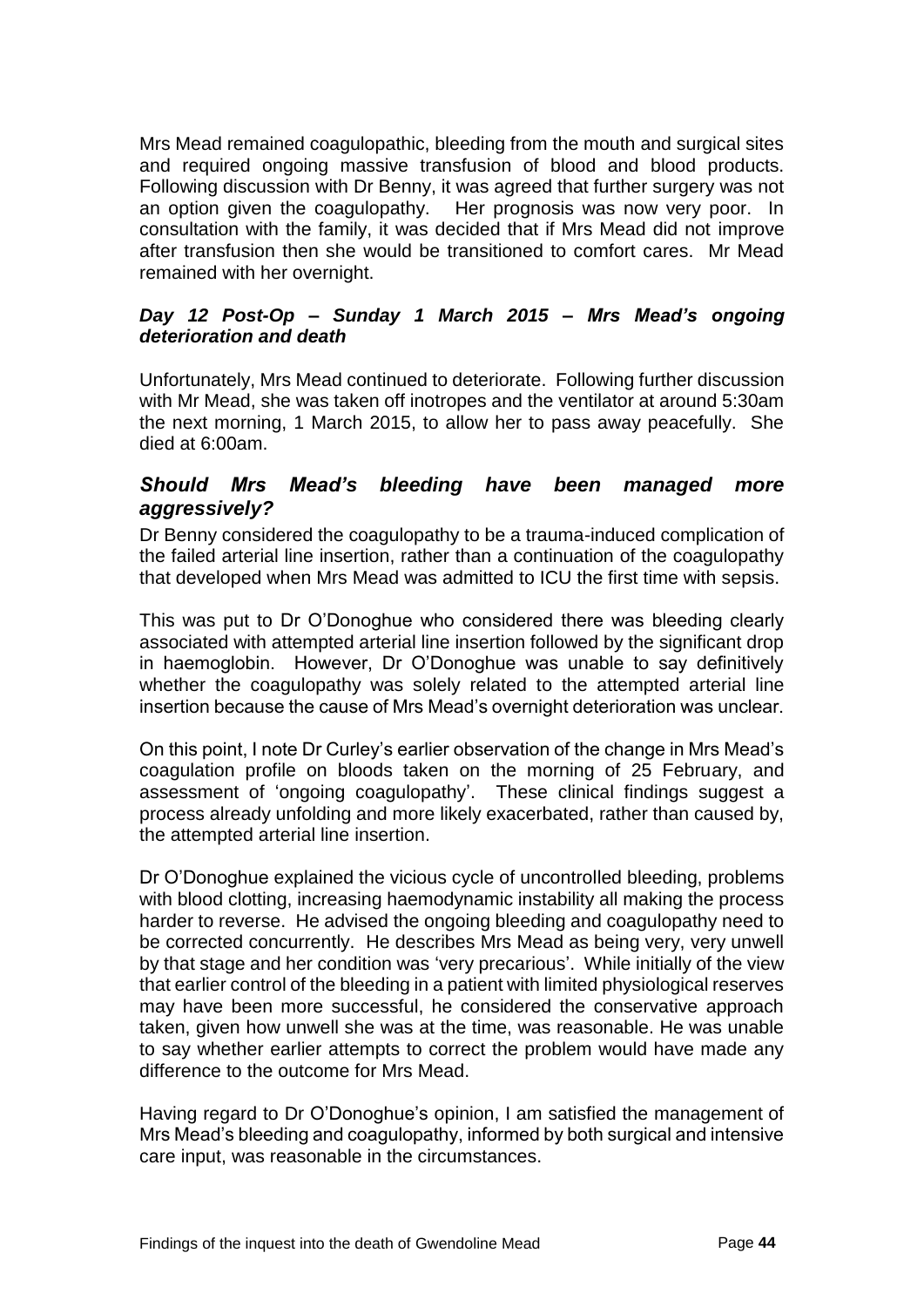#### <span id="page-46-0"></span>*Was there a connection between the persisting low urine output and Mrs Mead's deterioration and death?*

Mrs Mead was unable to overcome the coagulopathy exacerbated by complications of attempts to insert a left femoral arterial line on her admission to the ICU on 26 February 2015. The arterial line was required to facilitate intensive care monitoring of Mrs Mead's condition which had deteriorated overnight on the ward, leaving her too unwell to receive intermittent dialysis. She required dialysis for ongoing anuria, having been commenced on continuous haemodialysis after being admitted to ICU with acute urosepsis on the evening of 23 February 2015. She was anuric because she had acute kidney injury. Medical Registrar review on the evening of 22 February identified a shift in Mrs Mead's renal function (albeit still within normal parameters) on bloods collected earlier that day. This finding was made in the context of a formal medical review of Mrs Mead's fluid status which was complicated by persisting low urine output and significant fluid shift.

Dr O'Donoghue's evidence has been extremely helpful in assessing whether there may have been a connection between Mrs Mead's persisting low urine output and the acute kidney injury complicating her acute sepsis, and if so, whether there may have been a missed opportunity to identify and treat this aspect of her post-operative course sooner and perhaps have changed the outcome for Mrs Mead.

Dr O'Donoghue identified the November 2014 admissions as relevant to her post-operative care. He considered her previous acute kidney injury in the setting of dehydration and asymptomatic hypotension suggested she had reduced renal reserves. As such this information was a 'minor flag' that Mrs Mead might be susceptible to acute kidney injury in future. His report acknowledges the post-mortem finding of microscopic evidence of hypertensive changes in the kidneys with hyaline arteriosclerosis and nephrosclerosis, suggestive of pre-existing kidney disease.

He identified Mrs Mead's persisting low urine output as the most significant indicator of evolving acute kidney injury. He referred to the Kidney Disease Improving Global Outcomes clinical practice guidelines<sup>14</sup> for acute kidney injury under which acute kidney injury is considered present if:

- Serum creatinine rises by greater than or equal to 26.5umol/L within 48 hours
- Increase in serum creatinine greater than or equal to 1.5 times baseline in seven days
- Urine volume less than or equal to 0.5ml/kg/hr for six hours.

On Mrs Mead's weight, Dr O'Donoghue calculated a urine output of less than 24mls/hr as abnormal especially if sustained for longer than six hours. On this basis, he identified Mrs Mead's post-operative urine output as lower than the expected consecutive hourly urine output and in the range indicating stage II

<sup>14</sup> Volume 2, Kidney International Supplements, *KDIGO Clinical Practice Guideline for Acute Kidney Injury* (2012), Issue 1 March 2012.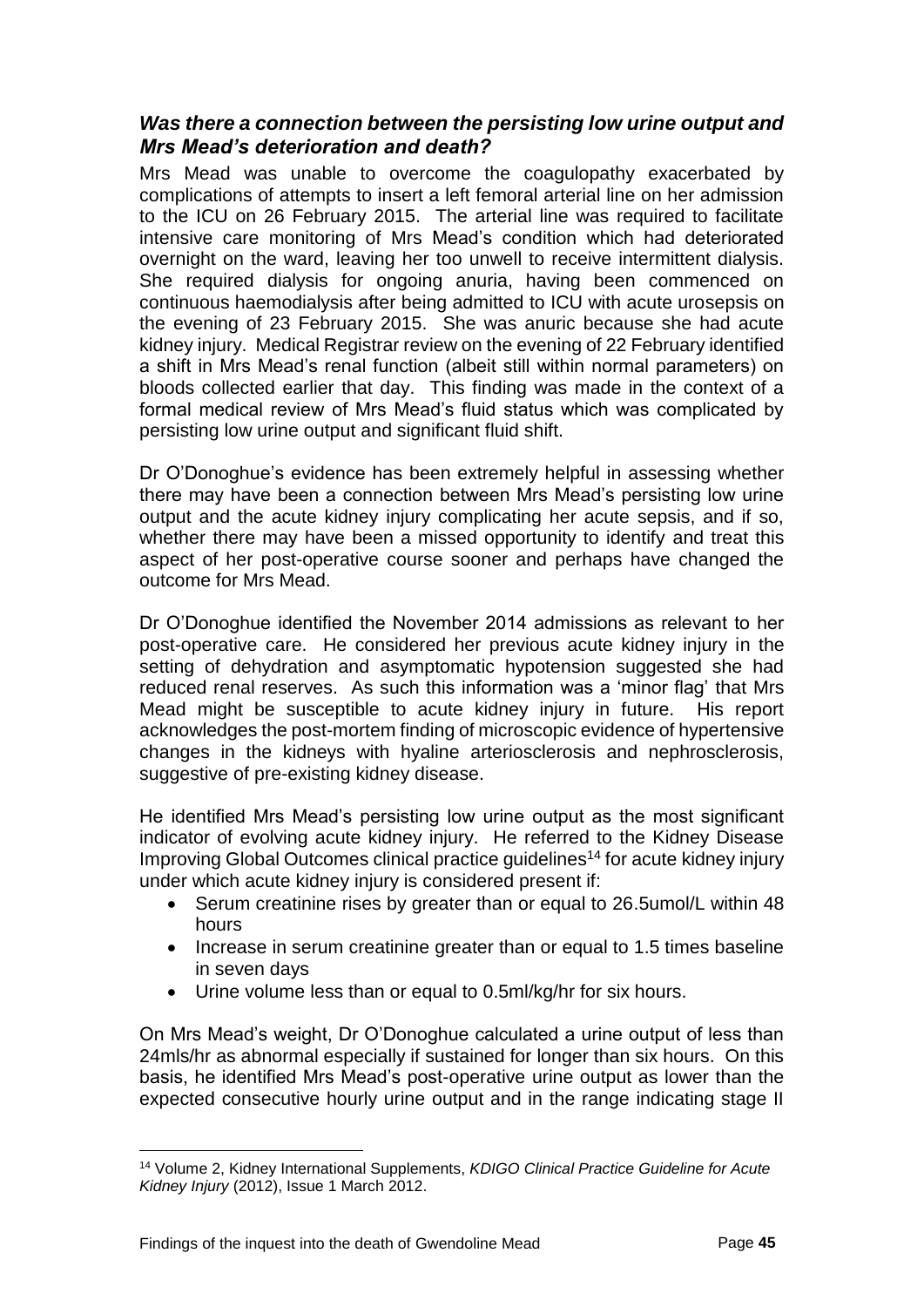acute kidney injury under the KDIGO guidelines on a number of occasions prior to 20 February 2015.

As such he considered the surgical team's acceptance of 15mls/hour to be on the low side for Mrs Mead.

Turning to creatinine increments, the pathology results reported Mrs Mead's creatinine levels as:

| Date & time collected | <b>Creatinine</b> |
|-----------------------|-------------------|
| 17 Feb @ 7:10am       | 58                |
| 18 Feb @ 12:32pm      | 63                |
| 18 Feb @ 1:52pm       | 58                |
| No bloods on 19 Feb   |                   |
| 20 Feb @ 8:45am       | 57                |
| 21 Feb @ 12:05pm      | 57                |
| 22 Feb @ 12:15pm      | 70                |
| 23 Feb @ 4:10pm       | 129               |
| 23 Feb @ 5:15pm       | 128               |
| 24 Feb @ 4:30am       | 138               |
| 24 Feb @ 10:00pm      | 87                |
| 25 Feb @ 5:00am       | 86                |
| 26 Feb @ 9:30am       | 122               |
| 27 Feb @ 4:40am       | 83                |
| 27 Feb @ 5:55pm       | 86                |
| 28 Feb @ 4:25am       | 127               |
| 28 Feb @ 1:50pm       | 129               |
| 28 Feb @ 10:17pm      | 132               |
| 1 Mar @ 5:30am        | 136               |

Dr O'Donoghue explained that one of the indicators of kidney injury is a rise in creatinine, which is used as a marker of glomerular filtration (kidney function). Creatinine will rise if the rate of filtration becomes low. When a person's body mass is low, their production of creatinine is low so they do not have to excrete as much, meaning it takes a long time to rise. He says this explains why Mrs Mead's creatinine was still within the normal reporting range (prior to 23 February), despite her having stage II acute kidney injury by urine output definition.

I am satisfied the clinical evidence supports Dr O'Donoghue's opinion there was a period of hours to days over which kidney injury was evolving, as evidenced by the persisting low urine output which met the criteria for stage II acute kidney injury under the KDIGO clinical practice guidelines, and then the dramatic increase in creatinine reflecting dramatic decrease in renal function associated with septic shock that ultimately brought Mrs Mead to ICU on the evening of 23 February 2015. The 'declining renal function' noted by Dr David on the evening of 22 February, albeit still within normal range, sits with this explanation. The autopsy finding of indicators of pre-existing kidney disease has also informed my conclusion on this issue.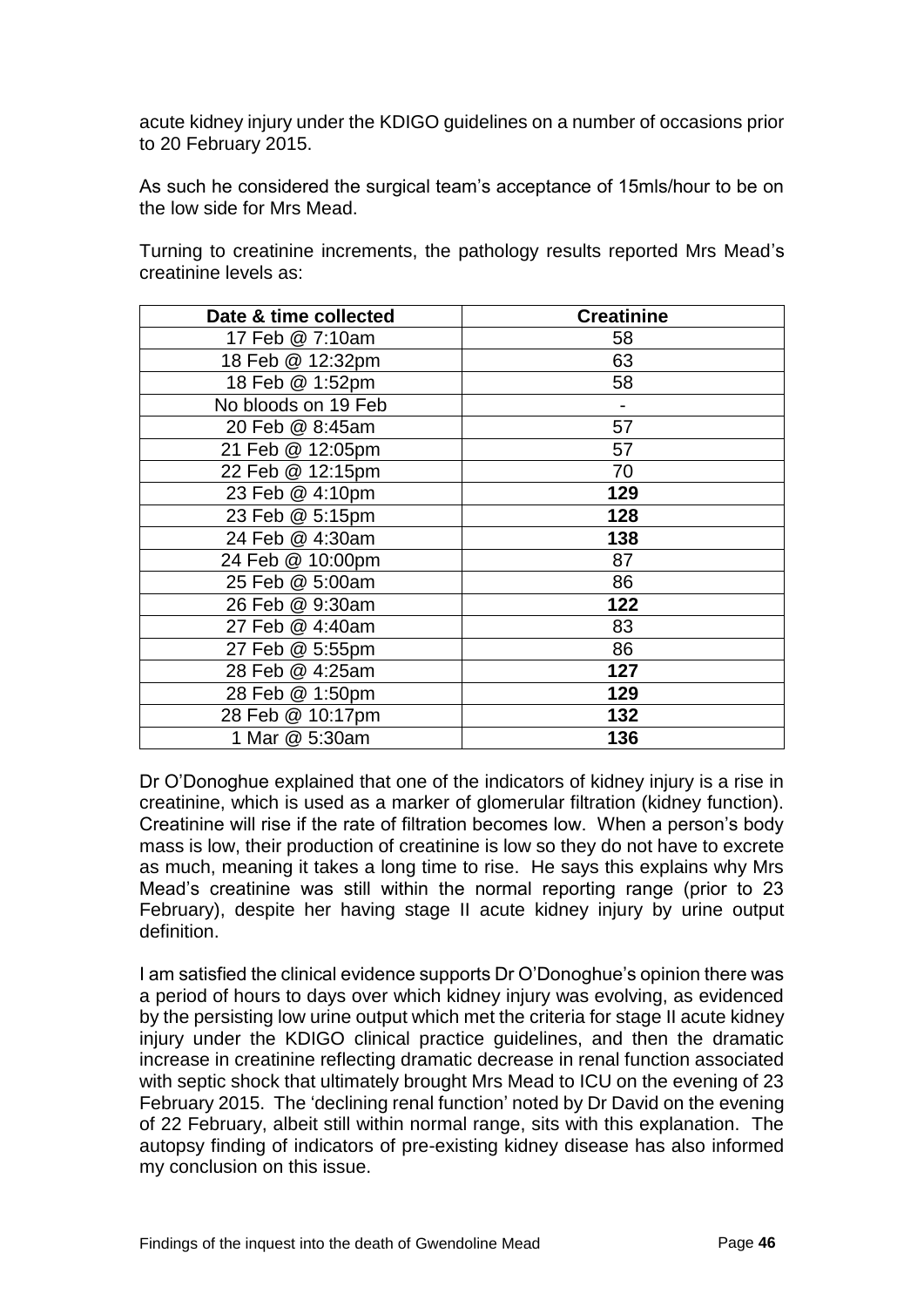In reaching this conclusion, I accept that the evolving kidney injury was one of a number of factors, including hypovolaemia and third space loss in the context of hypoalbumaenia, causing the low urine output.

Dr O'Donoghue agreed it was acute sepsis that made Mrs Mead critically unwell on 23 February, and would have made the evolving kidney injury worse.

The consequences of acute kidney injury, exacerbated by the sepsis, remained an issue for Mrs Mead as she required ongoing dialysis after the sepsis was brought under control. She remained anuric and was returned to ICU to resume continuous dialysis after being identified as too unwell to receive intermittent dialysis. She sustained an iatrogenic injury upon her return to ICU, the complications of which she was ultimately unable to overcome.

As such I am satisfied there is a connection between the persisting low urine output and Mrs Mead's subsequent deterioration and death. The question then becomes whether there was a missed opportunity to have identified the evolving kidney injury sooner and perhaps have changed the outcome for Mrs Mead.

The collective evidence of the surgical team shows they were not actively considering differentials for the persisting low urine output for reasons including:

- managing a post-operative patient's fluid balance is routine, described by one witness as the 'bread and butter of post-operative care'
- a post-operative patient often has low urine output in the days following surgery
- patients who develop third spacing usually self-correct and offload retained fluid up to 5-7 days post-operatively
- their experience in managing patients with low albumin
- Mrs Mead's intermittent hypotension responded to fluid challenges and small doses of Frusemide were showing some good effect
- Mrs Mead's creatinine was within normal range up until around 23 February 2015.

Both experts considered Mrs Mead's low urine output warranted a second opinion once it persisted beyond 48 hours – the problem was persisting despite repeated treatments ordered by both the surgical team and sporadic and reactive Ward Call attendances, so further investigations of the underlying cause were warranted.

Professor Wall considered ongoing low urine output for greater than 40-48 hours post-operatively should have perhaps triggered a second opinion and earlier medical review. He disagreed with the surgical team's evidence about it not being unexpected for a low urine output to persist 4-5 days postoperatively, suggesting the team needed to be considering differentials, such as an antidiuretic hormone release, in order to 'be in front' and as such the surgical team had the benefit of access to other sources of clinical opinion at Toowoomba Base Hospital.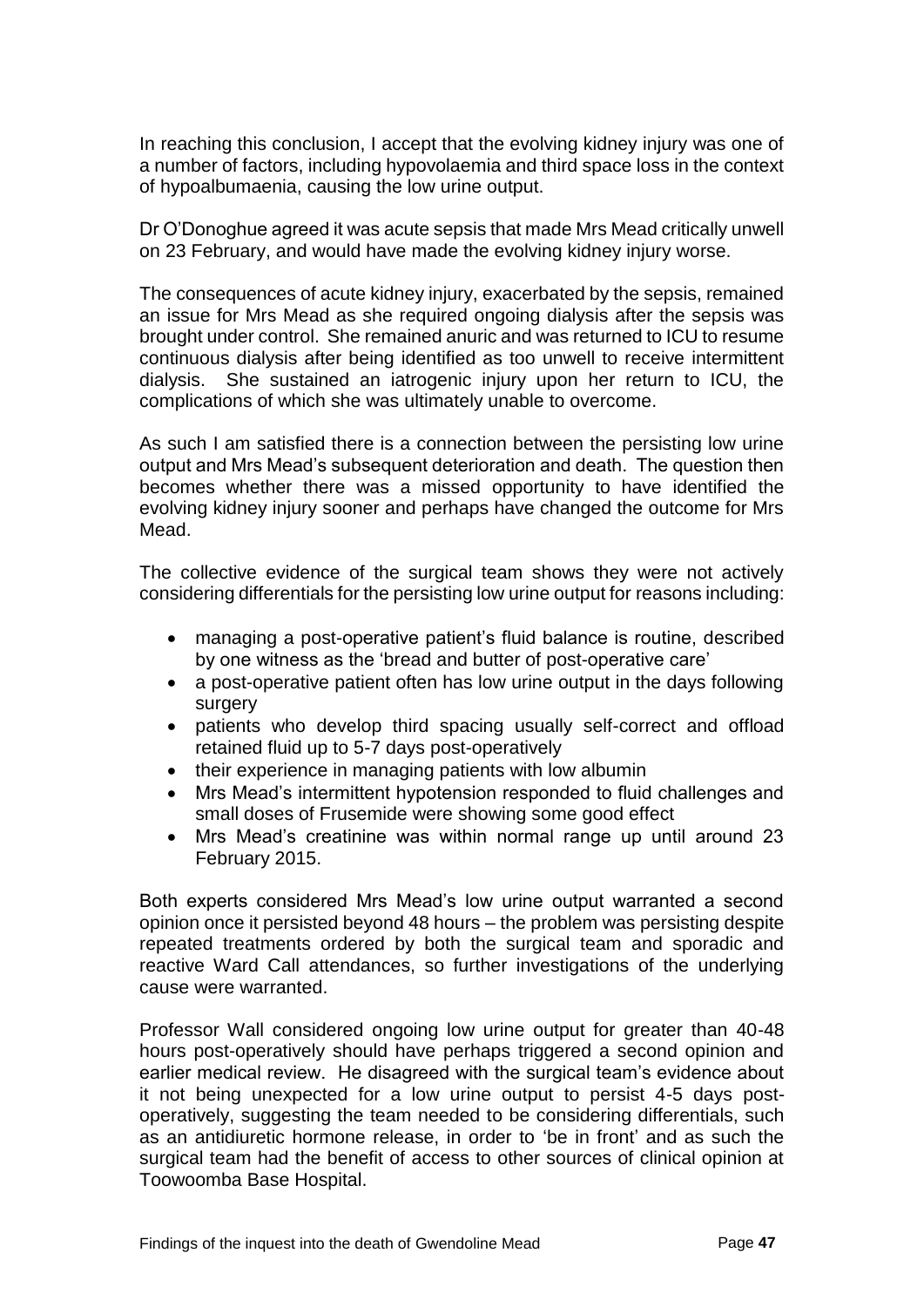Dr O'Donoghue felt it would have been beneficial for Mrs Mead to have been seen by a senior physician around, and certainly beyond, the 48 hour mark to reassess whether in fact her fluid balance issues was all third space loss and why that third space loss was continuing to occur. He fairly acknowledges it was difficult to identify the exact underlying cause of the low urine output and suggested it was likely multifactorial.

In Dr O'Donoghue's opinion there seemed to be an association between the intermittent hypotension and the low urine output and felt it reasonable for the surgical team to assume they may be connected. Dr Denman expressed a similar view.

While he agreed with the recognition of there being an element of hypovolaemia and third space loss, Dr O'Donoghue was concerned about the same treatment (fluid administration and subsequently Frusemide) being initiated each time for the recurring problem with the same transient or lack of effect. To his mind, a second opinion by someone senior was likely to be helpful in reconsidering the underlying cause of Mrs Mead's ongoing fluid replacement needs.

The inquest explored whether a formal medical review was indicated by the morning of 20 February 2015, particularly as Mrs Mead's urine output was noted to have slowed and she was showing signs consistent with fluid overload as the weekend approached.

Each member of the surgical team was given an opportunity to explain their assessment of Mrs Mead's clinical presentation at that time. While they acknowledged that her clinical signs, particularly the bibasal crepitations, were consistent with fluid overload, intravascular depletion was still their primary clinical concern. Dr Perera helpfully explained that a patient could have too much fluid on board but not intravascularly, and in this situation..*the thirdspacing or the loss of fluid from the intravascular space is not as consequential on outcomes as the intravascular volumes. So your primary concern is making sure she's euvolumic, has appropriate fluid status intravascularly. So that's your primary concern, and that's driven by markers, clinical examination and what not*. <sup>15</sup> Further, he stated, *that fluid in the extracellular environment doesn't affect haemodynamics, per se*. 16

Dr Perera says he would not have considered a medical review at this time because *this is something we deal with very regularly, and if we got medical registrar involvement at this stage, this – that regularly, it would be not feasible. I mean, a lot of surgical patients, I couldn't tell you a number. But – end up in this sort of scenario day 2, day 3 postoperatively*. 17

Dr Caleo was reassured by Mrs Mead's response to the Frusemide and the clinical examination findings that morning, and that is what influenced her management plan.

<sup>15</sup> T2-17, 9-13

<sup>16</sup> T2-17, 23

<sup>17</sup> T2-19, 16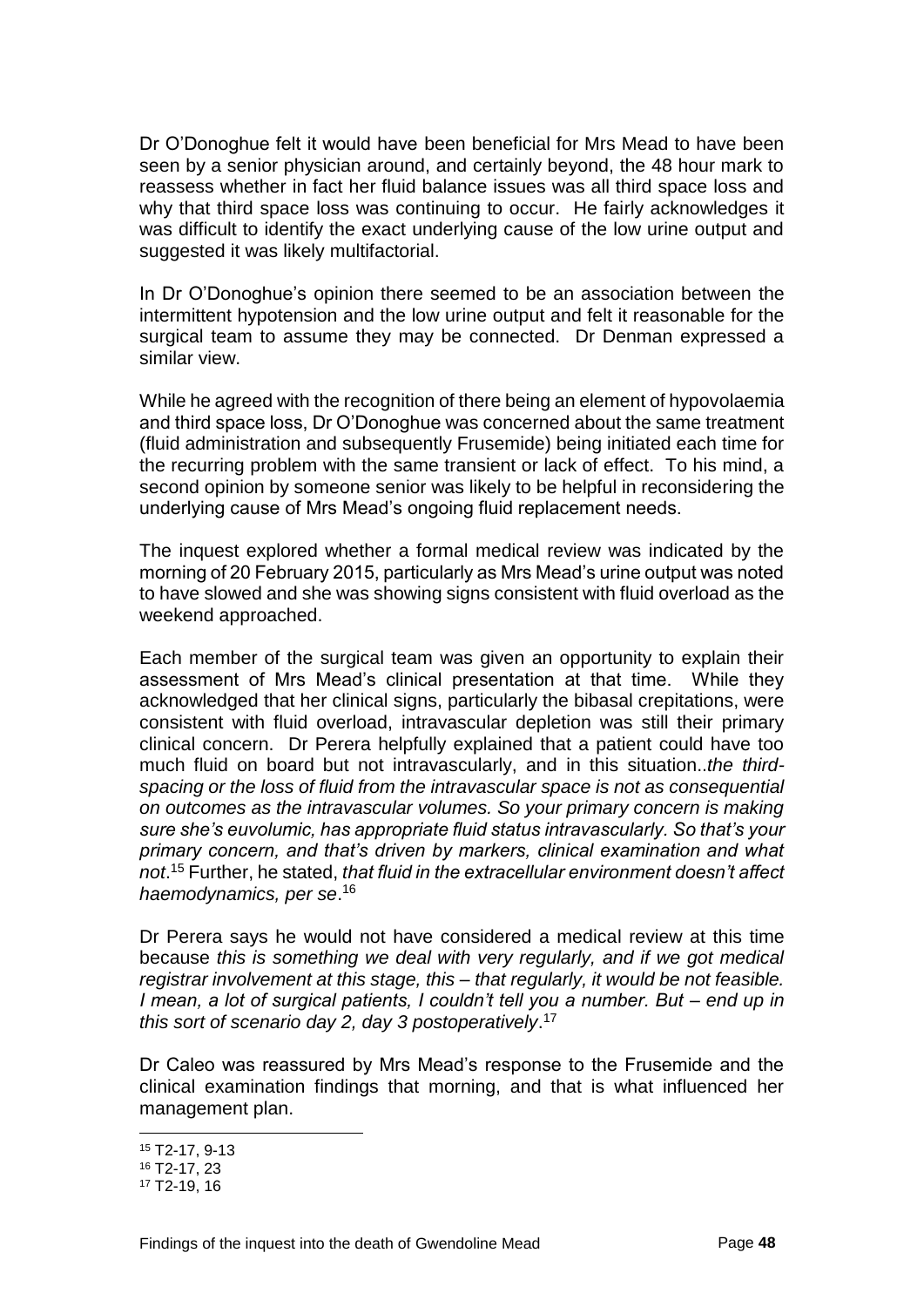Dr Benny was not present on the morning ward round as he had a Friday scope list. While he does not recall what happened that day the evidence suggests his team kept him informed about Mrs Mead's progress. Interestingly, when asked to consider Mrs Mead's clinical presentation on the morning ward round as documented in the notes, he felt that if there was evidence she was starting to accumulate fluid at the base of her lungs (as indicated by bibasal crepitations) he would have recommended seeking a medical opinion. Further he advised *there are multiple causes for, and we cannot confidently say that one cause is the underlying low urine output. It could be multiple factors that have contributed*  to the lower urine output.<sup>18</sup> He agreed this is why it would have been prudent to bring in the medical team, for example on 20 February, to see what was going on with the low urine output. He confirmed he would have expected his Registrar would re-assess the situation later to see how it was progressing.

From the perspective of the General Medical team witnesses asked to comment on this issue (Drs Haase, David and Denman), all agreed Mrs Mead's condition was manageable by the surgical team who put worthwhile interventions in place at that time.

Dr O'Donoghue considered the pitting oedema and bibasal soft crepitations noted that morning were likely representing the same underlying process producing the very positive fluid balance and low urine output. He considered some form of medical review was required at this stage as he felt the Frusemide was, to an extent, masking the underlying issue of persisting low urine output. He explained that Frusemide, while increasing urine output, has not been shown to be associated with a reduction in progression to renal failure. He commented that while it was somewhat reassuring there was enough renal function to be able to produce urine, he wouldn't have been overly reassured by that when relying on Frusemide to produce urine output in that situation.

When asked to consider what treatment options might have been available at that time, Dr O'Donoghue suggested it may have been useful to have augmented her blood pressure – requiring admission to intensive care for inotrope support – plus or minus some ongoing fluid administration. So saying, he accepted that even had Mrs Mead been medically reviewed on 19 or 20 February, given boluses of albumin and closely monitored with ICU review, it is difficult to say what, if any, effect treatment may have had on her progress.

Dr Denman also felt it would have been nice for her to be medically reviewed on the morning of 20 February but was not critical of the surgical team not requesting a medical consult at this time and could not say whether it would have changed the outcome for Mrs Mead.

It was only when Mrs Mead was seen by a different Surgical Registrar on Sunday 22 February 2015 that active consideration was given to obtaining formal medical review of her fluid status. I can not help but observe the request was made by a Surgical Registrar not previously involved in Mrs Mead's care,

<sup>18</sup> T3-75, 27-34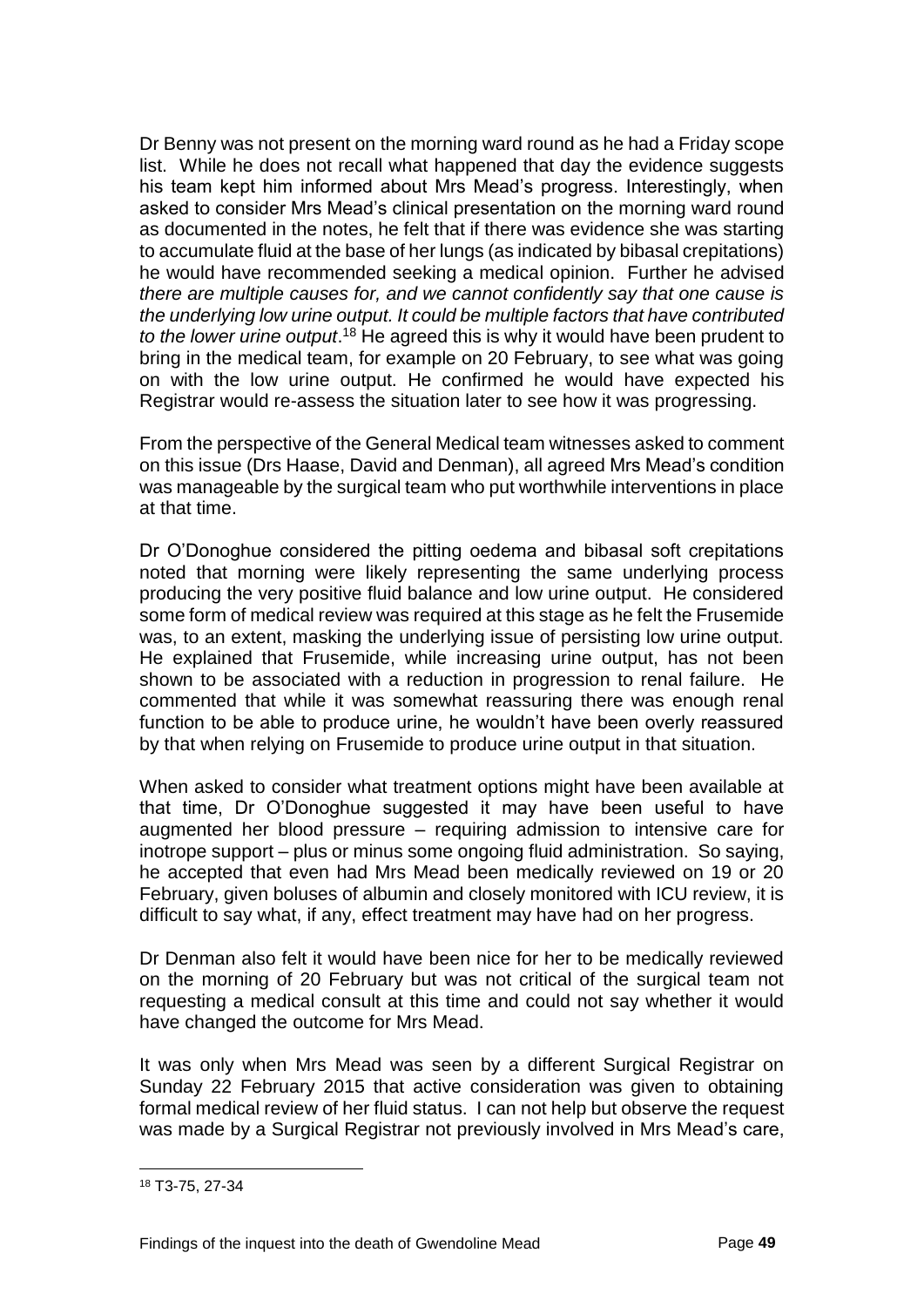reflecting perhaps a 'fresh eyes' assessment of the ongoing fluid balance issues. This decision set in train the comprehensive medical review undertaken that night by Dr David who identified declining renal function and was the first to actively consider measures to improve Mrs Mead's renal perfusion. This outcome lends credence to the experts' view of the potential benefit in the surgical team seeking a formal second opinion about the persisting low urine output. That said, I accept the medical consensus that even had Mrs Mead been reviewed by a medical consultant sooner with more focussed investigation of what might have been underlying her inability to sustain a response to fluid therapy, and a more deliberate plan to monitor and manage it, this may not have changed the ultimate outcome for her.

There was quite some time spent on the issue of whether post-operative use of Albumin would have been beneficial in managing Mrs Mead's fluid balance issues given her hypoalbuminaemia. On the one hand, while almost every nonsurgical team interaction during Mrs Mead's post-operative course generated a suggestion or recommendation to administer Albumin as part of her fluid management; the surgical approach was definitively not to. Having regard to the current clinical literature, I accept there is no clinically proven benefit in using Albumin in fluid resuscitation – it is used by some, not others and equally reasonably so. On this issue I accept Dr O'Donoghue's opinion that Mrs Mead's low albumin was really a side issue and attempts to correct this alone would not have been successful. To coin the phrase used by Counsel representing DDHSS, the significance of Mrs Mead's hypoalbumaenia and the use of Albumin to treat it proved ultimately to be the archetypal red herring.

The surgical team's decision to remove the IDC had little if any regard for Dr David's recommendations. By the time it was reinserted following Mrs Mead's deterioration with urosepsis that day, she was anuric and very dehydrated, requiring continuous haemodialysis. Her need for haemodialysis continued until the afternoon of 27 February when her renal function had improved. Unfortunately by this time Mrs Mead's issues were overtaken by her coagulopathy and her prognosis was poor.

I agree with the observations of both Dr Denman and Dr O'Donoghue that the intervening sepsis on 23 February means we can never know whether Mrs Mead's fluid balance issues would have resolved spontaneously as Dr Benny's team, in their collective experience, were not unreasonably expecting to happen.

I acknowledge the presentation of Mrs Mead's evolving kidney injury was unusual given her normal creatinine and an anticipated period of low urine output and third space loss following major surgery. However, with the benefit of hindsight the coronial process affords, Mrs Mead's clinical course demonstrates the importance of surgical teams actively considering differentials and the benefit of second opinion as part of their routine management of the post-operative patient. For this reason, a copy of these findings will be forwarded to both the Colorectal Surgical Society of Australia and New Zealand and the Royal Australasian College of Surgeons.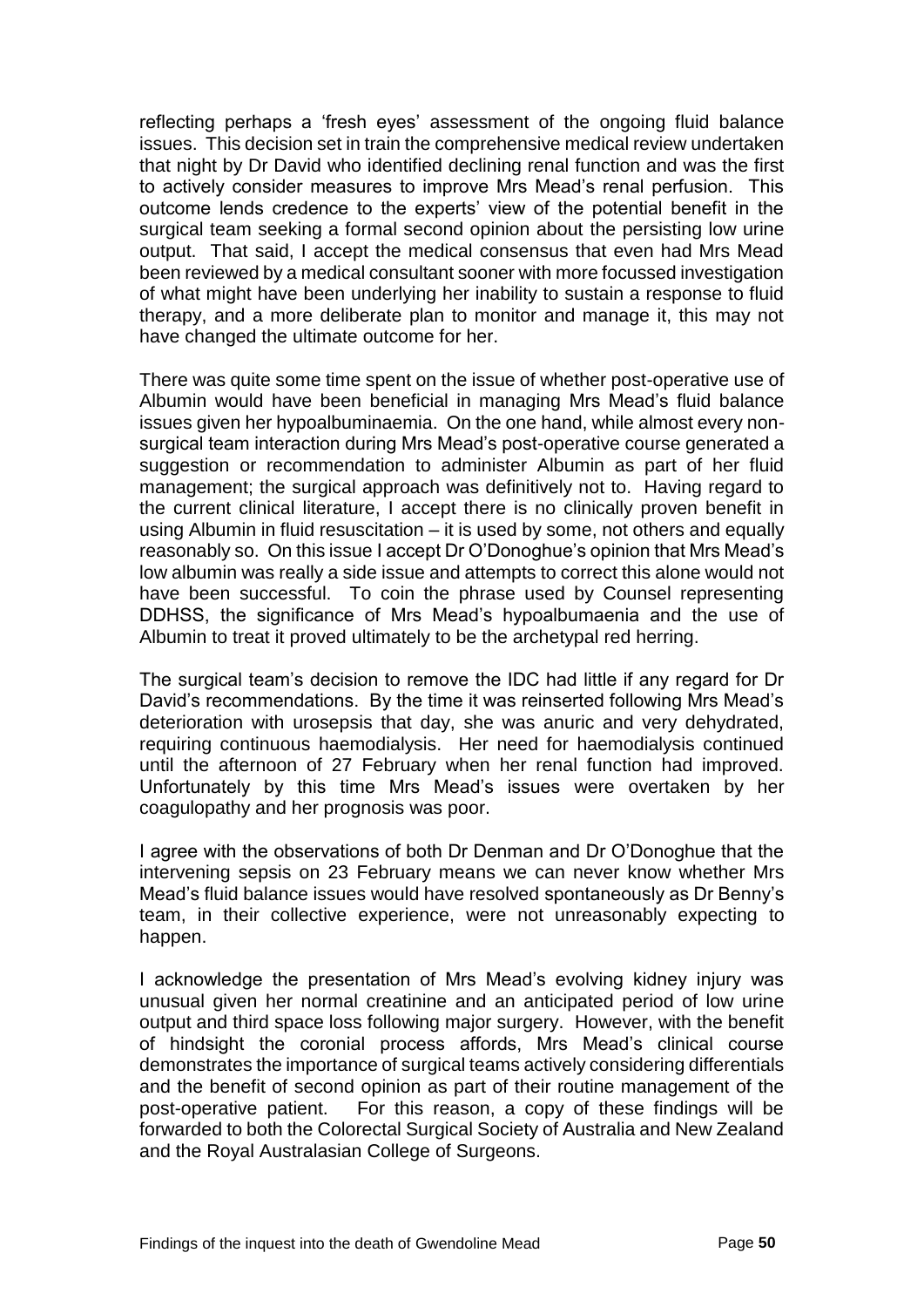## <span id="page-52-0"></span>**Findings required by s. 45 of the** *Coroners Act 2003*

I am required to find, as far as possible, the matters set out under section 45(2) of the *Coroners Act 2003*. Having considered all of the evidence, including the material contained in the exhibits, I am able to make the following findings:

Identity of the deceased: The deceased person is Gwendoline Mead

- How she died: Mrs Mead died 12 days after elective surgery to treat synchronous bowel tumours. Post-operatively she experienced persisting low urine output and intermittent asymptomatic hypotension which responded transiently to repeated fluid challenges and Frusemide. By the evening of day 5 postoperatively she was diagnosed as fluid overloaded with hypoperfusing kidneys in the context of hypoalbumaenia. She became acutely unwell the following day with urosepsis and acute kidney injury requiring intensive care admission and dialysis. Her need for dialysis continued after the urospesis was brought under control and she was discharged back to the surgical ward on day 8 post-operatively. Her condition deteriorated overnight requiring readmission to intensive care on day 9 postoperatively. The cause of her deterioration remains unknown but was quickly overtaken by coagulopathy likely exacerbated by bleeding from injury to her left femoral artery during repeated attempts to insert an arterial line to facilitate intensive care monitoring. Unfortunately she was unable to overcome the coagulopathy despite medical and surgical intervention. Following discussion with her family, she was transitioned to comfort cares allowing her to die peacefully on day 12 post-operatively.
- Place of death: Mrs Mead died at Toowoomba Base Hospital, Toowoomba in the State of Queensland

Date of death: Mrs Mead died on 1 March 2015.

Cause of death: Mrs Mead died from multiple organ failure due to or as a consequence of sepsis due to or as a consequence of rectal and caecal adenocarcinoma (surgically treated).

## <span id="page-52-1"></span>**Comments and recommendations**

Section 46 of the Coroners Act 2003 provides that a coroner may comment on anything connected with a death that relates to public health or safety, the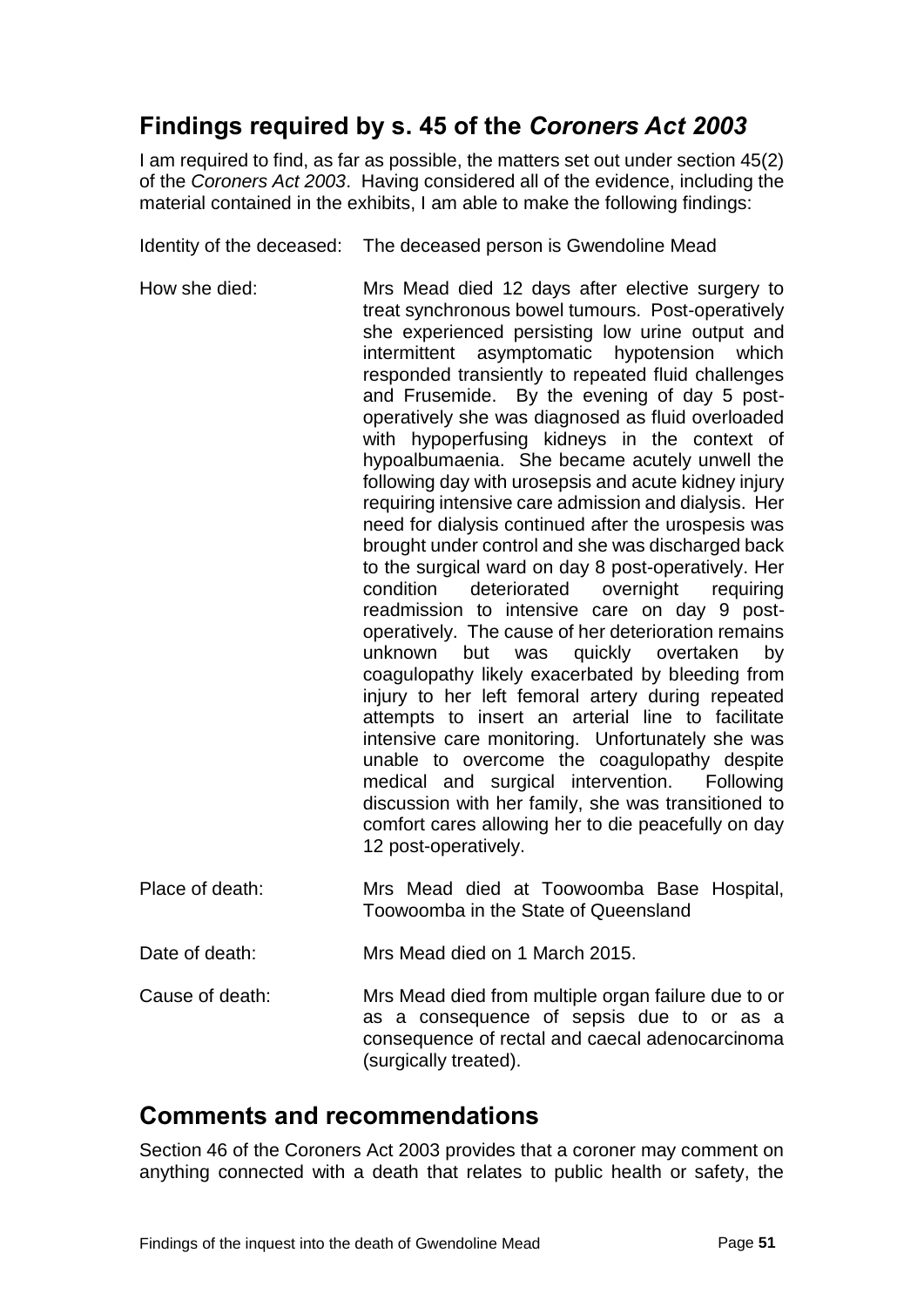administration of justice or ways to prevent deaths from happening in similar circumstances in the future.

The inquest identified a number of missed opportunities to have optimised Mrs Mead's care. While I can not say with certainty those opportunities would have been outcome changing for Mrs Mead, I do consider they were significant in maximising the potential for better clinical outcomes.

#### <span id="page-53-0"></span>*Improved pre-operative communication within the SOMDT environment*

The most significant of the missed opportunities flows from Dr Benny's team not being involved in her management during the second November 2014 admission. His involvement in investigating and managing her bowel complications at this stage of her neoadjuvant treatment would have better positioned him to reassess the planned surgical approach in light of those complications.

Unfortunately there is insufficient evidence to identify exactly how this situation arose and whether it represents a broader system failure at Toowoomba Base Hospital. However, it arose in the context of a patient whose treatment plan had already been decided by a multidisciplinary team supported by Cancer Care Coordinators. Mrs Mead was already known to be Dr Benny's patient. The fact his team was not allocated to the surgical review requested by the medical oncology team suggests to me the need for DDHHS to review the SOMDT mechanism to ensure the correct treating team is allocated to and/or notified at the time their patient requires investigation and treatment of complications emerging during and after the neoadjuvant therapy phase and prior to surgery. It is my hope the strengthening of these processes will position surgical teams to not only proactively assess and if necessary, reassess, the planned surgical approach but also maintain awareness of issues that could impact on the patient's post-operative recovery, for example, susceptibility to renal impairment.

Mrs Mead was unable to complete an aspect of her neoadjuvant therapy and as such the treatment plan developed by the SOMDT did not 'go to plan'. I note her case was not represented to the SOMDT until after the surgery. Although not explored at the inquest, I question whether there is merit in patients who can not or do not complete the planned neoadjuvant therapy being represented to the SOMDT for reconsideration prior to the planned surgery.

I recommend that DDHHS examine these aspects of its SOMDT model and formally report the outcomes of its review.

Notwithstanding potential improvements to the SOMDT model to enhance surgical team awareness of emerging pre-operative issues, it remains incumbent on senior and junior members of all teams involved in a cancer patient's pre-operative and post-operative care to actively read the patient's chart.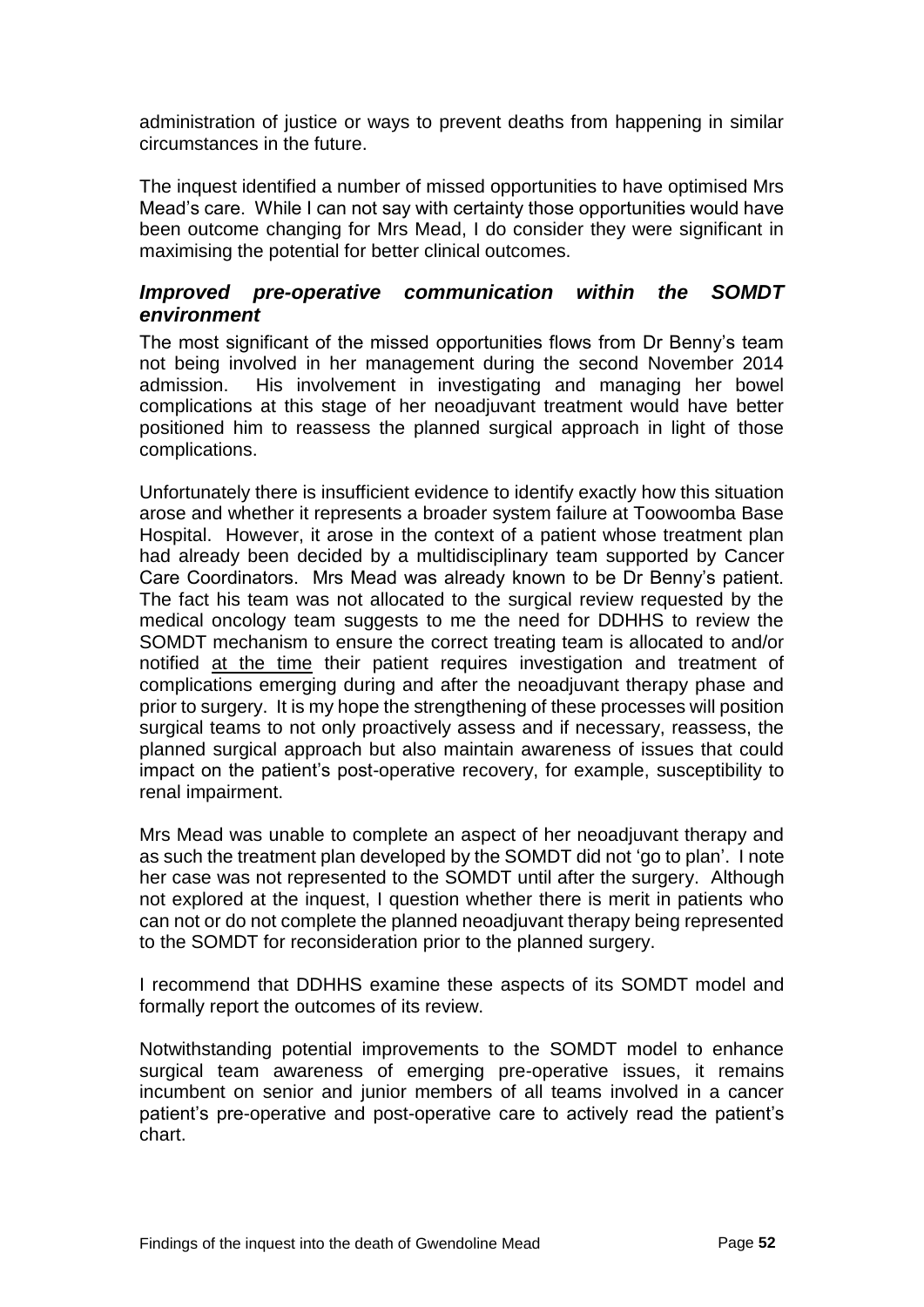#### <span id="page-54-0"></span>*Improved response to multiple MET calls or escalation for recurring problems*

I share Dr O'Donoghue's concern about Mrs Mead's recurring hypotension and low urine output having been managed repeatedly with the same treatments achieving the same transient or lack of response. Many of these treatments were initiated or continued by different doctors called to review the same problems after hours. Prior to Mrs Mead's acute deterioration with sepsis on the afternoon of 23 February 2015, nursing staff appropriately escalated these recurring issues to Ward Call for review on eight occasions and on one occasion, initiated a MET call. As such these issues were attended to in a sporadic and reactive way.

Dr O'Donoghue suggested a system be put in place whereby patients who have multiple MET calls for a recurring problem can be identified and referred to a senior clinician for timely review. He considered this would help commence appropriate investigations earlier and facilitate communication between senior members of the treating teams which may enable earlier escalation to more intensive treatment if appropriate. By way of example, he referred to the system implemented by the Royal Brisbane & Women's Hospital over the past 12 months whereby on weekdays there is a two hour period for the acute inpatient physician led team to review patients who have MET calls or especially multiple MET calls. He readily acknowledged this system is dependent on the availability of resources.

During the inquest, DDHHS tendered a statement from Dr Martin Byrne, then Acting Executive Director Medical Services, outlining system changes under development since Mrs Mead's death.

The DDHHS Reducing Harm Committee were actively considering permutations of the system proposed by Dr O'Donoghue to avoid prolonged abnormal indicators in patients and identify those who require review for potentially more serious conditions in circumstances where the prolonged abnormal indicators might otherwise be considered relatively minor or not clearly indicative of the potentially more serious problem. As at February 2017, the Reducing Harm Committee was grappling with how best to ascertain the optimum number of MET calls over the optimum period to identify the automatic trigger point for Code Blue or escalation having regard to the relative risk to the patient and efficient use of limited available resources. Dr Byrne assured the Committee was confident an appropriate balance could be struck so a system could be implemented in the near future but further consultation and discussion was still in train.

Dr Byrne acknowledged the secondary benefit of such a system in better managing a patient's MET calls in that identifying how many MET calls a particular patient has will also help clinicians exercise clinical judgement in calling a Code Blue or escalation even if parameters for an automatic Code Blue or escalation are not triggered. It would also allow for the exercise of clinical judgement in referring the patient for review by other teams.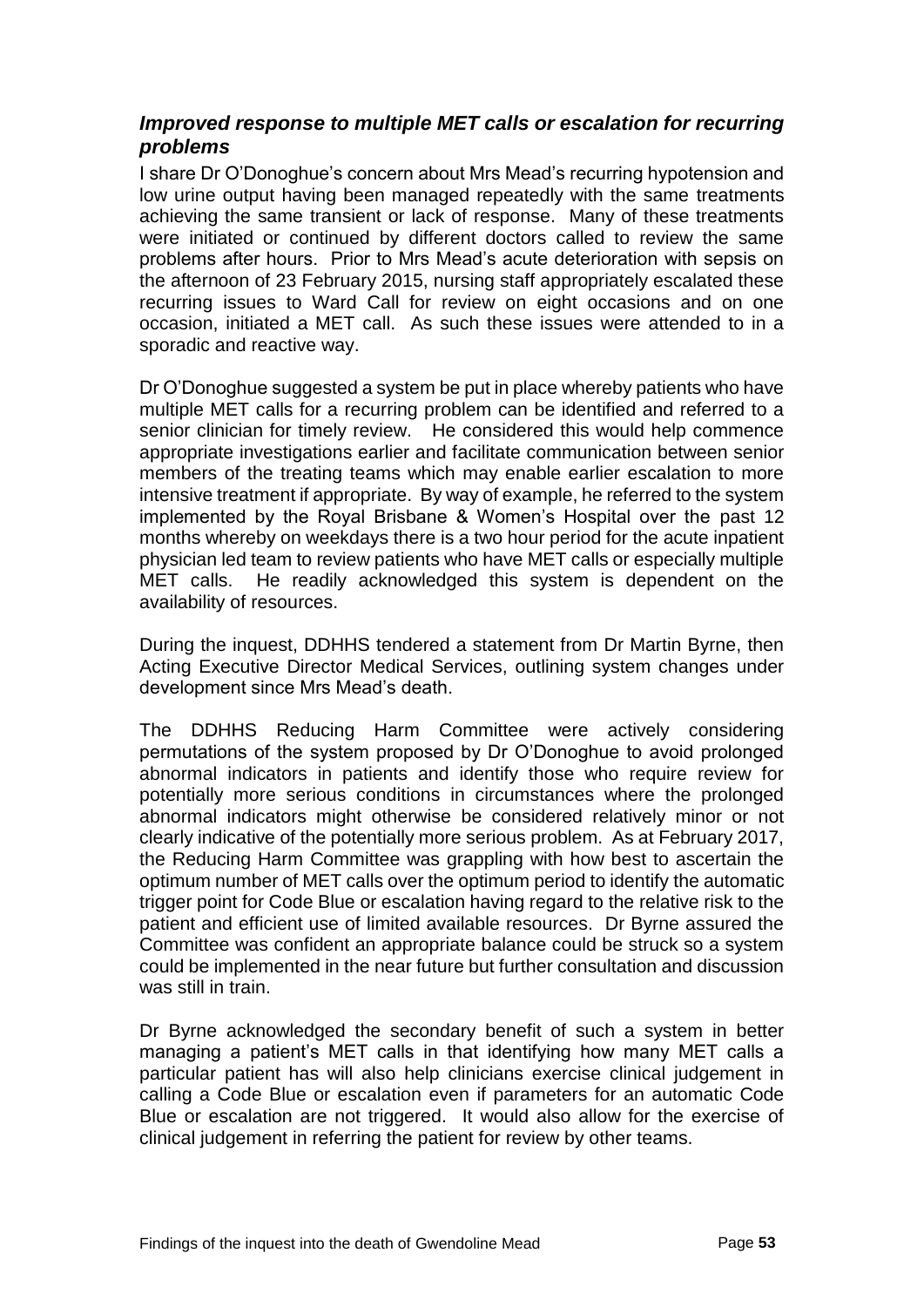The Reducing Harm Committee's work to date is very encouraging and should continue with a view to actually implementing a workable system to identify patients with persisting prolonged abnormal indicators for more timely senior review.

Dr Byrne advised that as a subset of this work, the Committee had considered the possibility of an automatic trigger requiring escalation of patients with persistent low urine output. While this is not possible within current software, I note that Toowoomba Base Hospital is listed for the introduction of electronic recording of all observations and vital signs in 2018.

#### <span id="page-55-0"></span>*Improving the management of inter-team requests for patient review*

On more than one occasion during Mrs Mead's post-operative course, wardbased doctors involved in her care sought advice from or requested formal review by members of the Medical Team:

- Dr Bryant sought telephone advice from Dr Haase on 19 February 2015 which she mistakenly interpreted as his agreement to formally review Mrs Mead
- At Dr Perera's request, a different surgical intern sought telephone advice from the on-call Medical Registrar, Dr David, on the afternoon 21 February 2015 about the management of Mrs Mead's bilateral upper limb DVT – this culminated in Dr David and Dr Sellars' attendance on Mrs Mead the following morning to confirm her anticoagulation
- A different Surgical Registrar, Dr Neubery formally requested medical review of Mrs Mead's fluid status after the morning round on 22 February 2015 – this formal request was made by chart entry alone but not documented in the chart until some time after 2:20pm that afternoon meaning the Medical Team were not aware of the formal request when Dr David and Dr Sellars attended Mrs Mead at 11:00am that morning – this formal request was actioned when Dr David attended and undertook a comprehensive examination of Mrs Mead at 9:00pm that evening
- Dr Bryant approached Medical Registrar, Dr Carr for assistance on 23 February 2015 – this culminated in Medical Consultant review and transfer of Mrs Mead to the ICU that evening
- Ward Call Dr Coupland sought advice from Medical Ward Call Dr Tiarni on the night of 26 February 2015 – according to Dr Coupland's entry in the chart this culminated in Dr Tiarni's agreement to review Mrs Mead, a review that did not eventuate.

The DDHHS SAC 1 Clinical Review identified the potential for inter-team referrals to become lost when they are unable to be captured properly on a paging system or patient list that is generated daily for each team, especially when the information is written on a piece of paper or committed to memory. It recommended review of the hospital's patient flow management system (Patient Flow Manager) to assess its capability to record and action these requests.

Dr Byrne advised that DDHHS has since developed capability within Patient Flow Manager to record and action formal requests for patient review. Once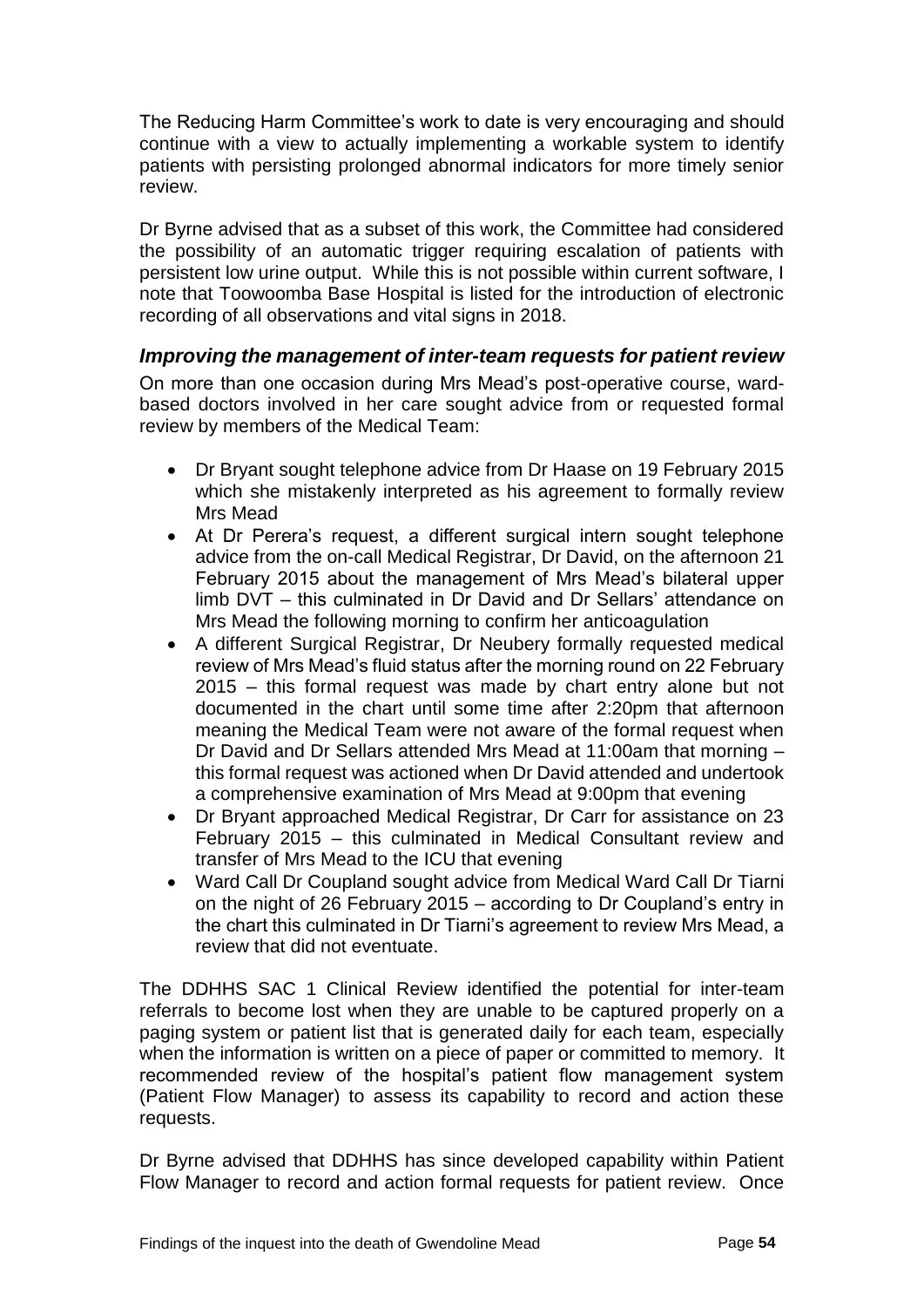entered, the request will be forwarded to the relevant clinician via an application on their smart phone alerting them to the referral and requesting their review of the patient. The patient's name will then appear on the referrer and receiving team handover sheets as a patient requiring consult. The request will remain current in Patient Flow Manager until the review is undertaken and closed off on the system.

It was hoped to trial the system in early February 2017. Dr Byrne advised that flowing from the introduction of this system would be a further process of overseeing individual patient management by dedicated staff reviewing Patient Flow Manager for particular patients or by the introduction of automatic alert triggers where clinicians have not responded to referrals entered into the system within a defined timeframe.

Dr Byrne clarified this initiative is intended to augment, not replace, direct contact at Registrar to Registrar or Consultant to Consultant level in the day to day management of patients. Nor is it intended to discourage continued informal contact between teams for advice and recommendations which I agree is integral to the day to day running of any hospital.

I am optimistic this initiative will strengthen communication between teams about patient referrals and, had it been in place in February 2015, may have achieved more timely comprehensive medical review of Mrs Mead particularly on 22 and 25-26 February.

#### <span id="page-56-0"></span>*A role for perioperative medicine?*

The inquest briefly considered the concept of a broader perioperative approach to the management and treatment of elderly patients like Mrs Mead taken in larger hospitals such as the Royal Brisbane & Women's Hospital and the Mater Hospital. It was suggested that under this approach the Medical Team would probably have been involved in Mrs Mead's management from the outset meaning she would have been on their radar at an earlier stage positioning them to have been better able to influence or guide her management throughout.

I accept that while this is an attractive ideal to strive towards in the long term, perioperative medicine is an evolving discipline and is not something that can be practically achieved in DDHHS in the shorter term due to current clinical resources and funding constraints.

#### <span id="page-56-1"></span>*Improving clinical documentation*

There were numerous instances of less than optimal or absent clinical documentation over the course of Mrs Mead's final hospital admission – Dr Benny and Dr Caleo did not document their attendances on her on the morning of surgery; some Ward Call doctors did not 'time stamp' their entries and others did not make entries at all; there were no nursing entries or hourly urine measures documented during the night shift on 20-21 February and there was no documentation by the intensivists who were unable to insert the arterial line on 26 February.